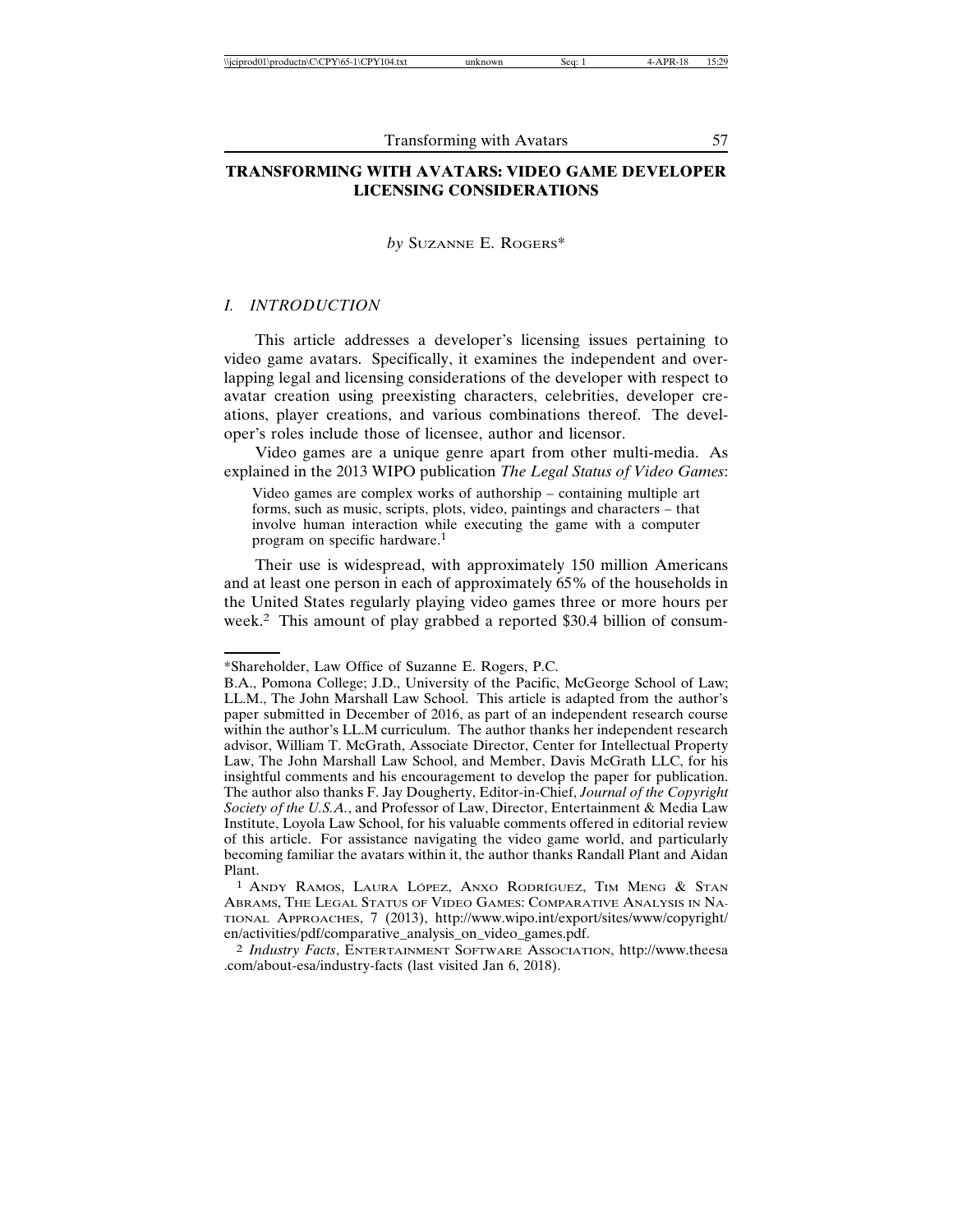ers' money in 2016.3 Video games can generally be categorized as one of three broad types: game worlds, which provide a structured entertainment setting for the player; open worlds, which are more social in nature, allowing the player to roam freely in the virtual world; and hybrid worlds, which have characteristics from both. Within these worlds, players employ and interact with avatars existing in numerous variable ways as discussed below.

This article discusses those avatars, in particular, avatar intellectual property licensing considerations from the perspective of the video game developer. Following this introduction, Part II provides background information on video games and their avatars. Part III explains the current state of copyright protections for characters and character avatars. Part IV discusses the current law surrounding publicity rights protection and how it affects celebrity avatars. Additionally, Part IV addresses the overlap of publicity rights and copyright in celebrity characters. Part V summarizes various end user licensing terms and how these state law obligations affect developer avatar licensing considerations. Part VI examines and analyzes avatar licensing considerations of the developer with respect to copyright law and right of publicity law, as well as state contract law governing end user license agreements. This discussion identifies the particular copyright and right of publicity permissions the developer needs to secure from others, identifies the rights the developer secures in its own creations, and identifies the licensing relationship the developer has to its sublicensees, like publishers and players. Part VII contains concluding comments.

### *II. BACKGROUND*

## *A. Development and Types of Video Games*

Broad consumer enthusiasm for electronic games can be traced to the quick rise in popularity of Atari Interactive's 1972 *Pong*, first a coin operated arcade game and later a two-player home TV console game.4 Other arcade games, often single-player, like Taito's *Space Invaders*, Atari's *Home Run*, and Namco's *Pac-Man,* followed Pong in the late 1970s, and participated in the movement of video games from limited to mainstream entertainment.<sup>5</sup> The mid-1980s console games were the second genera-

<sup>3</sup> ENT'MT SOFTWARE ASS'N, 2017 SALES, DEMOGRAPHIC AND USAGE DATA, ESSENTIAL FACTS ABOUT THE COMPUTER AND VIDEO GAME INDUSTRY 15 (2017).

<sup>4</sup> Paul R. Messinger, Eleni Stroulia & Kelly Lyons, Research Paper: *A Typology of Virtual Worlds: Historical Overview and Future Directions*, 3 J. VIRTUAL WORLDS RESEARCH 3 (2008), https://journals.tdl.org/jvwr/index.php/jvwr/article/ view/291.

<sup>5</sup> *Id*.; *Space Invaders*, WIKIPEDIA, https://en.wikipedia.org/wiki/Space\_Invaders (last edited Nov. 7, 2017); Kate Feldman, *As Strat-O-Matic Goes Digital Tracing*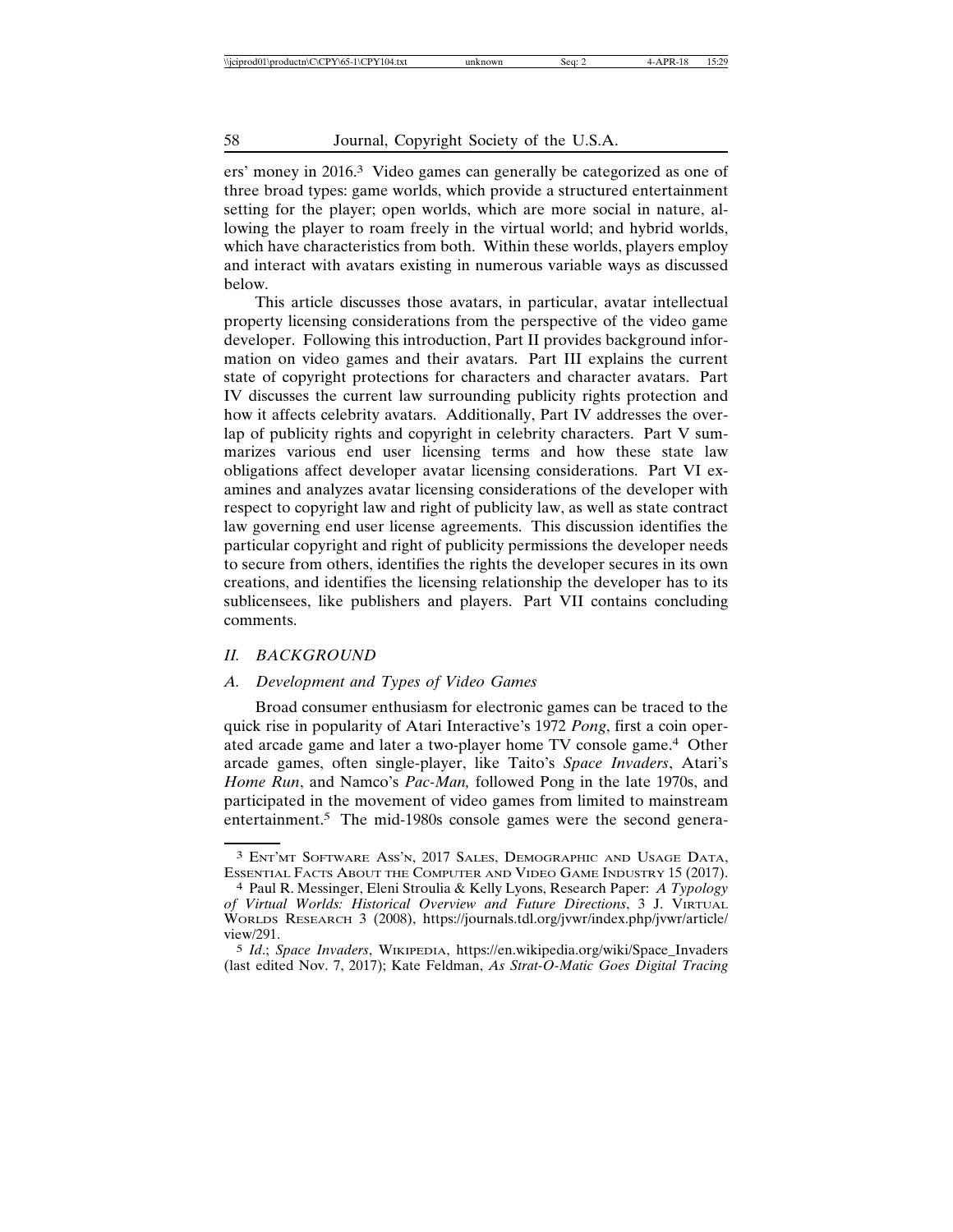tion, initially single-player and later multi-player.6 Importantly, their later renditions were based on CD-rom platforms (including CD-i) to permit better two dimensional and early three dimensional graphics. Some of the popular early console games included Electronic Arts's *John Madden Football*, Capcom's *Megaman* and Nintendo's *Super Mario Brothers*. 7

Moving fully into social interactivity, the 1990s and early 2000s saw local area network and internet-connected console games take off with the various generations of Microsoft Xbox, Sony PlayStation and Nintendo machines.8 These tools enabled many users to participate in action adventure games like those in the Rockstar Games' *Grand Theft Auto* series, fighter games like those in Nintendo's *Super Smash Brothers* series, and action role playing games like those in Nintendo's *Legend of Zelda* series.9 The computing and graphical abilities of the early 2000s platforms, and of later platforms provided by the Apple App Store, Google Play, and Steam, are credited as the main reason these game genres have flourished.<sup>10</sup>

While not all games are interactive and online, many are just that, employing various types of avatar creations to interact with others within the game's setting.11 Online interactive games continue independently from any one player given the many, sometimes millions, of other online

*the History of the Best Baseball Video Games*, DAILY NEWS (Jan. 18, 2016), http:// www.nydailynews.com/sports/baseball/history-best-baseball-video-games-article-1.2500749; *Pac-Man*, WIKIPEDIA, https://en.wikipedia.org/wiki/Pac-Man (last edited Nov. 7, 2017).

<sup>6</sup> Messinger et. al., *supra* note 4.

<sup>7</sup> *1980s in Video Gaming*, WIKIPEDIA, https://en.wikipedia.org/wiki/1980s\_in\_vid eo\_gaming (last edited Sept. 30, 2017).

<sup>8</sup> Messinger et al., *supra* note 4, at 4; Eddie MaKuch, *Video Game History: The Defining Moments from the Last 20 Years*, GAMESPOT (May 28, 2016), http://www .gamespot.com/gallery/video-game-history-the-defining-moments-from-the-l/2900- 667/21; ZACHARY STREBECK, VIDEO GAME LAW 101 (2016).

<sup>9</sup> MaKuch, *supra* note 8; *Grand Theft Auto*, WIKIPEDIA, https://en.wikipedia.org/ w/index.php?title=Grand\_Theft\_Auto&oldid=740264640 (last edited Sept. 20, 2016); *Super Smash Bros.*, WIKIPEDIA, https://en.wikipedia.org/w/index.php?title= Super\_Smash\_Bros.&oldid=740179767 (last edited Sept. 19, 2016); *The Legend of Zelda*, WIKIPEDIA, https://en.wikipedia.org/w/index.php?title=The\_Legend\_of\_Zel da&oldid=740358517 (last edited Sept. 20, 2016).

<sup>10</sup> MaKuch, *supra* note 8; STREBECK, *supra* note 8. Games involving professional players who play their games live to millions of electronic onlookers will not be covered in this article, which will instead focus on games created for the nonprofessional player. For more information about professional player games, see Adam Levy, *PWND or OWNED? The Right of Publicity and Identity Ownership in League of Legends*, 6 PACE. INTELL. PROP. SPORTS & ENT. L.F. 163 (2016).

<sup>11</sup> Yen-Shyang Tseng, Note, *Governing Virtual Worlds: Iterration 2.0*, 35 WASH. U. J.L. & POL'Y 547, 549-50 (2011).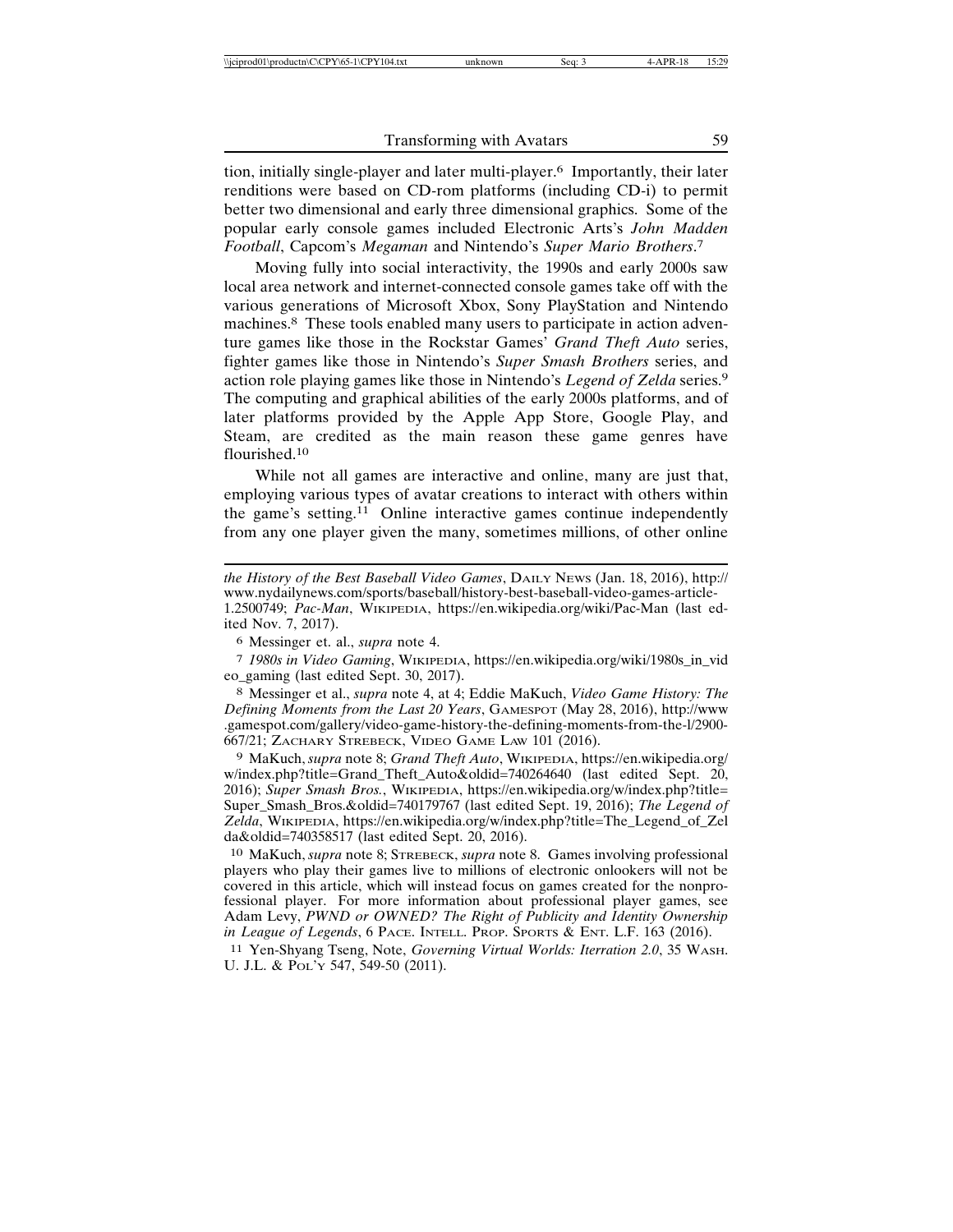players.12 Typically for any of the multi-player games, for example in the massively multiplayer online role-playing game ("MMORPG"), massive multiplayer online game ("MMOG"), or action massive multiplayer online game ("Action MMO"), $13$  the flow of data is between the game systems loaded on player computers and the servers supporting the game.<sup>14</sup> To elaborate, the game system is made up of the software loaded on a player's local computer, the playing board, and the window used to view the game.15 The player exercises control of the game through user interface procedures which are also part of the local computer and software mechanisms.16 The software creates the audiovisual game play through the application of algorithms both to files and databases on each player's computer and on the server.17 The game's servers, located throughout the world and often geographically segregated among different player populations, provide interactive operability by taking in information across the internet from each remote player's game play.18 In turn, the servers compare and assimilate the game progress of connected player advancements then return to each player system instructions about how to graphically display all players' current progressions and positions.<sup>19</sup>

For non-interactive games, the video game play results from the simpler interplay of the video game software and the platform, which will be either a personal computing device or a video game console.20 Specifically, the game's software codes, which must be particularized for the type of platform, are interpreted and displayed on the device as the player interacts as allowed by the game's software.21 Some of the genres found in

18 *Id*.

<sup>12</sup> *Id*.

<sup>13</sup> *See MMORPG*, *Games – All MMO Games*, MMORPG, http://www.mmorpg .com/gamelist.cfm/show/allsCol/genreUCsOrder/desc (last visited Oct. 31, 2017) (additional MMO games include collectible card game multi-user dungeon ("CCG MUD"), massively multiplayer online real-time strategy ("MMORTS "), massively multi-player online first person shooter ("MMOFPS"), multiplayer online battle arena ("MOBA"), competitive online role-playing game ("CORPG"), online sport games, online first person shooter games ("Online FPS"), and online third person shooter games ("Online TPS")); *see Video Game Genre Abbreviations*, ALL-ACROYNMS, https://www.allacronyms.com/video\_game\_genre/abbreviations for definitions (last visited Jan. 3, 2018).

<sup>14</sup> Tracy V. Wilson, *How MMORPGs Work*, HOW STUFF WORKS (Nov. 12, 2007), http://electronics.howstuffworks.com/mmorpg.html.

<sup>15</sup> *Id*.

<sup>16</sup> *Id*.

<sup>17</sup> *Id*.

<sup>19</sup> *Id*.

<sup>20</sup> *How Do Video Games Work?*, REFERENCE, https://www.reference.com/hobbies-games/video-games-work-ac7c0a94b27bccfc# (last visited Jan. 3, 2018). 21 *Id*.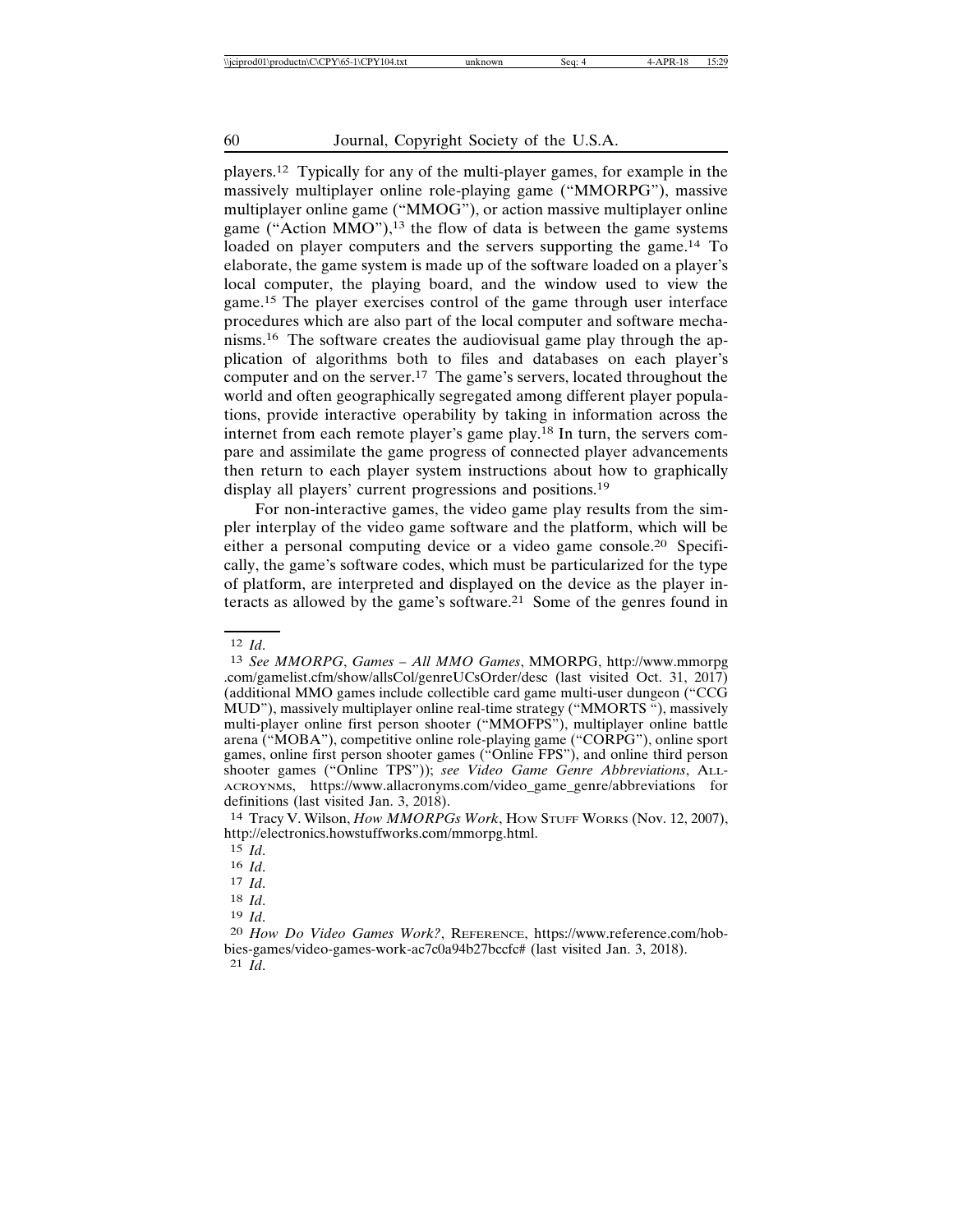offline games are offline action role playing games ("Offline Action

RPG"), offline first person shooter games ("Offline FPS"), and offline sports games ("Offline Sports").22

Both online and offline virtual worlds are generally separated into three main types: game worlds, open worlds and hybrid worlds.23 A game world is the most common setting across all genres, with popular examples of *World of Warcraft* and *Halo*. 24 The game world genre has underpinnings in university launched multiplayer dungeon and dragon games, which were originally text-based and later became graphics-based.<sup>25</sup> In such a game, a player begins with an undeveloped or little-developed avatar at an entry level, and must buttress skills, possessions and accomplishments to advance through higher levels.<sup>26</sup>

On the other hand, in an open world, also called a free roam, such as *Grand Theft Auto*, *Skyrim* and *The Sims*, a player has various creative resources to design and develop his or her avatar and possessions, and then use his or her imagination to advance in any order desired within stories and/or social structures of the game.<sup>27</sup> While subject to each game's computer graphics limitations and player rules, open worlds have no specific level or goal achievement required to progress within the virtual world.28 Instead they have as their fundamental purpose the promotion of individual creativity, storytelling and successful quests.29

A hybrid world, of which there are several variations, is one based on a game world goal model, but which incorporates some aspects of an open world. For example, a hybrid world may adopt an open world's real world purchase and sale of virtual assets from the game or a micro-transaction

28 Tseng, *supra* note 11, at 554.

<sup>22</sup> *See Video Game Genre Abbreviations*, *supra* note 13 (additional types of game genres include offline role-playing game ("Offline RPG") and collectible card game multi-user dungeon ("CCG MUD")).

<sup>23</sup> Tseng, *supra* note 11, at 553-54.

<sup>24</sup> *Id*. at 552-53; *World of Warcraft*, WIKIPEDIA, https://en.wikipedia.org/w/index.php?title=World\_of\_Warcraft&oldid=747549200 (last edited Nov. 3, 2016); *Halo (series)*, WIKIPEDIA, https://en.wikipedia.org/w/index.php?title=Halo\_(series) &oldid=748195907 (last edited Nov. 8, 2016).

<sup>25</sup> Daniel C. Miller, Note, *Determining Ownership in Virtual Worlds: Copyright and License Agreements*, 22 REV LITIG. 435, 439-40 (2003).

<sup>26</sup> Tseng, *supra* note 11, at 553.

<sup>27</sup> *Id*. at 554 n.40; *Culture of* Second Life, WIKIPEDIA, https://en.wikipedia.org/ wiki/Culture\_of\_Second\_Life (last edited Oct. 27, 2017); *What Is Second Life*, SEC-OND LIFE, http://secondlife.com/whatis (last visited Oct. 31, 2017); Bec Oakley, *What Is Minecraft All About*, MINEMUM, http://minemum.com/what-is-minecraft (last visited Oct. 31, 2017); *The Sims*, WIKIPEDIA, https://en.wikipedia.org/wiki/ The\_Sims (last edited Oct. 30, 2017).

<sup>29</sup> *Id*. at 554 nn.37, 38; *Open World*, WIKIPEDIA, https://en.wikipedia.org/wiki/ Open\_world (last edited Nov. 2, 2106).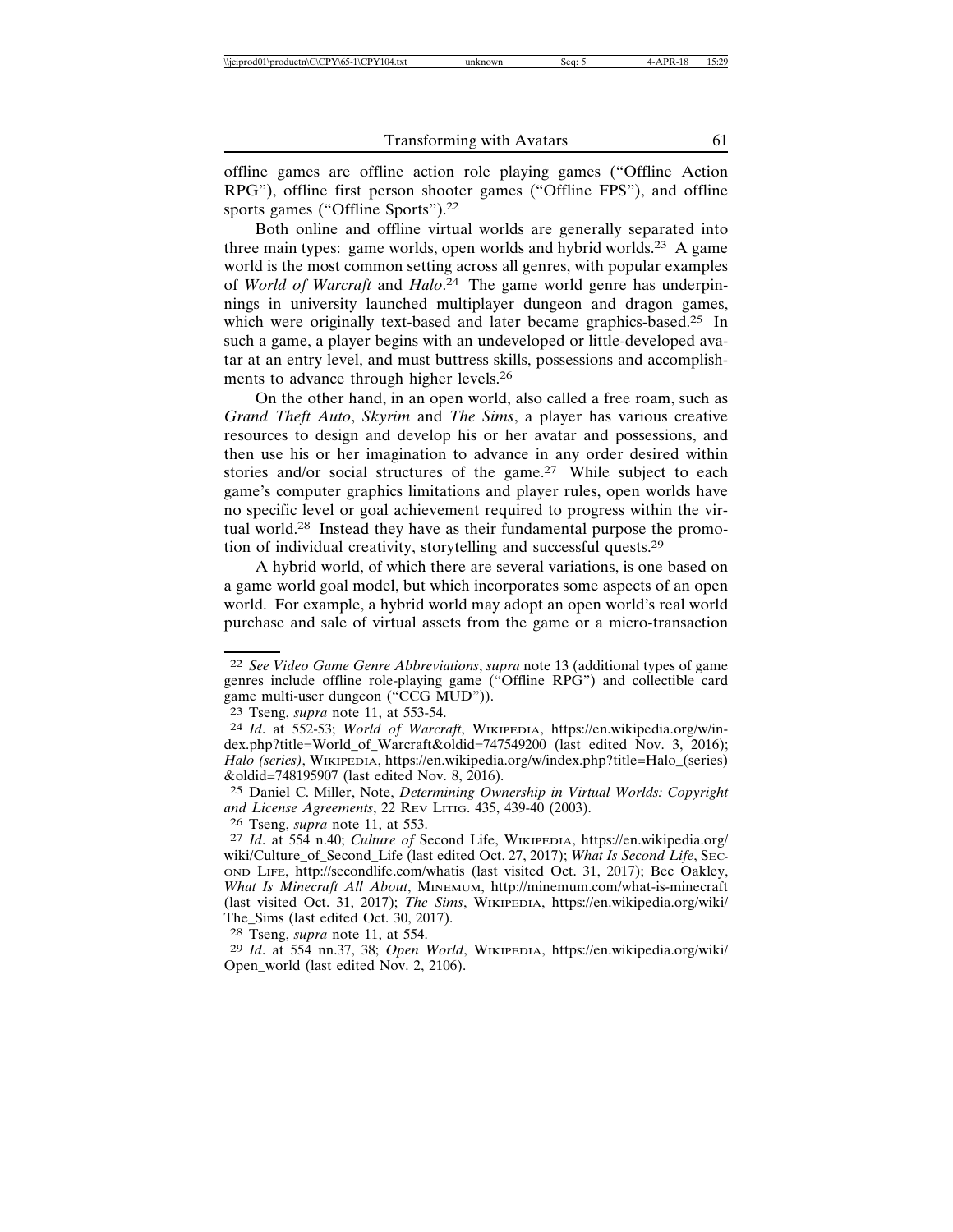system where power and advancement through specified levels require the purchase of virtual currency and other items to succeed.30 Examples of this are *World of Warcraft* and *Clash of Clans*. 31

### *B. Avatars Explained*

In the broadest context, a video game avatar may be any two or three dimensional audiovisual object or character which acts upon or is acted upon by other avatars.<sup>32</sup> Most often, however, and for purposes of this discussion, an avatar is considered to be a three dimensional audiovisual rendering of either the player or the player's alter ego, acting as the player's representative or game piece (sometimes multiple game pieces) within the game, and enabling the player to enter into and act within the game.33 More specifically, it is an electronic audiovisual image within a video game which acts under a player's direction, but subject to the rules of the game and the end user licensing agreement provisions.34

In some cases the player will have little to no control over the characteristics of the avatar, and in other cases the player will have a great deal of control over those characteristics; the precise place on this continuum is determined by the type and purpose of game in which the avatar exists.<sup>35</sup> In a conference publication for the Digital Games Research Association, this was referred to as the closed avatar and the open avatar, where the closed avatar has fully distinguished attributes from the beginning of the game, leaving no avatar character development to the player, and the

<sup>30</sup> Tseng, *supra* note 11, at 554-55.

<sup>31</sup> *See World of Warcraft*, *supra* note 24; *Clash of Clans*, WIKIPEDIA, https:// en.wikipedia.org/w/index.php?title $\mathcal{L}$ ash\_of\_Clans&oldid=747539166; (last edited Nov. 2, 2016).

<sup>32</sup> Woodrow Barfield, *Intellectual Property Rights In Virtual Environments: Considering the Rights of Owners, Programmers and Virtual Avatars*, 39 AKRON L. REV. 649, 651-53 (2006).

<sup>33</sup> Miller, *supra* note 25, at 440; Daniel Kromand, Avatar Categorization, Situated Play 400 (2007) (Proceedings of DiGRA 2007 Conference), http://www.digra .org/dl/db/07311.16435.pdf; Tyler T. Ochoa, *Who Owns an Avatar? Copyright, Creativity, and Virtual Worlds*, 14 VAND. J. ENT. & TECH. L. 959, 961-62 (2012); *see Avatar (computing)*, *Wikipedia*, https://en.wikipedia.org/wiki/Avatar\_(computing) (last visited Oct. 1, 2016) ("AVATAR" is an acronym for advanced video terminal assembler and recreator). (Note that long before its use in the computer world, avatar was a Hindu term meaning a manifestation of a deity or released soul in bodily form on earth; an incarnate divine teacher.) *Avatar*, WIKIPEDIA, https:// en.wikipedia.org/wiki/Avatar (last edited Nov. 2, 2017).)

<sup>34</sup> Kromand, *supra* note 33.

<sup>35</sup> *Id*. at 401.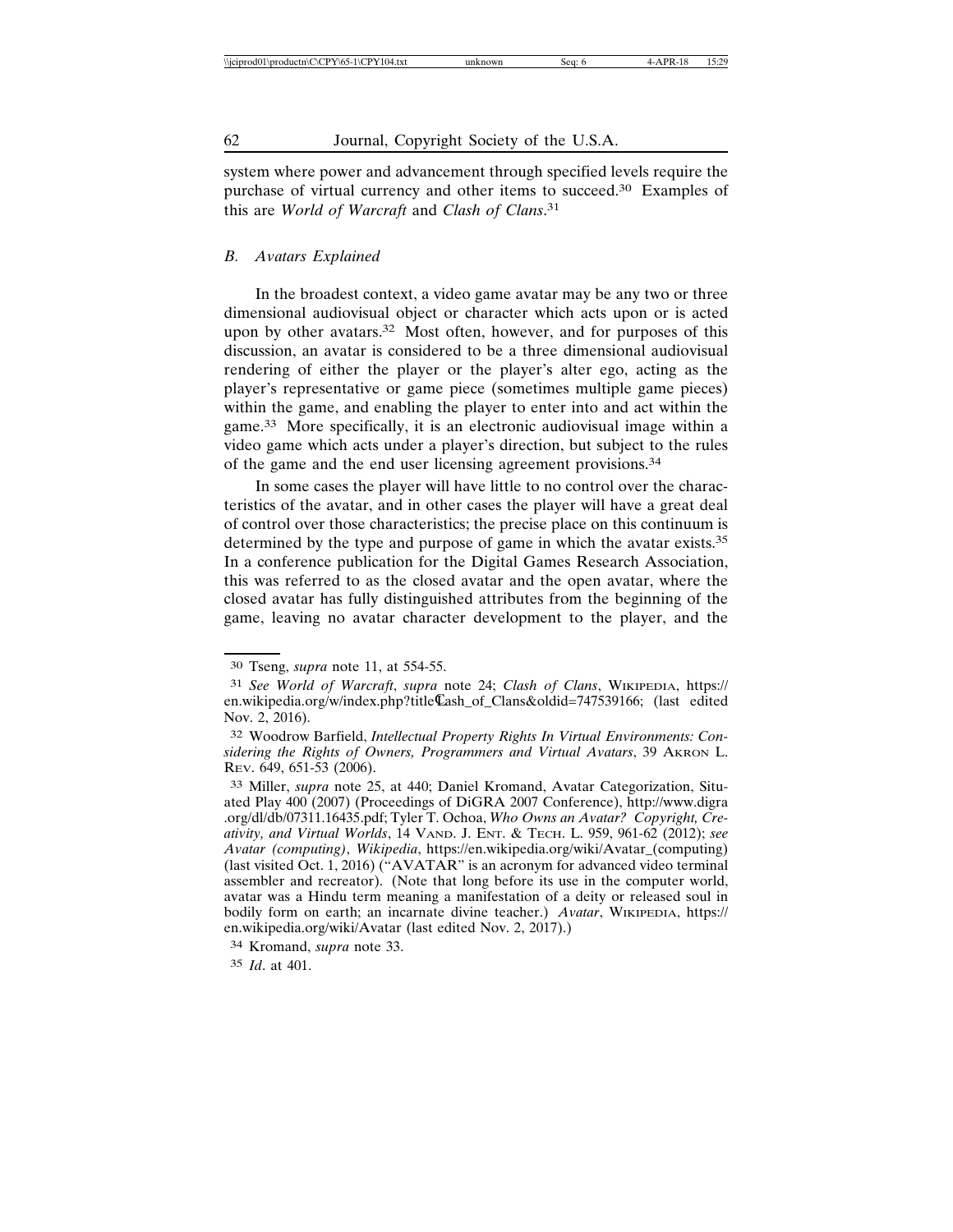open avatar depends upon the player's selections for definition of some or all aspects of physicality, personality and abilities.36

The open and closed categories can assist in an understanding of how the avatar is created, what the avatar represents, and what party(ies) might be considered its creator. A closed avatar is a developer-devised character avatar with attributes and abilities determined solely by the developer.37 These characters range from more simplistic, like Pac-Man, and Mario, to the more complex, like *Legend of Zelda*'s Link, *Half Life*'s Gordon Freeman, *The Godfather*'s Dons, and *Rambo*'s John Rambo.38 A defining characteristic is that the pre-set abilities of these avatars require the player to master skills in maneuvering and executing them, generally accessing higher capabilities as the player advances levels to successfully master the game's challenges.39 These avatars' appearances are set by the developer, and in most of these games the player chooses, to different extents, among skills and abilities. In *Legend of Zelda*, the player can choose from various developer-created versions of Link for any given game, then possess skills through items like bombs and bows.40 In *Half Life*, Gordon Freeman, a silent protagonist player-avatar like that of *Zelda's* Link, defeats opponents with various weapons, various semi-automatic guns and famously a crow-bar.<sup>41</sup> In *Godfather*, whether single-

37 Kromand, *supra* note 33, at 403.

<sup>36</sup> *Id*. Player video game avatars have also been characterized on the basis of the player's emotional relationship and personal identification with his or her avatar. This identification has been categorized as central on one hand, where the player identifies with the avatar as themselves, and acentral on the other hand, where the player sees the avatars as third persons. Typically where a player participates in a game with one avatar acting on behalf of him- or herself, the identification is central. Where the player participates by controlling multiple avatars including various groups of them, who also have needs of their own and who are affected indirectly by a player's choices about provisions to the avatar or the avatar's environment, the identification is acentral. *Id*.; *see also* PLAYING TO WIN: SPORTS, VIDEO GAMES AND THE CULTURE OF PLAY 141 (Robert Alan Brookey & Thomas P. Oats eds., 2015). This categorization is not material to the focus of this paper and thus will not be further discussed herein.

<sup>38</sup> *Id*.; *The 50 Greatest Video Game Characters*, EMPIRE, http://www.empireonline .com/movies/features/50-greatest-video-game-characters (last updated Mar. 6, 2017, 20:15 PM); *Rambo: The Video Game*, WIKIPEDIA, https://en.wikipedia.org/w/ index.php?title=Rambo:\_The\_Video\_Game&oldid=742773120 (last edited Oct. 5, 2016); *The Godfather II (video game)*, WIKIPEDIA, https://en.wikipedia.org/w/index.php?title=The\_Godfather\_II\_(video\_game)&oldid=743549615 (last edited Oct. 10, 2016).

<sup>39</sup> Kromand, *supra* note 33, at 403.

<sup>40</sup> *Wanna Start Playing The Legend of Zelda*, NINTENDO, https://play.nintendo .com/news-tips/tips-tricks/start-playing-legend-zelda (last visited Jan. 3, 2018).

<sup>41</sup> *Half-Life Wiki, Category: Weapons*, HALF-LIFE WIKI, http://half-life.wikia .com/wiki/Category:Weapons (last visited Jan. 3, 2018).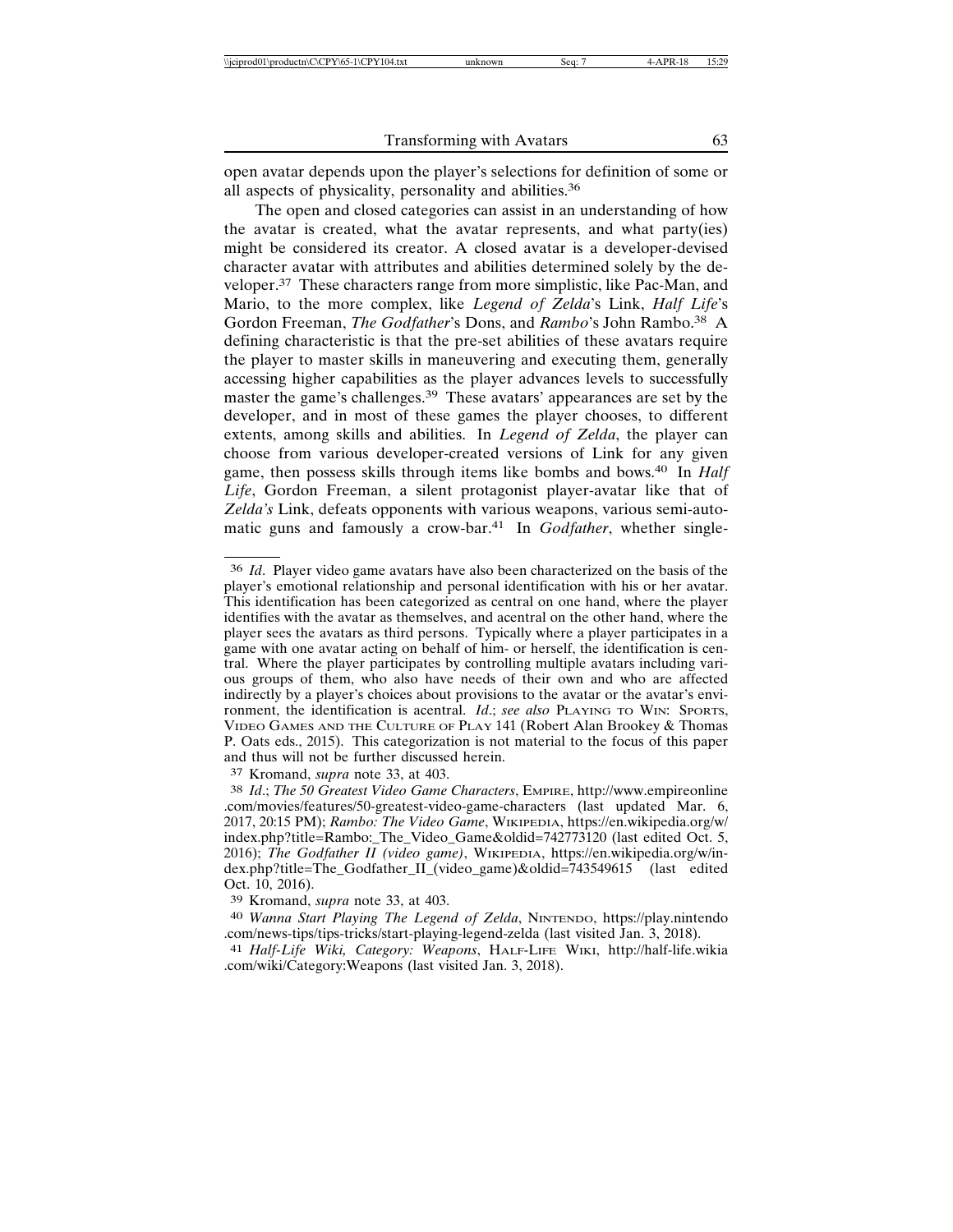player or online multi-player mode, the player is responsible for taking charge of various avatar characters to maintain control of his or her crime world, having the ability only to differentiate its gun power.<sup>42</sup> Finally, *Rambo*'s John Rambo can gain through level advancement improved skills like weaponry and toughness, and perks like more ammunition, faster weapon re-load capability, and better and faster agility.43 As these avatars depend solely on developers for creation, and limit player definition to only the access of pre-defined skill sets, abilities and tools, intellectual property ownership clearly lies on the developer side, vested in the developer and possibly one or more licensors.44

The open avatar is typical for role playing games, where an avatar is often the alter-ego of the player him- or herself.45 Success or failure may be a function of the character created by the player, which not only includes numerous design choices but also numerous attribute choices to achieve tasks and missions within the game.46 The player typically has many choices in creating this avatar including many appearance features, skills, behaviors and dialogue.<sup>47</sup> A typical open avatar first must obtain its archetype, often choosing from types of heroes or types of villains.48 Next it may choose different powers, some related to the archetype and others individually chosen, sometimes upon various achievements within the

47 Ochoa, *supra* note 33, at 962.

<sup>42</sup> *Godfather II*, *supra* note 38.

<sup>43</sup> *Rambo The Video Game Skills and Perks*, RAMBO THE VIDEO GAME, http:// www.rambothevideogame.com/skills-and-perks (last visited Jan. 3, 2018).

<sup>44</sup> *See* discussion on developer-created avatar intellectual property rights, *infra* Section VI.B.1. The *Godfather* game is an example of a game requiring licensing of appropriate rights from both the novelist and the film producer.

<sup>45</sup> Kromand, *supra* note 33, at 402-03; Sheng-Yi Hsu, Yu-aHan Huang, Chuen-Tsai Sun, *Main(s) and Alts: Multiple Character Management in World of Warcraft*, *in* PROCEEDINGS OF DIGRA NORDIC 2012 CONFERENCE: LOCAL AND GLOBAL – GAMES IN CULTURE AND SOCIETY, at 1 (2012).

<sup>46</sup> *See The Witcher 3 Wiki, Skills and Talent Trees*, THE WITCHER 3, http:// thewitcher3.wiki.fextralife.com/Skills+and+Talent+Trees (last visited Oct. 31, 2017); *The Witcher 3 – How to Use Skills, Signs and Magic*, THE WITCHER 3, http:// www.usgamer.net/articles/the-witcher-3-wild-hunt-how-to-use-skills-signs-and-

mutagens (last visited Oct. 17, 2017); Jeff Corker, *The Essential Skills (And The Ones to Avoid) in Rise of the Tomb Raider*, GAMEINFORMER (Nov. 10, 2015, 11:35 AM), http://www.gameinformer.com/b/features/archive/2015/11/10/the-essentialskills-and-the-ones-to-avoid-in-rise-of-the-tomb-raider.aspx?PostPageIndex=1.

<sup>48</sup> *See Character Creation (Skyrim)*, ELDER SCROLLS WIKI, http://elderscrolls.wikia.com/wiki/Character Creation (Skyrim) (last visited Oct. 1, 2017); Laryn Bell, *Fallout 4: Character Customization Guide*, US GAMER (Mar. 10, 2015), http://www.usgamer.net/articles/fallout-4-character-customization-guide (last visited Jan. 5, 2018).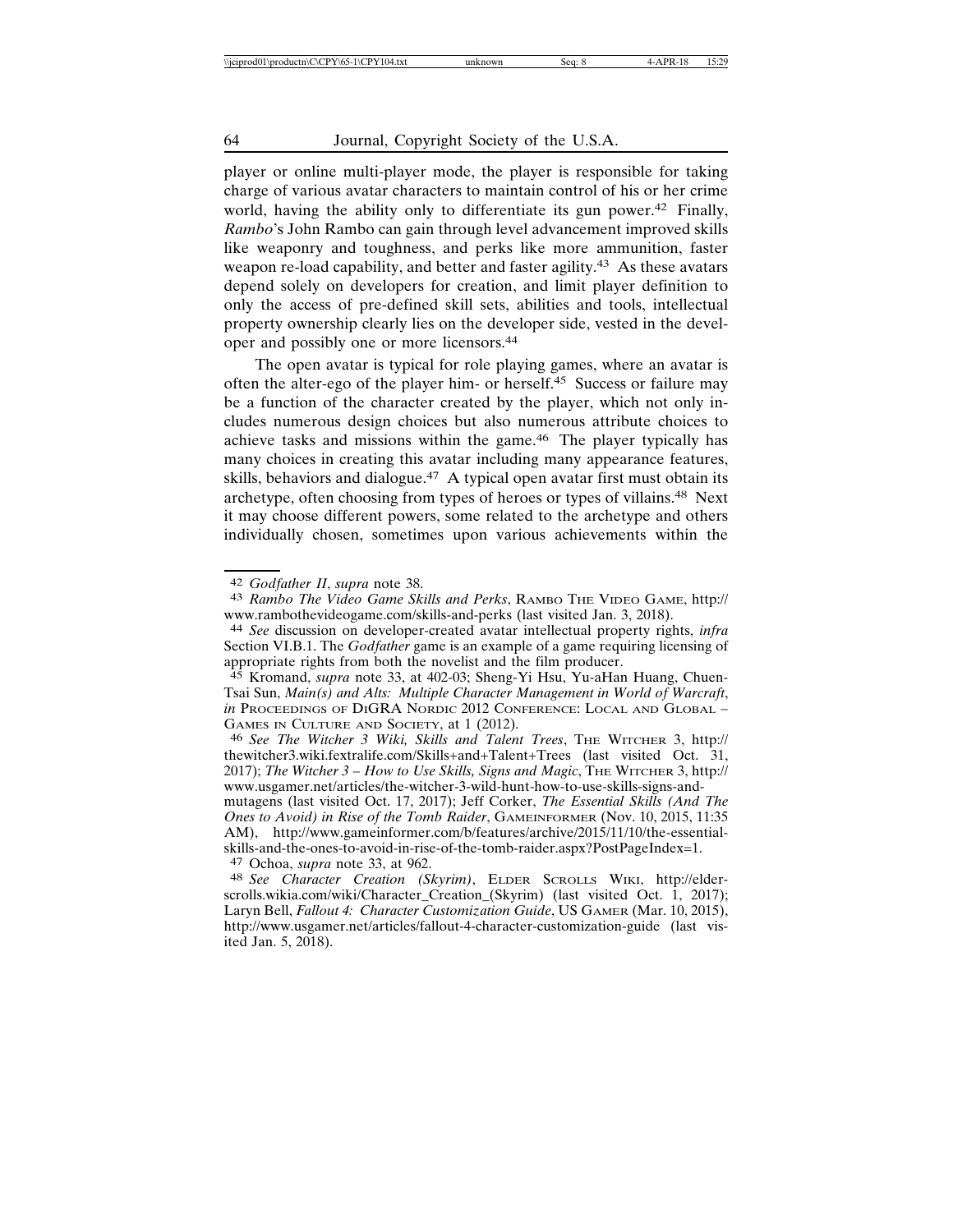game.49 The choices of body styles, including specific body parts and skin color, can be in the millions, including in some games the ability to achieve gradual modification of attributes through the process of a "slider" or similar mouse-driven mechanism.50 There are sometimes even esoteric attribute choices like "auras" that accompany the avatar at specified times.<sup>51</sup> Lastly, an avatar name is chosen by the player.<sup>52</sup> Examples of open avatars are player-created avatars in Linden Lab's long-running MMORPG *Second Life*, with fully open character creation abilities; Activision Blizzard's MMORPG *World of Warcraft*, with many recent customization choices; *The Sims*, where players create families and control their lives; and the more recently released Glu Mobile game *Kim Kardashian Hollywood*. 53

Ownership of the open avatar is not as clear cut as it is for the closed avatar. Ownership is generally addressed in end user license agreements ("EULA"), where some like that for *The Sims* grant the publisher and/or its licensors and licensees blanket intellectual property rights (either through ownership or licensing), including to all avatar characteristics depicted above, and give the user the right to use those creations in-game only, subject to other player's in-game use rights.54 Linden Lab's *Second Life*, purports to have a different intellectual property arrangement, but, in the end is similar to that of *The Sims*. *Second Life* is an open world game, where creativity is a fundamental activity.55 Accordingly, the promotional materials represent that players are granted intellectual property protection for their creations, from avatars to figures to products.56 How-

<sup>49</sup> Ochoa, *supra* note 33, at 962-63; *see* note 46 *supra* and accompanying text (discussion of *Witcher* and *Tomb Raider* skills).

<sup>50</sup> *How to Play the Sims 4*, WIKIHOW, http://www.wikihow.com/Play-The-Sims-4 (last visited Jan 5, 2018); Ochoa, *supra* note 33, at 963; *see* note 48 *supra* (discussions of *Skyrim* and *Fallout*).

<sup>51</sup> Ochoa, *supra* note 33, at 964.

<sup>52</sup> *Id*.; *see How to Play the Sims 4*, *supra* note 50; note 48 *supra* (discussion of *Skyrim* and *Fallout*).

<sup>53</sup> *Second Life*, *supra* note 27; *World of Warcraft*, WIKIPEDIA, https://en.wikipedia .org/w/index.php?title=World\_of\_Warcraft&oldid=742774042 (last edited Oct. 5, 2016); *Character Creation*, *supra* note 48; *How to Play the Sims 4*, *supra* note 50; Kromand, *supra* note 33, at 403-04; *Kim Kardashian: Hollywood*, WIKIPEDIA, https://en.wikipedia.org/w/index.php?title=Kim\_Kardashian:\_Hollywood&oldid= 734802288 (last edited Aug. 26, 2016); *Minecraft: Story Mode*, WIKIPEDIA, https:// en.wikipedia.org/w/index.php?title=Minecraft:\_Story\_Mode&oldid=740981088 (last edited Sept. 24, 2016).

<sup>54</sup> Ochoa, *supra* note 33, at 964; *Electronic Arts User Agreement*, ELECTRONIC ARTS, http://www.ea.com/terms-of-service [hereinafter Sims EULA] (last edited Aug. 18, 2017).

<sup>55</sup> *See Second Life*, *supra* note 27. 56 *Id*.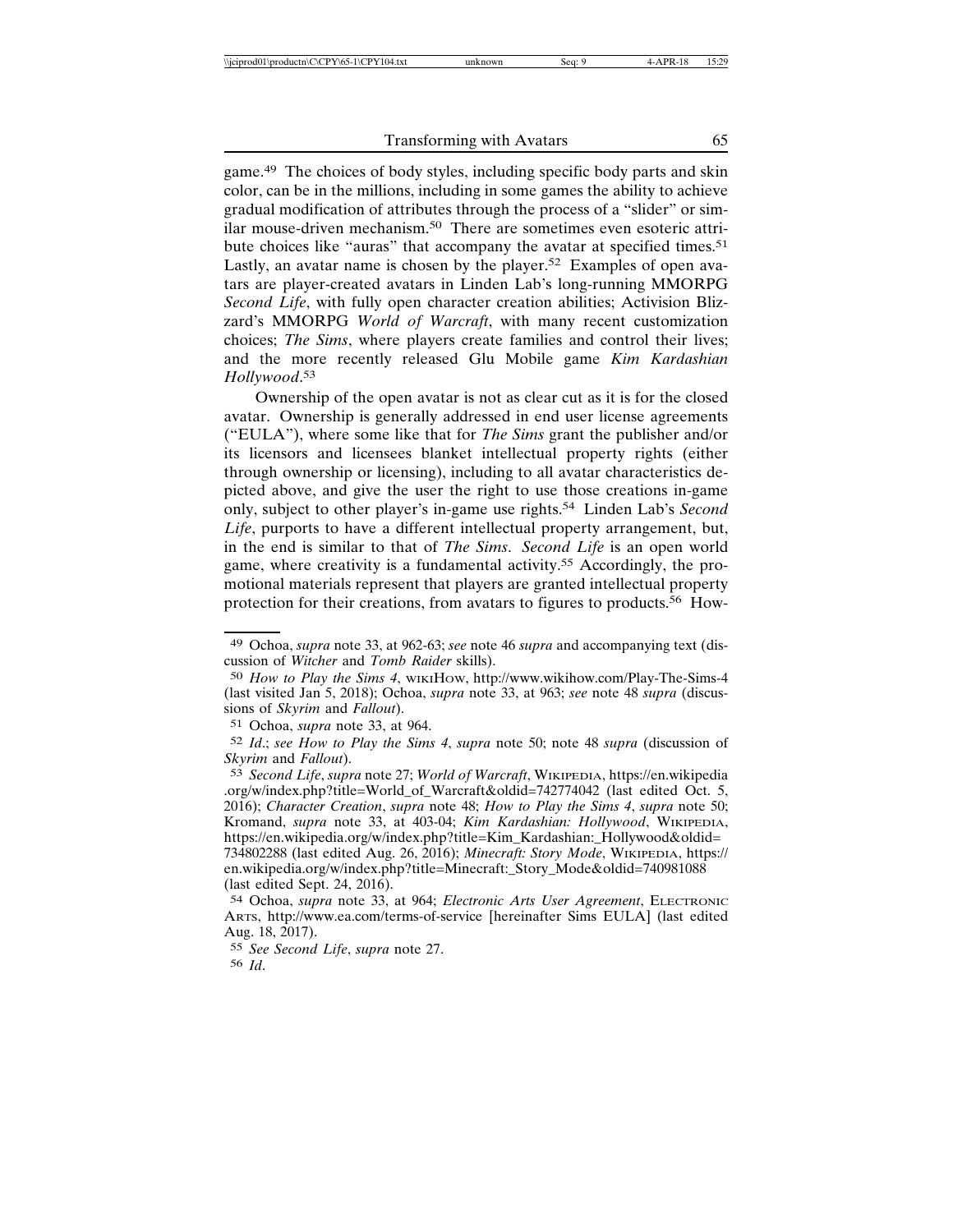ever, the permissions granted to the player by the EULA are conscribed, granting the player only full *licensed* rights anywhere in the *Second Life* virtual world, while granting unlimited in-game use licenses to other players and retaining intellectual property ownership in Linden Lab; thus, the player is left with simply a non-exclusive license in its intellectual property.<sup>57</sup> With both developer and player creative contributions to the open avatar, the EULA plays an important role in determining ownership and intellectual property rights therein, with its enforceability sometimes in question.58 This topic is explored in greater depth below at Section V.

Several avatars have traits from both open and closed categories.<sup>59</sup> Bungie's *Halo* player-avatar, Master Chief, which historically had only weapons choices, more recently has evolved to provide limited Spartan customization in terms of the appearance of the first person player-avatar's armor, helmet, visor and armor color, plus assassinations, stances and weapon skins.60 Another is the *Rise of the Tomb Raider's* adventure survivalist player avatar Lara Croft. For her first person player-avatar there are numerous look and style choices including for clothing, hair jewelry and makeup.61 There are also leveled weapon choices and dozens of skill choices from three broad categories labeled "brawler" (essentially combat), "hunter" and "survivalist."62

Other cross-over examples of these avatars are those based on preexisting characters, like comic book characters and novel based characters, which have some but not total customization features. A group of blended avatars exists in Irrational Games' still popular *Freedom Force*, which is a real-time superhero-based tactical game allowing role playing.63 A player starts by choosing a team of pre-set super heroes loosely based on those of DC Comics and Marvel Comics, and then modifies them with new and/or expanded powers based on achievements.64 In addition, using a character editor a player can make his own characters for his superhero squad, using

64 *Id*.

<sup>57</sup> *Id*. at 437-38; Yuval Karniel, *Copyright in Second Life*, 20 ALB. L.J. SCI & TECH. 433, 437 (2010).

<sup>58</sup> Ochoa, *supra* note 33, at 965.

<sup>59</sup> Kromand, *supra* note 33, at 405.

<sup>60</sup> Greg, *Customizing Your Spartan in Halo 5 Multiplayer*, TENTON HAMMER (OCT. 22, 2015), http://www.tentonhammer.com/guides/customizing-your-spartanin-halo-5-multiplayer; *Halo MCC – All Customization Options for Multiplayer! – Armour, Skins, Nameplates, Avatars* . . . , YOUTUBE, https://www.youtube.com/ watch?v=1I4lozmVmQs (last visited Jan. 5, 2018).

<sup>61</sup> *GTA 5 Online - Tomb Raider/Lara Croft Outfit and Customization*, YOUTUBE, https://www.youtube.com/watch?v=6FNWYfasaR0 (last visited Jan. 5, 2018).

<sup>62</sup> *See Tomb Raider Essential Skills*, *supra* note 46.

<sup>63</sup> Trent Moore, *The 12 Best Superhero Video Games You Can Play Right Now* (Jan. 3, 2016), SYFYWIRE, http://www.blastr.com/2016-6-3/12-best-superhero-videogames-you-can-play-right-now.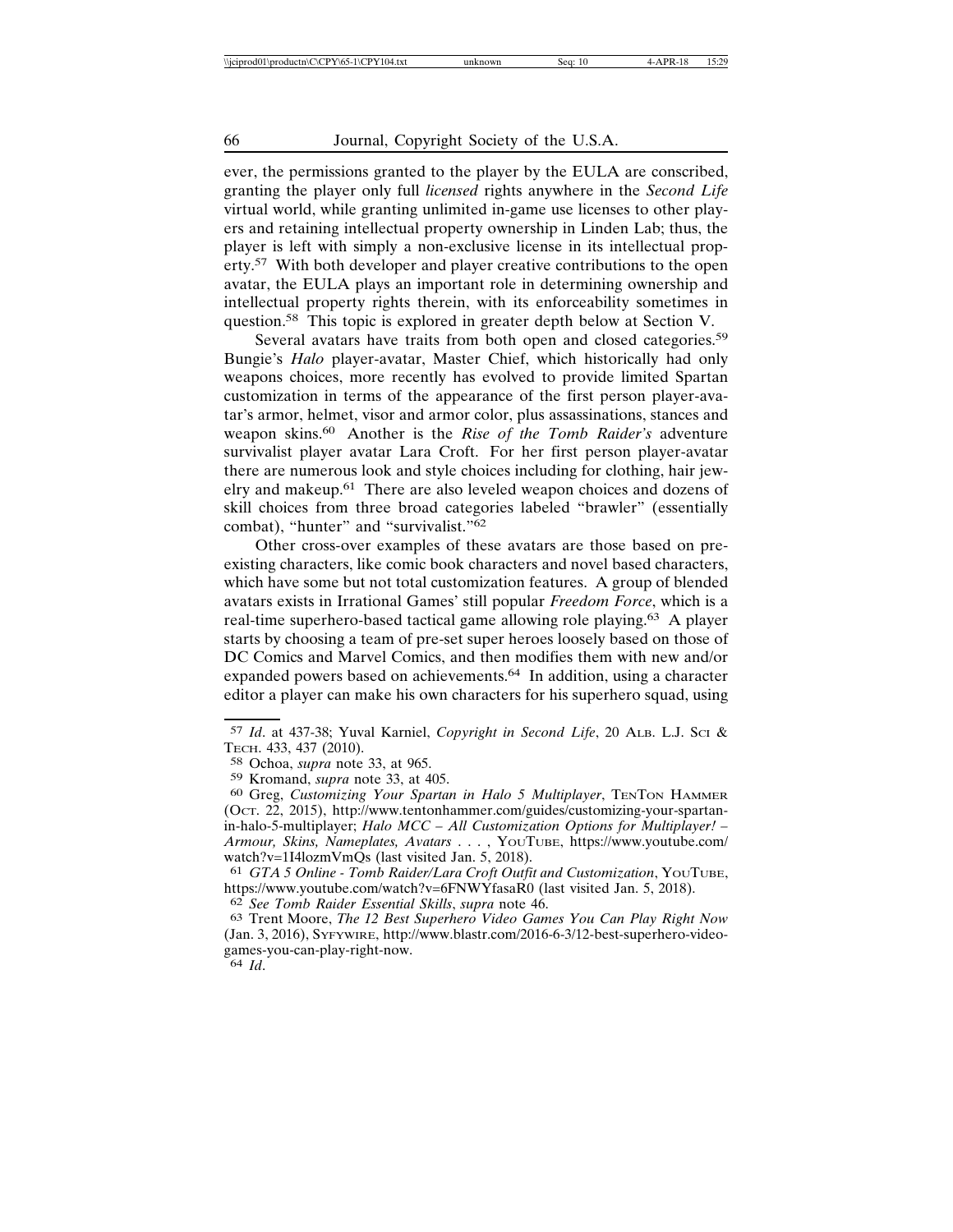numerous available powers, and looks.<sup>65</sup> Several other games permit a player to create and play with famous comic book superheroes as well,<sup>66</sup> with a current version found within Gazillion Entertainment's action MMORPG *Marvel Heroes 2016*. 67 This game's avatars come from over 100 pre-set characters and a player has the ability to build his or her own character from libraries of powers, gear and costumes.68 For Geralt in the *Witcher* series, the skills and abilities have multiplied with each version. CD Projekt Red's current *Witcher 3: Wild Hunt* has the most yet of the *Witcher* games, allowing the player to select hundreds of armor and weapons upgrades for Geralt, the monster-slayer for hire, and up to seventy total skills (with up to twelve interchangeable at one time) from four different skill categories (combat, signs, alchemy and general).69

Hybrid avatars may give rise to opposing claims of intellectual property rights. For the developer-created character who has well-defined and consistently recognizable attributes, the developer clearly has intellectual property rights in the graphical display of each avatar's appearance, demeanor, skills and personality.70 But a player may also lay such claim to his or her customizations of these avatars.<sup>71</sup> For pre-existing characters from comic books and novels, additional intellectual property rights lie with the original character model's copyright holder. Either or both subsequent works may qualify as derivative works.72 In any event, many end user licensing agreements capture possible player intellectual property rights in the publisher and its licensors, namely the developer, and possibly others prior in time.73

Yet another type of avatar presentation is found in games which allow a player to choose whether to play sometimes through avatars fixed in form and other times through avatars customizable at specified levels or in total. One example is Activision's *Guitar Hero* and *Band Hero* series,

<sup>65</sup> Ron Dulin, *Freedom Force Reviews*, GAMESPOT (Mar. 29, 2002), http://www .gamespot.com/reviews/freedom-force-review/1900-2859351.

<sup>66</sup> Moore, *supra* note 63.

<sup>67</sup> *Id*. <sup>68</sup> *Marvel Heroes 2016, About This Game*, STEAM, http://store.steampowered .com/app/226320 (last visited Oct. 11, 2016).

<sup>69</sup> *The Witcher 3 New Gameplay Trailer: Walkthrough of Character Customization, Outfits and Side Quests*, YOUTUBE, https://www.youtube.com/watch?v=0RP XLpqg1x8 (last visited Oct. 31, 2017); Josh Hawkins, *The Witcher 3 – How to Use Skills, Signs and Magic*, US GAMER, http://www.usgamer.net/articles/the-witcher-3 wild-hunt-how-to-use-skills-signs-and-mutagens (June 28, 2017); *Skills and Talent Trees*, THE WITCHER 3 WIKI, http://thewitcher3.wiki.fextralife.com/Skills+and+Tal ent+Trees (last visited Jan. 5, 2018).

<sup>&</sup>lt;sup>70</sup> Ochoa, *supra* note 33. at 978; *see* Sections III.B., III.C *infra*.<br><sup>71</sup> *Id.*; *see* Section VI.B.3 *infra*.<br><sup>72</sup> *Id.* at 981-82; *see* Section III.A.3 *infra*.<br><sup>73</sup> *See* Section V *infra*.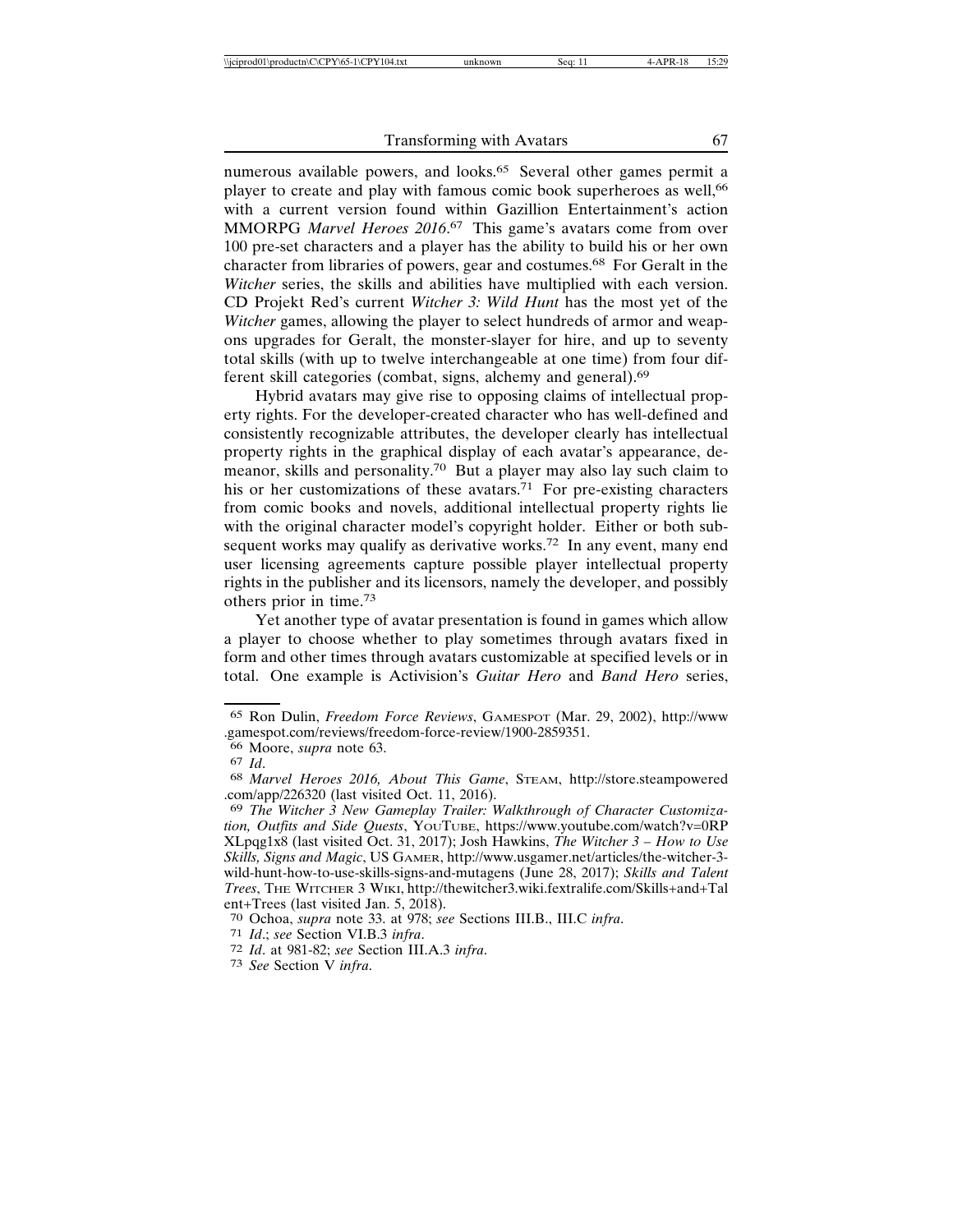where some of the player avatars are depictions of celebrity bands and performers (including Aerosmith, Metallica, No Doubt, Ozzy Osbourne, Kurt Cobain and Taylor Swift), some are player-modified versions of the performers, and others are whole creations of the player.74 The player's own musician avatar is of the open type, with numerous customization options, including drawing tools, allowing unlimited graphical choices for the musicians, plus over 3,000 choices for drum set and guitar designs and numerous animation styles and dance moves.<sup>75</sup> On the other hand, each celebrity avatar belongs in the hybrid open category, offering the player only limited unlocking and customization.<sup>76</sup> Another example is Electronic Arts *Madden Football.* The closed avatars are the current NFL and famous historical player depictions which are available only to play on a user's team or opponent team.<sup>77</sup> The open avatars are those devised at the user's discretion, with choices available for type, like coach, owner or athlete, and, as applicable, name, position, jersey, handedness, colleges, body dimensions, numerous uniform details and limited slider customization capabilities.78

Both the *Guitar/Band Hero* games and the *Madden* games involve celebrity likenesses, raising publicity rights issues for the developer.79 These games also raise potential player rights in creations completely of the player or from unlocked and modified celebrity avatars. The developers own their creative material, but subject to prior licensed rights of the celebrities and any subsequent licensed rights to players.

<sup>74</sup> *Guitar Hero*, WIKIPEDIA, https://en.wikipedia.org/w/index.php?title=Guitar\_ Hero&oldid=738524991 (last edited Sept. 9, 2016); *Band Hero*, WIKIPEDIA, https:// en.wikipedia.org/w/index.php?title=Band\_Hero&oldid=738680513 (last edited Sept. 10, 2016).

<sup>75</sup> *Guitar Hero World Tour Character Creation*, YOUTUBE, https://www.youtube .com/watch?v=iG-VKt7gPAg (last visited Jan. 5, 2018)

<sup>76</sup> *Guitar Hero*, *Band Hero*, *supra* note 74.

<sup>77</sup> *What's New in Ultimate Team*, EA SPORTS, https://www.easports.com/maddennfl/ultimate-team/features (last visited Jan. 5, 2018).

<sup>78</sup> *Madden NFL 17 Create A Player*, YOUTUBE, https://www.youtube.com/watch? v=-tJYZvGsqKc (last visited Jan. 6, 2018).

<sup>79</sup> *See* Brown v. Elecs. Arts, Inc., No. 2:09-cv-01598-FMC-RZ (2009, U.S. Dist. LEXIS 131387, at \*2-\*3 (C.D. Cal. Sept. 23, 2009) (reciting in the factual discussion that developer/publisher Electronic Arts has a licensing agreement for the current NFL players but does not have one for retired player (and plaintiff) Jim Brown); *see* No Doubt v. Activision Publ'g, Inc., 192 Cal. Rptr. 3d 397, 401-02 (Ct. App. 2011) (reciting and discussing the terms of the license agreement between Activision and No Doubt); *see* Section IV, *infra*.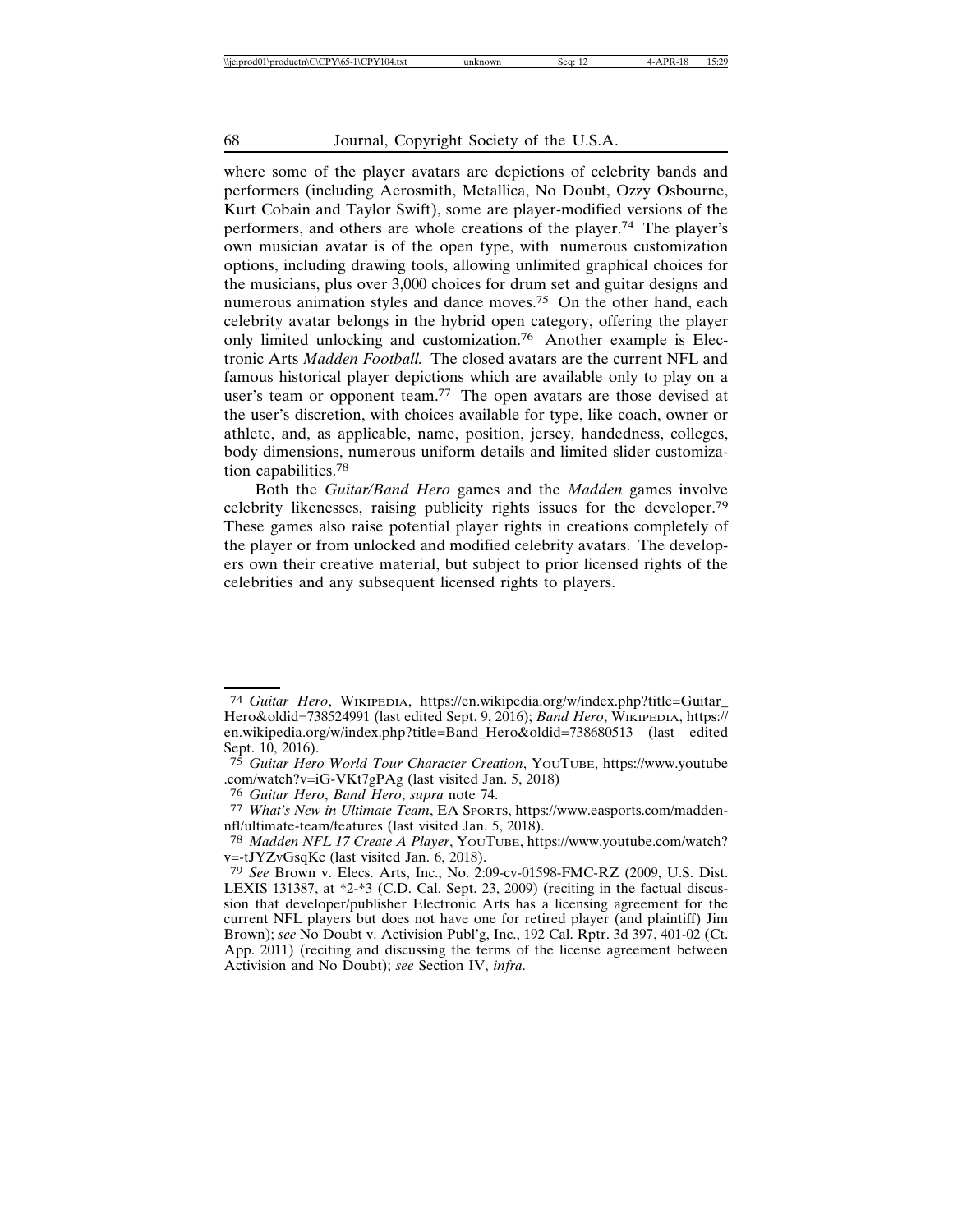## *III. COPYRIGHT LAW*

# *A. Copyright in General*

Copyright is recognized for original works of authorship fixed in a tangible medium, and is most commonly found in the statutorily enumerated categories including literary works, musical works, dramatic works, pictorial, graphic, and sculptural works, and motion pictures and other audiovisual works.80 The video game avatar may be found infrequently in a literary work or a graphic work, and is most often going to be found in an audiovisual work — specifically the video game.<sup>81</sup> The copyright office includes video games within the audiovisual work category,82 where an audiovisual work is defined as "a series of related images which are intrinsically intended to be shown by the use of machines or devices such as projectors, viewers, or electronic equipment, together with accompanying sounds, if any, regardless of the nature of the material objects, such as films or tapes, in which the works are embodied."83 As recognized by the World Intellectual Property Organization (WIPO), "video games are not created as single, simple works, but are an amalgamation of individual elements that can each individually be copyrighted (i.e., the characters in a given video game, its soundtrack, settings and other audiovisual parts, etc.) if they achieve a certain level of originality and creativity."84

For the video game avatar to become an individually copyrighted element, it must achieve character status and satisfy the requirements of originality, fixation and authorship. But obtaining character copyright, separate and apart from the overall video game copyright, requires compliance with a specific set of standards. Summarily, for copyright to attach to literary characters, they need to be "highly delineated" and be in and of themselves a "story being told."85 For copyright to attach to visual characters they must possess distinctly and consistently delineated physical and conceptual traits.86 While case law treatment for copyright in video game

<sup>80</sup> 17 U.S.C. § 102 (2012).

<sup>81</sup> *See* U.S. COPYRIGHT OFFICE, CIRCULAR 61: COPYRIGHT REGISTRATION FOR COMPUTER PROGRAMS 4 (2011), http://www.copyright.gov/circs/circ61.pdf [hereinafter CIRCULAR 61]; *see* U.S. COPYRIGHT OFFICE, COMPENDIUM OF U.S. COPY-RIGHT OFFICE PRACTICES §§ 807.7(A).

<sup>82</sup> *Copyright, Help: Type of Work*, COPYRIGHT, http://www.copyright.gov/eco/ help-type.html (last visited Jan. 6, 2018).

<sup>83</sup> 17 U.S.C. § 101 (2012).

<sup>84</sup> RAMOS, ET. AL., *supra* note 1; *see also* COMPENDIUM (THIRD) § 807.7(A).

<sup>85</sup> Anderson v. Stallone, 11 U.S.P.Q.2d (BNA) 1161, 1166-67 (C.D. Cal. 1989);

Metro-Goldwyn-Mayer, Inc. v. Am. Honda Motor Co., 900 F. Supp. 1287, 1296 (C.D. Cal. 1995).

<sup>86</sup> DC Comics v. Towle, 802 F.3d 1012, 1021 (9th Cir. 2015).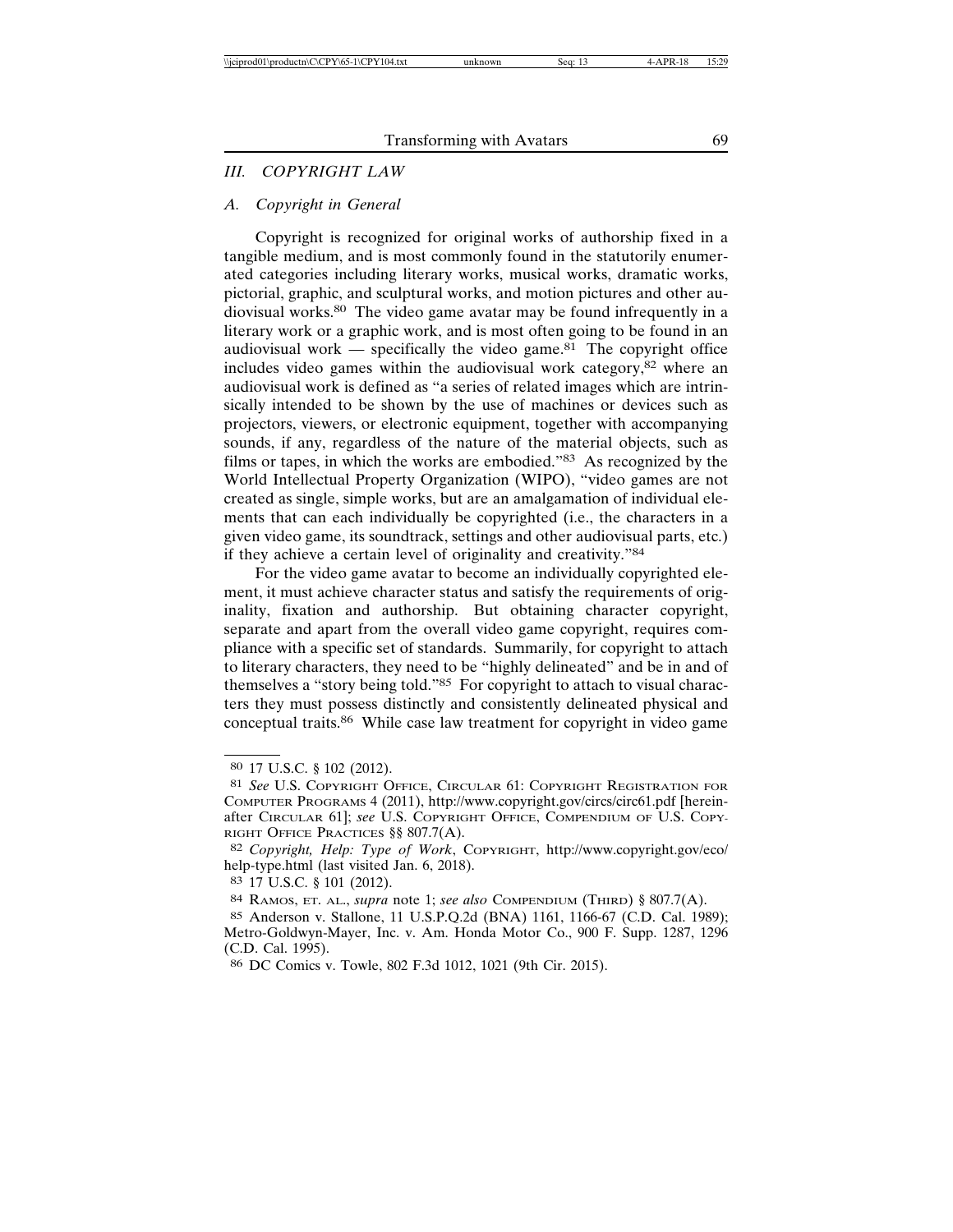avatar characters is slim, the standard appears to be similar to that for visual characters and requires distinct delineation.87

### *1. Originality*

To satisfy copyright's originality requirement, some minimal level of intellectual or creative thought from the creator's own thought process, something which is clearly an expression of the creator and not copied, must come into fixed existence.88 As the Supreme Court said in its 1991 decision of *Feist Publications, Inc. v. Rural Telephone Service*: 89

[T]he requisite level of creativity is extremely low; even a slight amount will suffice. The vast majority of works make the grade quite easily, as they possess some creative spark, "no matter how crude, humble or obvious" it might be.90

Originality is not necessarily something that satisfies a specific subjective level of creativity or artistic talent.91 In *Bleistein*, the court noted, "[i]t would be a dangerous undertaking for persons trained only to the law to constitute themselves final judges of the worth of pictorial illustrations, outside of the narrowest and the most obvious limits."92 Thus a very low level of creativity is required, as long as it is the artist's original creativity. Moreover, "[o]riginality does not signify novelty; a work may be original even though it closely resembles other works so long as the similarity is fortuitous, not the result of copying."93 If two authors, unaware of each other's undertakings, create identical or nearly identical works, each may still have an original copyrightable work, though neither is novel.<sup>94</sup>

Sufficient originality for copyright contemplates individual, particular expression beyond the unprotectable ideas of the work.<sup>95</sup> While courts differ in how they distinguish between the idea of a work and the expres-

<sup>87</sup> *See* Atari, Inc. v. N. Am. Philips Consumer Elecs. Corp., 672 F.2d 607, 617-18 (7th Cir. 1982) (finding *PAC*-*MAN*'s characters wholly fanciful distinguishable characters); *cf.* OG Int'l, Ltd. v. Ubisoft Ent'mt, No. C 11-04980 CRB, 2011 U.S. Dist. LEXIS 124020, at \*12-\*13 (N.D. Cal. Oct. 26, 2011) (finding that avatars in a dance video were capable of some expressive variation separate from their function and thus eligible for copyright protection, but not addressing whether the avatars were eligible for character copyright).

<sup>88</sup> 17 U.S.C. § 102 (2012).

<sup>89</sup> 499 U.S. 340, 345 (1991).

<sup>90</sup> *Id*. at 345 (citing MELVILLE B. NIMMER & DAVID NIMMER, 1 NIMMER ON COPYRIGHT § 1.08[C][1] (1990)).

<sup>91</sup> Bleistein v. Donaldson Lithographing Co., 188 U.S. 239, 251 (1903).<br>92 Id.

<sup>92</sup> *Id*. <sup>93</sup> *Feist*, 499 U.S. 340.

<sup>94</sup> *Id*. at 345-46 (citing Sheldon v. Metro-Goldwyn Pictures Corp., 81 F.2d 49, 54 (2d Cir. 1936)).

<sup>95</sup> Kaplan v. Stock Market Photo Agency, Inc., 133 F. Supp. 2d 317, 322-27 (S.D.N.Y. 2001); Mannion v. Coors Brewing Co., 377 F. Supp. 2d 444, 455-61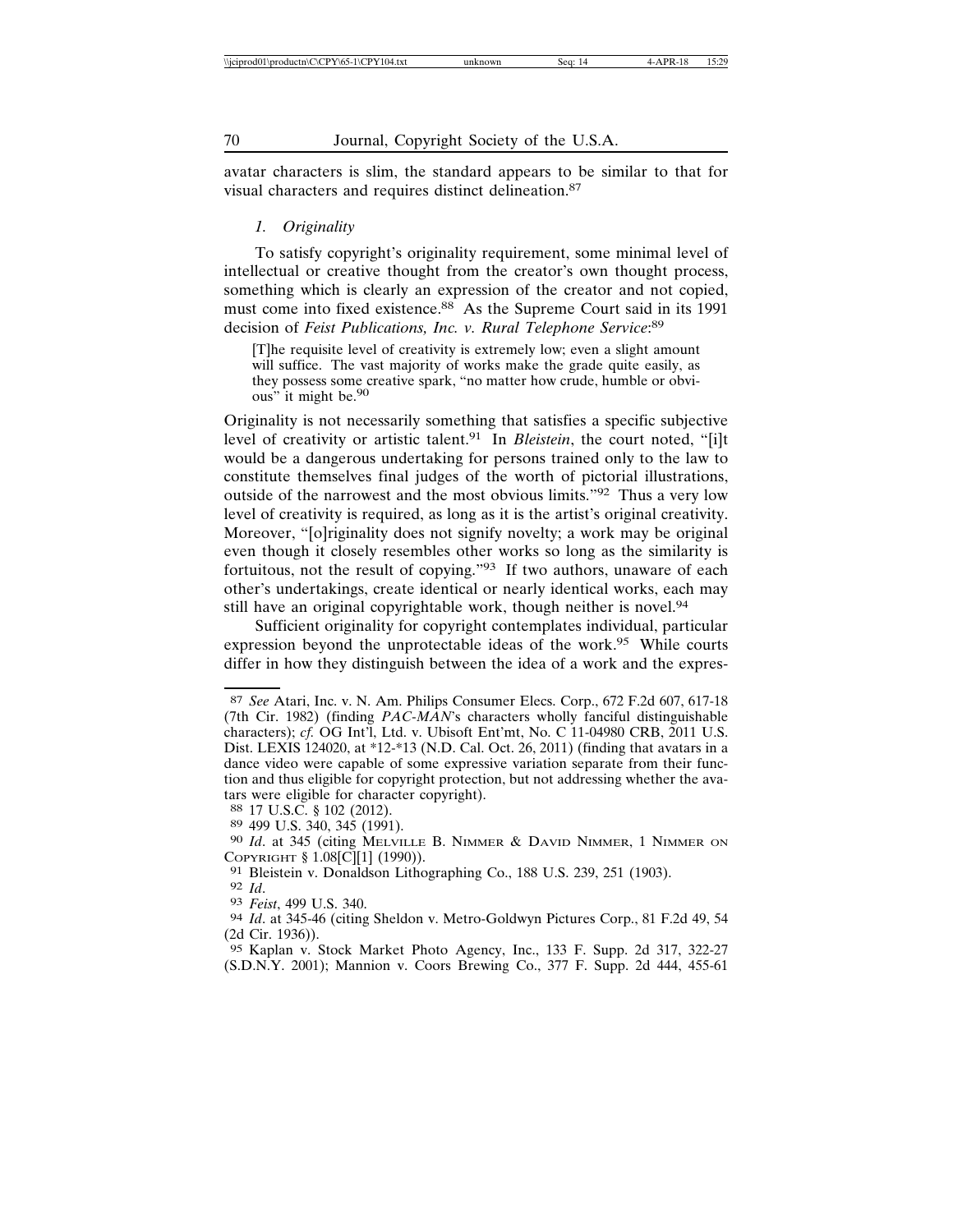sive component of the work, they have made it clear that stock characters alone do not embody expression but merely an idea.96 When the idea and the expression of the idea are not separable the expression is said to merge into the idea and no copyright protection will be afforded in order to leave that idea open to the public domain.97

*2. Fixation*

Copyright's fixation requirement is defined in the Copyright Act's definitional section which states "[a] work is 'fixed' in a tangible medium of expression when its embodiment in a copy or phonorecord, by or under the authority of the author, is sufficiently permanent or stable to permit it to be perceived, reproduced, or otherwise communicated for a period of more than transitory duration."98 Where computer-generated audiovisual images are at issue, the work is most likely to be fixed in the form of computer code or a visual image in digital (or even non-digital) format.<sup>99</sup> Indeed, the Copyright Office recognizes and accepts alternate forms of a fixed copy — including the text of the computer program, and/or the screen displays or pictorial or graphical images of the audiovisual work in registering a copyright in an audiovisual image generated by a computer program.<sup>100</sup>

97 Herbert Rosenthal Jewelry Corp. v. Kalpakian, 446 F.2d 738, 742 (9th Cir. 1971).

98 17 U.S.C. § 101 (2012).

99 Ochoa, *supra* note 33, at 971-72. Although not likely a final version, programmers may render their avatar in descriptive prose fixed in some form of digital or hard copy which could be submitted as copy of a literary work. Another unlikely final version is a photographic or drawn rendition which could be registered as a work of visual art. *See infra* note 100.

100 *See* CIRCULAR 61, *supra* note 81; U.S. COPYRIGHT OFFICE, CIRCULAR 45, COP-YRIGHT REGISTRATION FOR MOTION PICTURES INCLUDING VIDEO RECORDINGS (2014), https://www.copyright.gov/circs/circ45.pdf [hereinafter CIRCULAR 45]; COMPENDIUM (THIRD) § 807.7(A), VIDEO GAMES; *see also* U.S. COPYRIGHT OF-FICE, CIRCULAR 40, COPYRIGHT REGISTRATION FOR PICTORIAL, GRAPHIC, AND SCULPTURAL WORKS (2015), https://www.copyright.gov/circs/circ40.pdf [hereinafter CIRCULAR 40]; U.S. COPYRIGHT OFFICE, CIRCULAR 40A, DEPOSIT REQUIRE-MENTS FOR REGISTRATION OF CLAIMS TO COPYRIGHT IN VISUAL ARTS MATERIAL (2015), https://www.copyright.gov/circs/circ4a0.pdf [hereinafter CIRCULAR 40A];

<sup>(</sup>S.D.N.Y. 2005); Walt Disney Prods. v. Air Pirates, 581 F.2d 751, 755 (9th Cir. 1978).

<sup>96</sup> *Air Pirates*, 581 F.2d 751, 755; Gaiman v. McFarlane, 360 F.3d 644, 660 (7th Cir. 2004) ("If a drunken old bum were a copyrightable character, so would be a drunken suburban housewife, a gesticulating Frenchman, a fire-breathing dragon, a talking cat, [or] a Prussian officer who wears a monocle and clicks his heels . . . . [This would be so] even though such stereotyped characters are the products not of the creative imagination but of simple observation of the human comedy."); Rice v. Fox Broad. Co., 330 F.3d 1170, 1176 (9th Cir. 2003).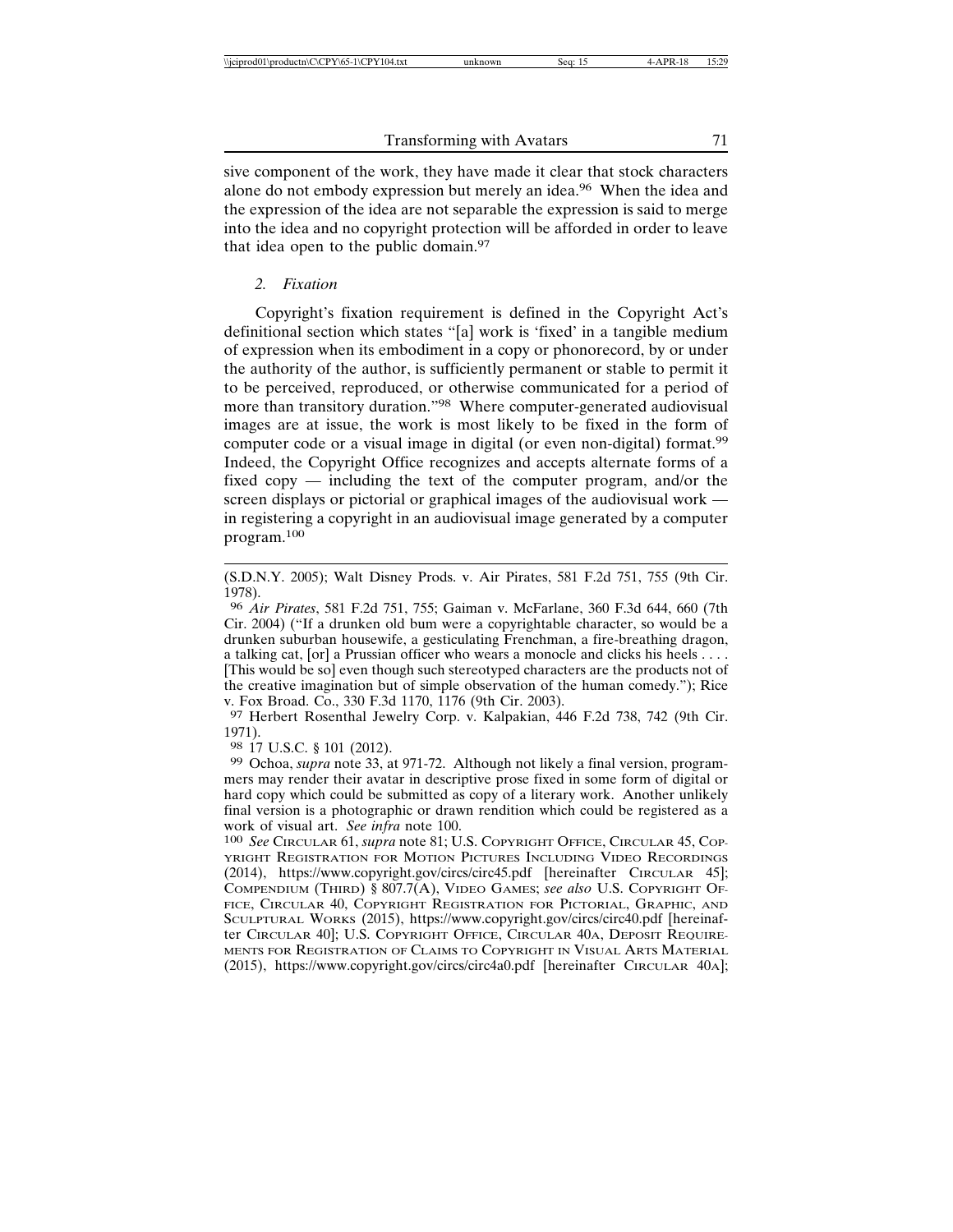Accordingly, programmers and their assignees or licensees may look to achieve the fixation requirement for avatars through their copy of the rendering computer program.101 For example, the computer program copy would contain a fixed "set of statements or instructions to be used directly or indirectly in a computer in order to bring about a certain result."<sup>102</sup> Where this copy is embodied in a computer's servers, a hard disk, or another electronic storage or memory device involved in the game, it will be considered "'fixed' in a tangible medium of expression," for purposes of the Copyright Act.103 The related requirements of embodiment and non-transitory duration, are satisfied where the copy resides either on the computer's hard drive or within its random access memory.104 Case law also recognizes that audiovisual displays which assume a concrete or permanent form in the detailed instruction files of the game known as the MAP files, are sufficiently fixed.<sup>105</sup>

Alternatively, a developer/publisher may look to the fixation of an avatar embodied in the audiovisual output generated by the game's computer program, which is the best alternative where "audiovisual material predominates"; or to a picture or sketch which might come into play for an alternative pictorial or graphic rendition.106 For the former, case law overlooks both the fact that with each use or display of a video game an audiovisual image generated by its fixed media might be a "new" image, and

103 Perfect 10, Inc. v. Amazon.com, Inc., 508 F.3d 1146, 1160 (9th Cir. 2007); Stern Elecs., Inc. v. Kaufman, 669 F.2d 852, 855 n.4 (1982); Midway Mfg. Co. v. Dirkschneider, 543 F.Supp. 466 (D. Neb. 1981); *see* Miller, *supra* note 25, at 483; *cf.* Cartoon Network, LP v. CSC Holdings, Inc., 536 F.3d 121, 129 (2d Cir. 2008) (refusing to characterize data only embodied in a random-access memory "buffer" for only 1.2 seconds at a time as "fixed").

104 *Cartoon Network*, 536 F.3d 121; *Perfect 10*, 508 F.3d 1146 103 (both referencing MAI Sys. Corp. v. Peak Computer, Inc., 991 F.2d 511, 518 (9th Cir. 1993)).

105 Micro Star v. Formgen, Inc., 154 F.3d 1107, 1112 (9th Cir. 1998). 106 *See supra* note 100.

COMPENDIUM (THIRD) CHAPTER 900, VISUAL ART WORKS (copy of pictorial or graphical works separate from screen shots are an option for fixation, although less likely where the subject matter is an avatar within a video game (audiovisual) work).

<sup>101</sup> CIRCULAR 61, *supra* note 81; Ochoa, *supra* note 33, nn.43, 44 and accompanying text.

<sup>102</sup> 17 U.S.C. § 101 (2012). Ochoa, *supra* note 33, n.53 ("[17 U.S.C.] § 101 ('Literary works' are works, other than audiovisual works, expressed in words, numbers, or other verbal or numerical symbols or indicia, regardless of the nature of the material objects . . . in which they are embodied.'); H.R. REP. NO. 94-1476, at 54 (1976) ("The term 'literary works' . . . also includes computer data bases, and computer programs to the extent that they incorporate authorship in the programmer's expression of original ideas, as distinguished from the ideas themselves.").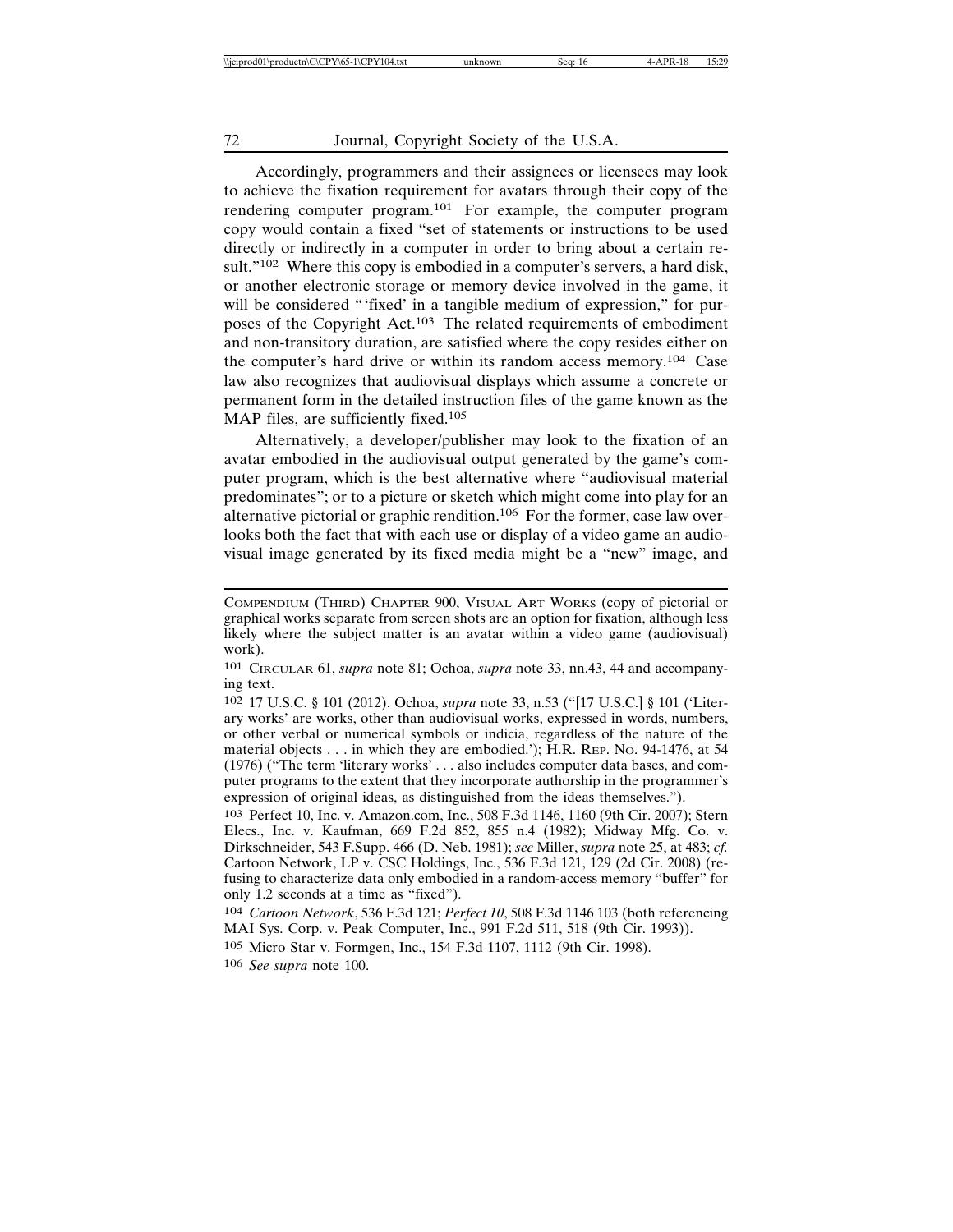that each such image may be slightly changed but otherwise provide substantial repetitive similarity of sights and sounds.<sup>107</sup>

### *3. Authorship*

Because copyright attaches to works of authorship, an inquiry into the identity of the author is necessary. As acknowledged throughout copyright case law, "[w]hile an 'author' may be viewed as an individual who writes an original composition, the term, in its constitutional sense, has been construed to mean an 'originator,' 'he to whom anything owes its origin.'"108 In film creations, a person qualifies as an author even if he or she does not "perform with his own hands the mechanical tasks of putting the material into the form distributed to the public."109 Where video games are concerned, several authorship claims are possible depending on the various types of contributions to the game and the relationship of the creator-contributors.110 As to characters, the author of a copyrighted literary character is the one who makes the character definite or develops the character as the story, and the author of a graphical or audiovisual character is the one who distinctively and consistently delineates a character's physical and conceptual traits.111

The Copyright Act embodies five general types of authorship, four of which may be relevant to video game avatar creations: sole authorship, joint authorship, derivative works, and works made for hire.112 Sole authorship is straight forward. It is recognized within  $\S 201(a)$  of the Copy-

<sup>107</sup> Williams Elecs., Inc. v. Artic Int'l, Inc., 685 2d 870, 874 (3d Cir. 1982).

<sup>108</sup> Goldstein v. California, 412 U.S. 546, 561 (1973) (citing Burrow-Giles Lithographic Co. v. Sarony, 111 U.S. 53, 58 (1884)).

<sup>109</sup> Lindsay v. Wrecked & Abandoned Vessel R.M.S. Titanic, No. 97-Civ.-9248 (HB), 1999 U.S. Dist. LEXIS 15837, at \*17 (S.D.N.Y. Oct. 13, 1999) (citing Andrien v. Southern Ocean Cnty. Chamber of Commerce, 927 F.2d 132 (3d Cir. 1991)).

<sup>110</sup> Ochoa, *supra* note 33, at 977-86; *see infra* notes 115-28 and 135-41 and accompanying discussion; *see also* F. Jay Dougherty, *Not a Spike Lee Joint? Issues in the Authorship of Motion Picture Under U.S. Copyright Law*, 49 UCLA L. REV. 240- 81 (2001); *see also* F. Jay Dougherty, *The Misapplication of "Mastermind": A Mutant Species of Work for Hire and the Mystery of Disappearing Copyrights*, 39 COLUM. J.L. & ARTS 463 (2016).

<sup>111</sup> Nichols v. Universal Pictures Corp., 45 F.2d 119 (2d Cir. 1930); Warner Bros. Pictures v. Columbia Broad. Sys., 216 F.2d 945 (9th Cir. 1954); DC Comics v. Towle, 802 F.3d 1012, 1021 (9th Cir. 2015).

<sup>112</sup> *See* 17 U.S.C. § 201 (2012) (definition of "initial ownership"); *see id.* § 101 (definitions of "joint work," "derivative work," and "work made for hire"); *see* Ochoa, *supra* note 33 at 977-86 (the fifth type of authorship is a collective work which does not typically represent the type of authorship of a video game avatar, but instead represents the type of authorship of a video game as a whole. *Id*. at 983-86.)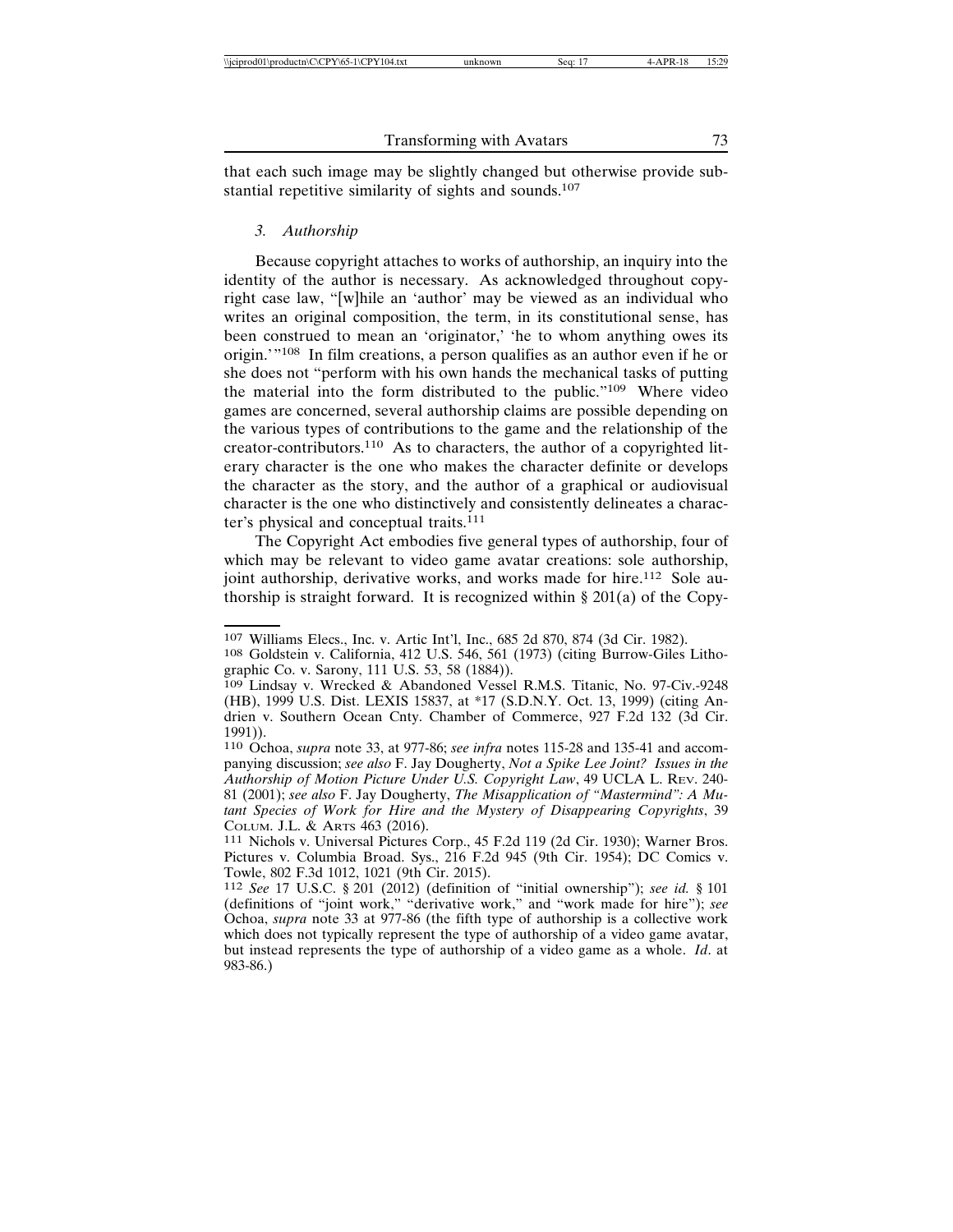right Act and establishes initial ownership of the work in an original sole author or creator.<sup>113</sup> To the sole author goes the copyright rights enumerated in § 106.<sup>114</sup>

Joint authorship is defined at § 101 of the Copyright Act as "a work prepared by two or more authors with the intention that their contributions be merged into inseparable or interdependent parts of a unitary whole."<sup>115</sup> In determining a joint work, the legislative history and case law require an analysis of the parties' intentions at the time the work is done; and each author must have intention that the work be a joint work.<sup>116</sup> While the contributions do not have to be split evenly or equally substantial, each must rise to a substantial and material level.117 Some courts require that each contribution be separately copyrightable; other authorities do not require this, particularly where the nature of each material contribution is not a stand-alone work, but the combined effort is.118 Most would at least recognize, as discussed by Judge Posner in *Gaiman v. Mc-*Farlane,<sup>119</sup> that "where two or more people set out to create a character jointly in such mixed media as comic books and motion pictures and succeed in creating a copyrightable character, it would be paradoxical if though the result of their joint labors had more than enough originality and creativity to be copyrightable, no one could claim copyright."120 In Richlin v. Metro-Goldwyn-Mayer Pictures, Inc.,<sup>121</sup> the Ninth Circuit required three findings to permit a conclusion of joint authorship in a motion picture.122 First is the shared intent as discussed above, where a contract is not essential, but will be dispositive as to that fact if it exists.123 Second is that the alleged joint author oversaw or "superintended" the

119 *Id*.

<sup>113</sup> *Id*. § 201(a).

<sup>114</sup> *Id*. § 106.

<sup>115</sup> *Id*. § 101.

<sup>116</sup> 1 MELVILLE B. NIMMER & DAVID NIMMER, NIMMER ON COPYRIGHT § 6.05 (2017).

<sup>117</sup> *See* Gaiman v. McFarlane, 360 F.3d 644, 659 (7th Cir. 2004) (discussing 3 MEL-VILLE B. NIMMER & DAVID NIMMER, NIMMER ON COPYRIGHT § 6.07, at 6-23 (2003)); Janky v. Lake Cnty. Convention & Visitors Bureau, 576 F.3d 356, 363 (7th Cir. 2009); 1 WILLIAM F. PATRY, COPYRIGHT LAW AND PRACTICE 365-65 (1994). 118 *See Gaiman*, 360 F.3d 96, at 658-59 (discussing various positions on joint contribution requirements).

<sup>120</sup> *Id*. (noting that where certain creative processes qualify for copyright in the final product, like comic book creation involving a writer, a penciler, an inker and a colorist, or like academic articles involving an idea person and a scribe, the law should award joint author status to each creator even though their separate contributions may not be independently copyrightable).

<sup>121</sup> 531 F.3d 962 (9th Cir. 2008).

<sup>122</sup> *Id*. at 968.

<sup>123</sup> *Id*.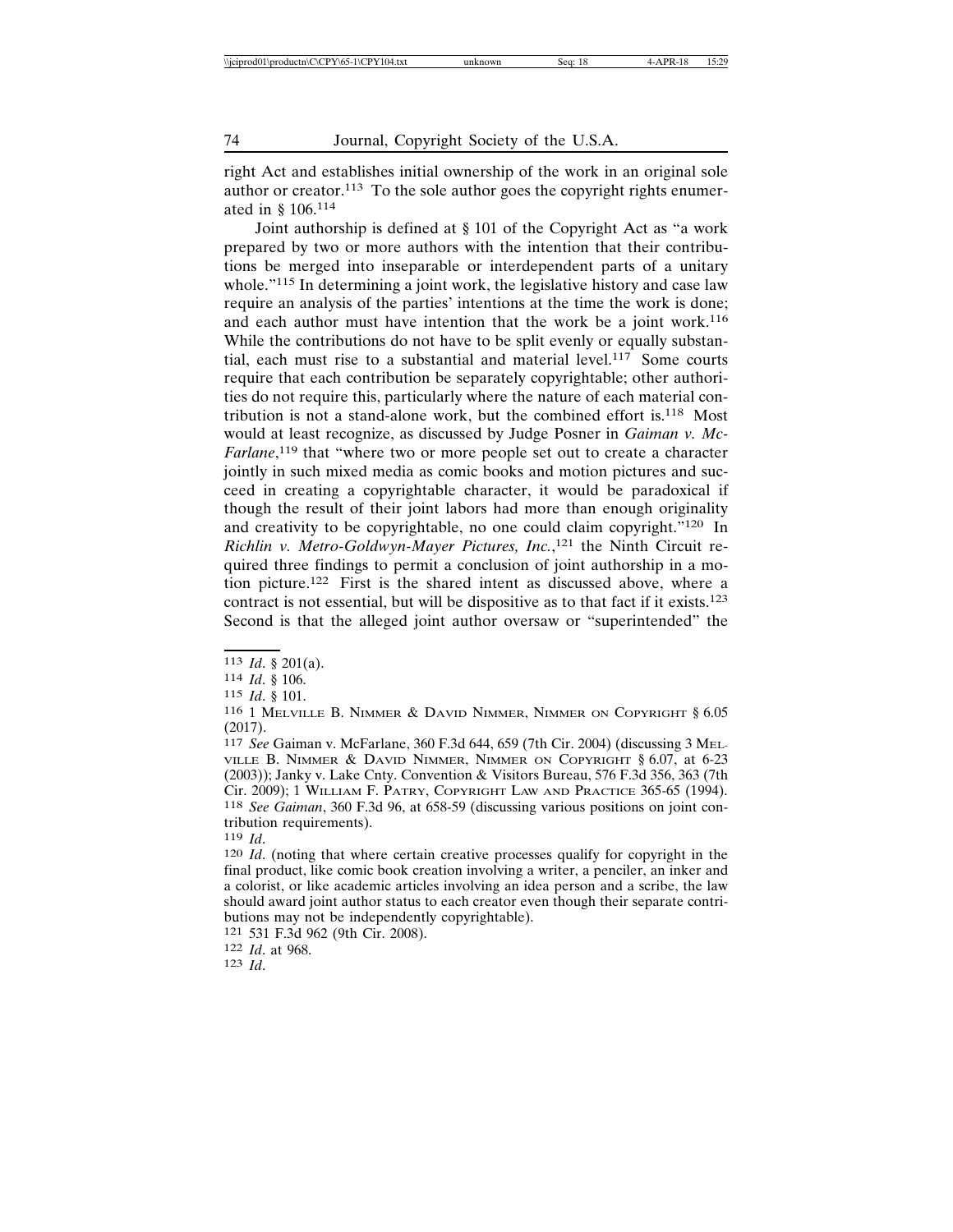work by exercising control.124 And as further explained in *Aalmuhammed v. Lee*, 125 a case heavily relied upon by the *Richlin* court, this person must be thought of as the "master mind" of the work — generally "someone at the top of the screen credits."126 Third is "the audience appeal of the work" such that each alleged joint author shares undividedly in the public's attribution of success.127

Where joint ownership is found, the law dictates that absent contractual terms to the contrary, each joint author has certain rights.128 He or she has an equal, undivided interest in the copyrighted work as a tenant in common, and does not retain an ownership interest in his or her separate contribution, which is deemed merged into the joint copyrightable work.129 Any co-owner may use or exploit the joint work without the consent or knowledge of the other, but has a duty to account to other joint owners for profits.130 A co-owner cannot grant an exclusive license without the consent of the other co-owner,<sup>131</sup> and if one co-author makes a derivative work based upon a joint work, the other co-author(s) does not have any ownership in that derivative work, but of course continues to coown the underlying work.132 A co-owner can use but not destroy the *res*, and can transfer his or her own interest without consent of or an accounting to the other co-owner.133 Finally, a co-owner of the copyright can sue a joint owner for an accounting but not for infringement.134

Section 101 defines a "derivative work" as "a work based upon one or more preexisting works" that exists in any "form in which a work may be recast, transformed, or adapted."135 As explained in the legislative history, "[a] 'derivative work,' . . . requires a process of recasting, transforming, or adapting 'one or more preexisting works'; the 'preexisting work' must come within the general subject matter of copyright set forth in Section  $102 \ldots$ ."<sup>136</sup> Section 103 informs that protection in a derivative work extends only to parts of the work where the preexisting material has been

130 *Id*. § 6.06.

131 *Id*. § 6.10.

132 Weissmann v. Freeman, 868 F.2d 1313, 1318 (2d Cir. 1989).

134 *Id*. § 6.12.

<sup>124</sup> *Id*. <sup>125</sup> 202 F.3d 1227 (9th Cir. 2000).

<sup>126</sup> *Id*. at 1233; *see also* Garcia v. Google, Inc., 786 F.3d 733, 741-44 (9th Cir. 2015). 127 *Richlin*, 531 F.3d at 970; *see* Ochoa, *supra* note 33, at 979-81; *see* Dougherty, 49 UCLA L. REV., *supra* note 110, at 252-81; see Dougherty, 39 COLUM. J. L. & ARTS, *supra* note 110.

<sup>128</sup> 17 U.S.C. § 201(a) (2012); *Richlin*, 531 F.3d at 121; 1 NIMMER & NIMMER, *supra* note 116, §§ 6.01, 6.03.

<sup>129</sup> 1 NIMMER & NIMMER, *supra* note 116, §§ 6.03, 6.04.

<sup>133</sup> 1 NIMMER & NIMMER, *supra* note 116, §§ 6.10 and 6.11.

<sup>135</sup> 17 U.S.C. § 101 (2012).

<sup>136</sup> H.R. REP. NO. 94-1476, at 57-58 (1976).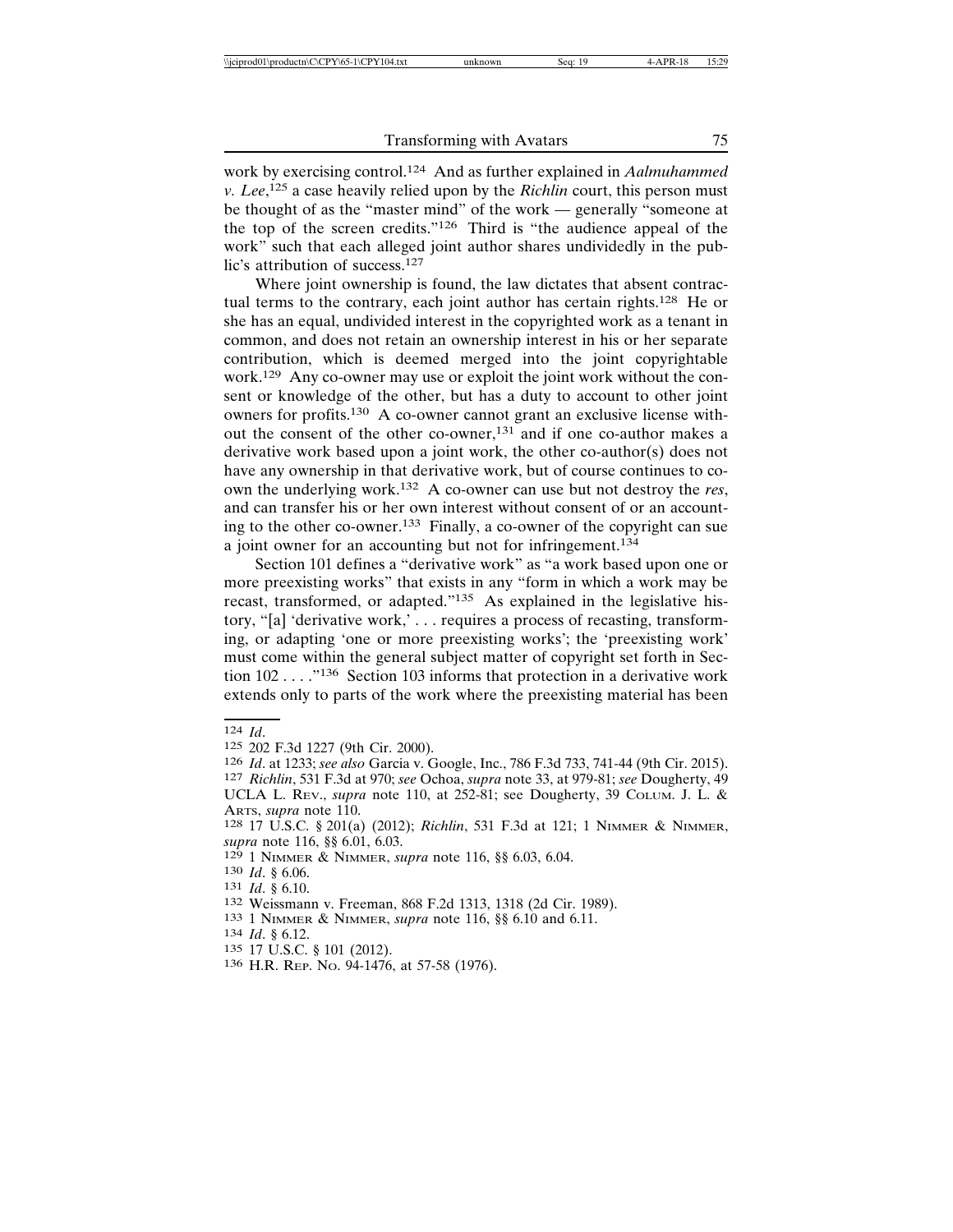lawfully incorporated, and, then, only to the author's newly contributed material where such new contributions create an original new whole.<sup>137</sup> The standards for copyrightability in derivative works are the same for that of non-derivative works: the work must have "enough expressive variation from public-domain or other existing works to enable the new work to be readily distinguished from its predecessors."<sup>138</sup> Creative decisions about what images or styles will convey a certain expression, look or feel are sufficient added elements to distinguish the derivative work from the underlying work and thus make it copyrightable.139 On the other hand, where a work is simply a copy of a work from one medium to another, with the intent of rendering as near an exact replica as possible in the new medium, no copyrightable derivative work exists.140

17 U.S.C. § 201(b) provides the legal fiction of work made for hire to allow an employer or commissioning party to be deemed the author and owner of the rights within the copyright, but the parties can agree in writing to the contrary. For the employer, § 201(b) dictates that a work made for hire will exist simply upon an employee's creation of the work within the scope of his or her employment; no writing is necessary. For one commissioning a work, the type of work must fall within one of nine statutory categories, including audiovisual works, and be evidenced by a writing between the parties.141

### *B. Copyright in Characters*

### *1. Literary Characters*

The courts look to two early U.S. cases involving literary characters for the genesis of standards to determine copyright in characters. They are the Second Circuit's 1930 decision in *Nichols v. Universal Pictures Corp*. 142 and the Ninth Circuit's 1954 decision in *Warner Brothers Pictures v. Columbia Broadcasting System*. 143 In *Nichols*, where the author of the play *Abie's Irish Rose*, sued defendant for alleged infringement by its film *The Cohens and Kellys*, Judge Learned Hand established what has come to be

<sup>137</sup> 17 U.S.C. § 103 (2012).

<sup>138</sup> Schrock v. Learning Curve Int'l, Inc., 586 F.3d 513 (7th Cir. 2009) (citing Bucklew v. Hawkins, Ash, Baptie & Co., LLP, 329 F.3d 923, 929 (7th Cir. 2003)).

<sup>139</sup> Schiffer Publ'g, Ltd. v. Chronicle Books, No. 03-4962, 2004 U.S. Dist. LEXIS 23052, at \*25 (E.D. Pa. Nov. 12, 2004); *see* Ochoa, *supra* note 33, at 981-83; *see* Dougherty, 49 UCLA LAW REV., *supra* note 110, at 249-51.

<sup>140</sup> Meshwerks, Inc. v. Toyota Motor Sales U.S.A., Inc., 528 F.3d 1258, 1265-69 (10th Cir. 2008).

<sup>141</sup> 17 U.S.C. § 101 (2012).

<sup>142</sup> Nichols v. Universal Pictures Corp., 45 F.2d 119 (2d Cir. 1930).

<sup>143</sup> Warner Bros. Pictures, Inc. v. Columbia Broad. Sys., Inc., 216 F.2d 945 (9th Cir. 1954).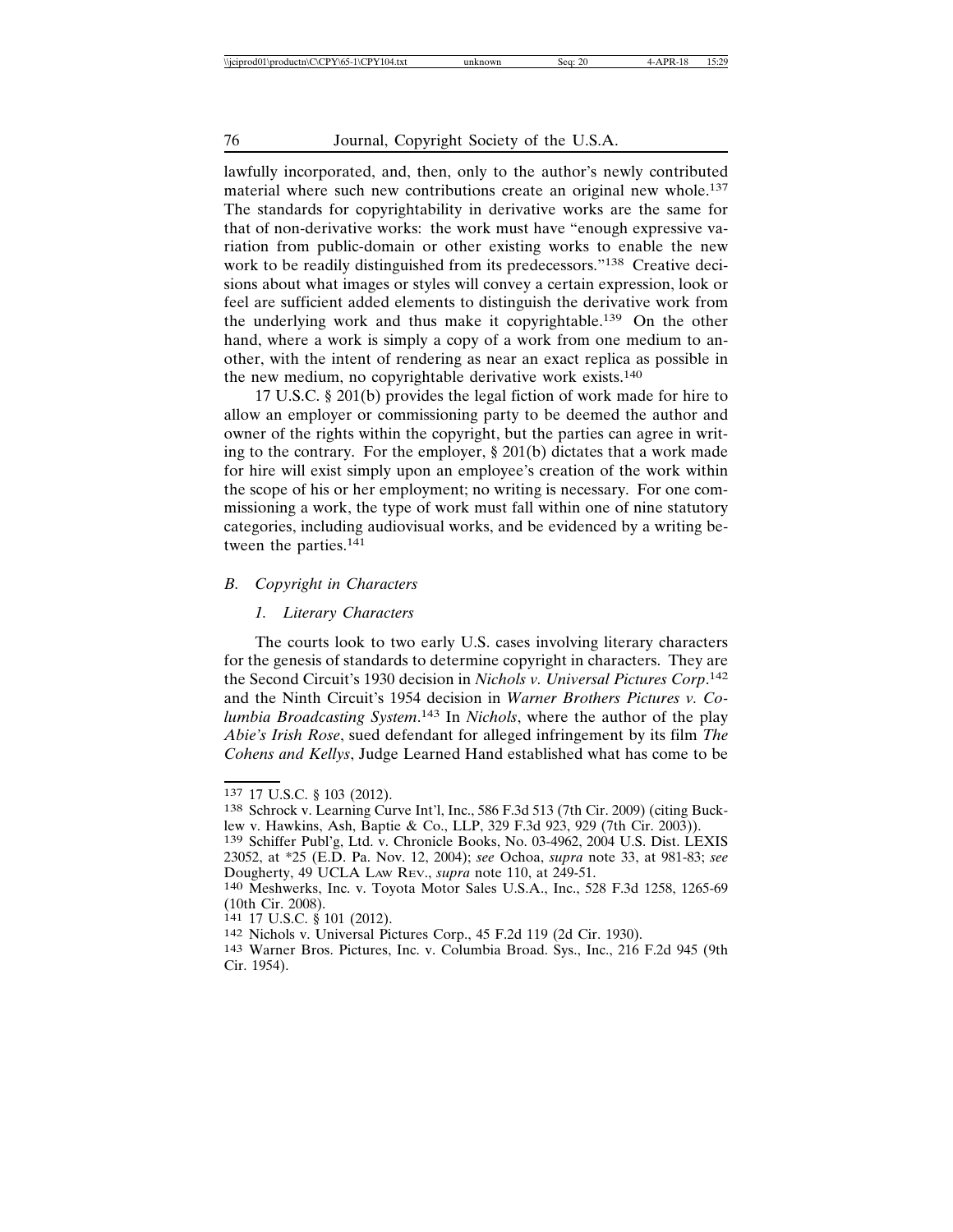known as either the development test or the highly delineated test, recognizing that only well-developed characters may qualify for copyright protection separate from the story's plot.144 In discussing how literal copying was not the standard for infringement, Judge Hand explained that nonetheless the original character needs to be well developed and beyond a mere stock figure to establish copyright protection; only then will similarities for purposes of infringement will be analyzed.145 In *Warner Brothers*, the copyright in the "writings" of mystery-detective novel *The Maltese Falcon* was conveyed to Warner Brothers for use in movies, radio, and television, and the author later used and assigned to others various rights to use the story's Sam Spade and other leading characters.146 In considering whether the characters were part of the overall grant of copyright to Warner Brothers or whether the characters were separate copyrightable elements of the work, the court stated that where the character is merely the "chessman in the game of telling the story," versus the story being told themselves, it is "not within the area of protection afforded by the copyright."147 Once a character meets the *Nichols* or *Warner Brothers* standards, protection attaches notwithstanding that such character is not in and of itself a separately and independently copyrighted work.<sup>148</sup>

### *2. Graphical Characters*

For visually depicted characters like cartoon characters, the courts take a more relaxed approach given the visual depiction in combination with conceptual qualities.<sup>149</sup> This can be attributed to the relative ease with which these graphic characters meet the established standards.<sup>150</sup> Cartoon characters are protected under copyright simply because they are visual characters, as long as their uniquely delineated physical and conceptual qualities contain original and distinctive expressive elements.<sup>151</sup> In

<sup>144</sup> *Nichols*, 45 F.2d at 121.

<sup>145</sup> *Id*. at 121-22.

<sup>146</sup> *Warner Bros.*, 216 F.2d at 946-48.

<sup>147</sup> *Id*. at 950.

<sup>148</sup> Walt Disney Prods. v. Air Pirates, 581 F.2d 751, 754 (9th Cir. 1978); *see* Leslie A. Kurtz, *Fictional Characters and Real People*, 51 U. LOUISVILLE L. REV. 435, 447 n.105 (2013) (the 1909 Act applied to this case wherein Section 3 provided for copyright in "'all the copyrightable component parts of the work copyrighted'"); *see* Missy G. Brenner, *Shadow of the Bat[Mobile]: Character Copyright After* DC Comics v. Towle, 57 SANTA CLARA L. REV. 481, 487 (2017) ("Characters cannot be separately registered for copyright protection, although they may receive protection as part of the broader work if they contain sufficient original authorship") (citing COMPENDIUM (THIRD) § 313.4(H) (3d ed. 2014)).

<sup>149</sup> Kurtz, *supra* note 148, at 444-49.

<sup>150</sup> Ochoa, *supra* note 33, at 970.

<sup>151</sup> Kurtz, *supra* note 148, at 445.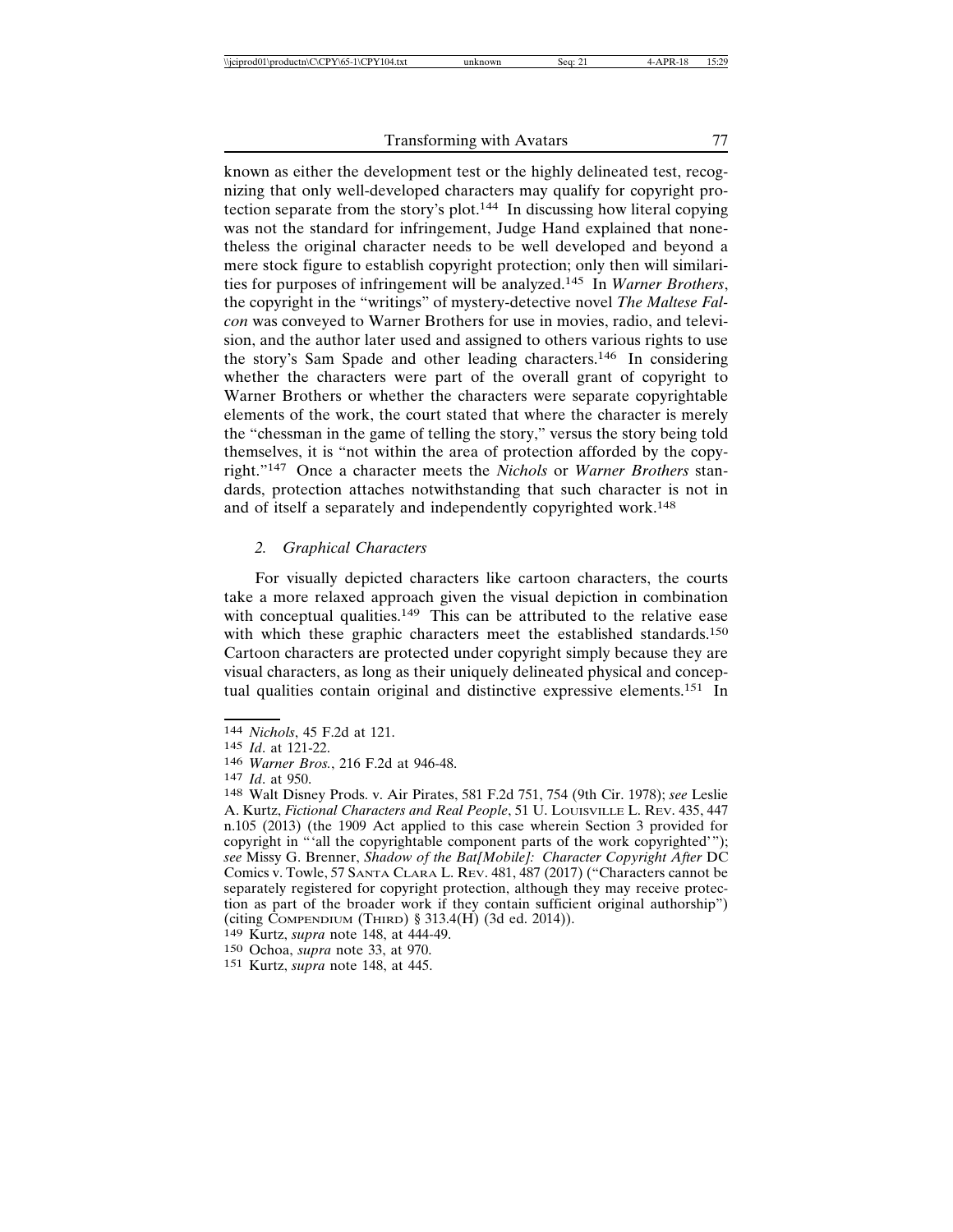the 1978 case of *Walt Disney Productions v. Air Pirates*, 152 Air Pirates used Disney characters in its crass comic book renderings.153 In determining copyright in Disney's characters, the court declined to apply the *Warner Brothers* "story being told" standard because of the visual depiction of Disney's cartoon characters.154 Instead it applied only the highly delineated test, stating that a comic book character "which has physical as well as conceptual qualities, is more likely to contain some unique elements of expression."155

A later comic figure case came in 2004 with *Gaiman v. McFarlane.*<sup>156</sup> In upholding the trial court's finding that a scriptwriter was a co-owner of defendant's graphical characters, the Seventh Circuit Court of Appeals touched on numerous preliminary considerations concerning copyright in characters.<sup>157</sup> *Gaiman* is instructive for its clarification of the limitations of prior literary character copyright standards and its recognition of the differences between characters portrayed in a visual manner as opposed to a literary manner.158 The court explained that despite even lengthy literary character descriptions, a reader is still left to complete many of the pictorial features of such a character in his mind; whereas a graphical character completes the picture for the viewer.159 Accordingly, the *Warner Brothers* "story being told" analysis is inappropriate where graphic illustration is provided.160 *Gaiman* is also instructive in explaining how the doctrine of *sc`enes `a faire* applies to commonplace or stock characters.161 The decision acknowledged that characters that are "so rudimentary, commonplace, standard, or unavoidable that they do not serve to distinguish one work within a class of works from another," i.e., "stock characters,"

<sup>152</sup> 581 F.2d 751.

<sup>153</sup> *Id*. at 753.

<sup>154</sup> *Id*. at 755; *see* Kurtz, *supra* note 148, at 444-45 (explaining that the *Air Pirates* case left the validity of the "story being told" standard in question); *see* Brenner, *supra* note 148, at 491 ("The [*Air Pirates*] court . . . seemed to confine the use of the 'Sam Spade test' to literary characters, while approving another test for visual characters that hinged on an author's ability to 'delineate distinctively,' likely using visual expressions").

<sup>155</sup> *Air Pirates*, 581 F.2d at 755; *see also* Fleischer Studios, Inc. v. A.V.E.L.A., Inc., 654 F.3d 958, 962 (9th Cir. 2011) ("'[C]haracters that are 'especially distinctive' or the 'story being told' receive protection apart from the copyrighted work,' . . . Betty Boop became a separate copyrightable component of one of Original Fleisher's 1930 films . . . ." ).

<sup>156</sup> Gaiman v. McFarlane, 360 F.3d 644 (7th Cir. 2004).

<sup>157</sup> *Id*. at 657.

<sup>158</sup> *Id*. at 658-60.

<sup>159</sup> *Id*. at 660-61.

<sup>160</sup> *Id*. at 660.

<sup>161</sup> *Id*. at 659-60.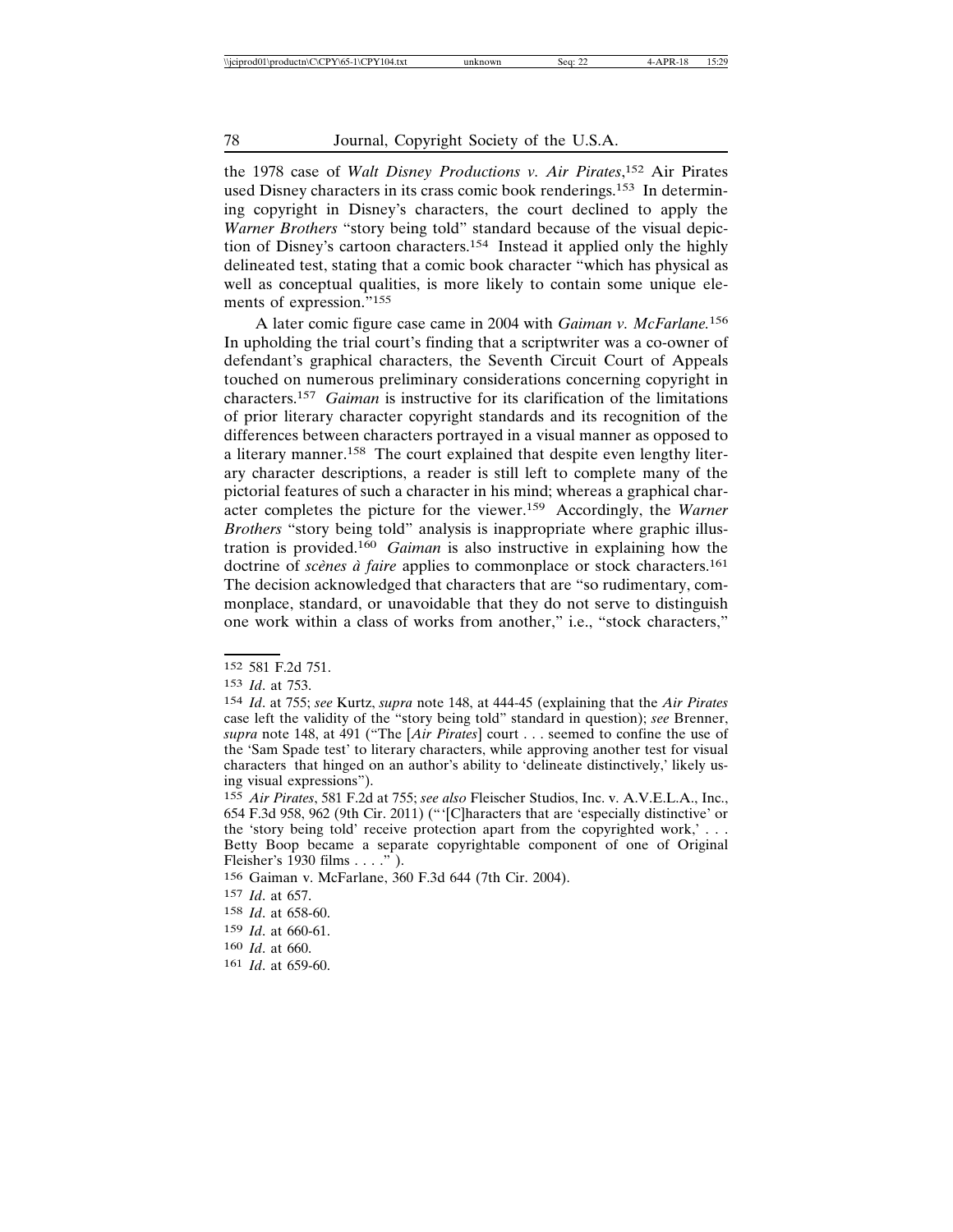are not copyrightable.162 *Gaiman*'s characters had, as to Cogliostro, a specific name, appearance, and physical features, and, as to Medieval Spawn, a costume, manner of speech and distinguishable medieval background, and was only later named; both were sufficiently distinctive for copyright protection.<sup>163</sup>

#### *3. Audiovisual Characters*

The case law involving audiovisual works began with the search for a standard requiring more than the mere fact of visual depiction while also incorporating criteria akin to the *Nichols* and *Warner Brothers* tests. In 1989's Anderson v. Stallone,<sup>164</sup> the Ninth Circuit acknowledged that both older and newer precedent left unclear whether satisfying the stringent literary tests was necessary for movie characters, which could be more easily afforded copyright protection because of their visual nature.165 Nonetheless, "out of an abundance of caution," the Court examined protectability under both tests. The court focused on the *Rocky* characters as a group and found them to be protectable under both standards, having enough specificity under the *Nichols* test and constituting the story being told under the *Warner Brothers* test.<sup>166</sup> Specifically it noted that the interrelationships and development of each of the main characters was central to all three prior *Rocky* movies; that the Rocky Balboa character was a highly delineated character with his name as the movies' title, and his speaking, physical and other character traits distinctly belonging to him; and that the *Rocky* characters were highly developed and central to the purpose of the movies such that they "'constituted the story being told.'"167

Like in *Anderson*, the U.S. District Court for the Central District of California expressed six years later in *Metro-Goldwyn-Mayer, Inc. v. American Honda Motor Co., Inc*.,168 a case involving Honda's use of a James Bond-type character in a commercial, its uncertainty as to what current standards applied to assess when audiovisual characters may be found to hold copyright, noting as well the recent ambiguity in the Ninth Cir-

<sup>162</sup> *Id*.

<sup>163</sup> *Id*. at 659-61 ("Although Gaiman's verbal description of Cogliostro may well have been of a stock character, once he was drawn and named and given speech he became sufficiently distinctive to be copyrightable.").

<sup>164</sup> 11 U.S.P.Q.2d (BNA) 1161 (C.D. Cal. 1989).

<sup>165</sup> *Id*. at 1165-66.

<sup>166</sup> *Id*. at 1166-67.

<sup>167</sup> *Id*. at 1166-67 (quoting Warner Bros. Pictures, Inc. v. Columbia Broad. Sys., Inc., 216 F.2d 945, 950 (9th Cir. 1954)).

<sup>168</sup> Metro-Goldwyn-Mayer, Inc. v. Am. Honda Motor Co., Inc., 900 F. Supp. 1287 (C.D. Cal. 1995) (9th Cir. 1988)).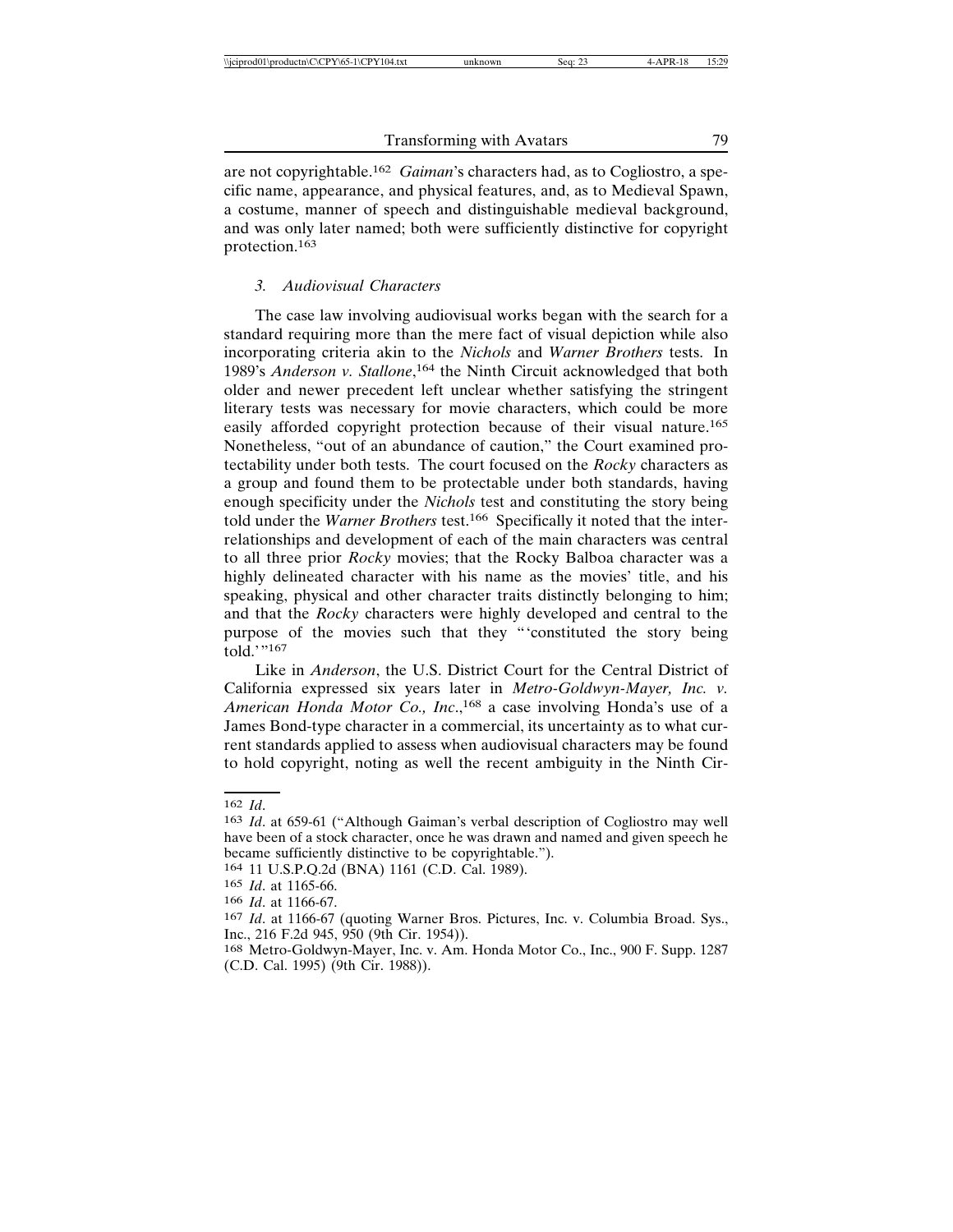cuit's *Olson v. National Broadcasting Co*. 169 In a conclusory fashion, it held that both of the standard tests for character-copyright — the "story being told" and the "fully delineated" tests — were satisfied by the James Bond character, with "characters visually depicted in a television series or in a movie" entitled to more protection than purely literary characters.170 In finding that the circumstances were "more like Rocky than Sam Spade," it found that there were definitive character traits developed over time throughout the sixteen Bond films (the "highly delineated test"), and that movie-goers watch James Bond more to see their heroes at work than to appreciate the story.171

In a case involving World Wrestling Federation's ("WWF") well-developed character wrestlers who were given trade names, and whose "personalities, histories, relationships, personas, and visual appearances" were widely recognized by and popular among wrestling fans, the U.S. District Court for the District of Connecticut did not struggle with audiovisual character copyright standards and simply applied a distinctly-delineated and uniquely-developed test.172 The *Titan Sports* court found character copyright because of the well-developed and distinctive characters WWF had built, stating:

Plaintiff sufficiently alleges that the Diesel character is a developed and distinctive character worthy of copyright protection. Plaintiff described in detail Diesel's trade dress, costumes, hair color, and style, all of which were unique among wrestlers and recognizable by wrestling fans. Plaintiff devoted almost three pages of the Amended Complaint to explaining how the Diesel character developed into a fully independent character and ultimately became integral to the story lines of many televised events.173

Nonetheless, audiovisual character copyright standards continued to fluctuate. Two audiovisual cases decided after *Titan Sports* — *Rice v. Fox Broadcasting Co.*174 and *Halicki Films, LLC v. Sanderson Sales &*

<sup>169</sup> *Metro-Goldwyn-Mayer*, 900 F. Supp. at 1295-96 (in part citing Olson v. Nat'l Broad. Co., 855 F.2d 1446, 1451-52 n.6 (9th Cir. 1988)).

<sup>170</sup> *Id.* at 1296-97.

<sup>171</sup> *Id*.

<sup>172</sup> Titan Sports, Inc. v. Turner Broad. Sys., Inc., 981 F. Supp. 65, 66-67 (D. Conn. 1997).

<sup>173</sup> *Id*. at 68-69 (citations omitted) (the recognition of the Diesel character's integral nature to the story lines of the televised wrestling events is reminiscent to the Warner Bros "story being told" test).

<sup>174 330</sup> F.3d 1170 (9th Cir. 2003) (citing Toho Co., Ltd. v. William Morrow & Co., Inc., 33 F. Supp 2d 1206, 1215 (C.D. Cal. 1998) (Godzilla character), *Metro-Goldwyn-Mayer, Inc.*, 900 F. Supp. at 1297, and Anderson v. Stallone, No. 87- 0592WDKGX, 1989 WL 206431, \*7 (1989), for its test of sufficient delineation with consistent and widely identifiable traits; finding this test not met by a home video's magician dressed in what it called standard tuxedo magician garb revealing magic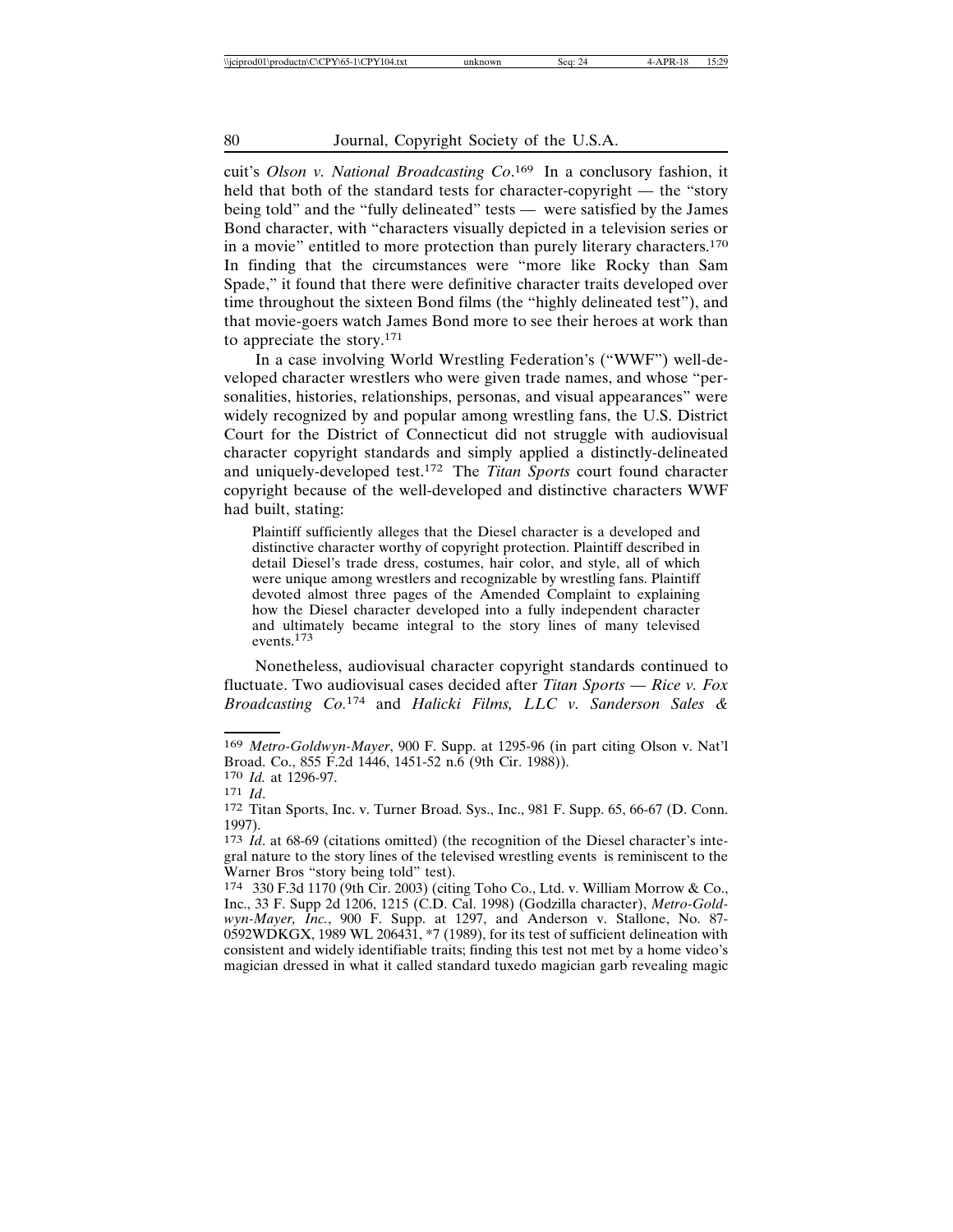Mktg.<sup>175</sup> — employed a similar highly-delineated and consistently-developed test, and provided the majority of the precedent on which the Ninth Circuit based its analysis in the recent and notable *DC Comics v. Towle* case.176 However, arguably adding to confusion in the area, *Rice* included the story being told test while *Halicki* relied on *Air Pirates* to eliminate that test for a graphical character. Then, in *Towle*, a decision described as furthering the subjectivity and hence inconsistency of character copyright determination, and blurring the lines between character and *scènes à faire*, or expression and ideas,177 the court, like in *Halicki*, relied upon *Air Pirates* to distinguish literary character copyright standards, and narrow visual character analysis to the requirement of uniquely expressed physical and conceptual qualities;<sup>178</sup> this became the first of its three-prong test.<sup>179</sup> *Towle* then added the requirement from *Rice* that the character be "'sufficiently delineated' to be recognizable as the same character whenever it appears."180 Finally, *Towle* included the requirement from *Halicki* that "the character must be 'especially distinctive' and 'contain some unique elements of expression.'"181

In applying each part of this three-prong test, the court relied upon the district court's factual findings.182 First, the court stated the Batmobile's two-dimensional graphic comic book rendition and its threedimensional audiovisual rendition demonstrated the Batmobile "has 'physical as well as conceptual qualities,' and is thus not a mere literary character."183 Second, the Batmobile's repeat characteristics since its 1941 comic book debut through its decades-later television and motion picture renditions, including its consistently bat-like appearance, its crime-fighting

176 802 F.3d 1012, 1019-21 (9th Cir. 2015).

180 *Id.* (citing *Rice*, 330 F.3d at 1175).

tricks; and alternately finding that the magician was merely the "chessman in the game of telling the story . . ." rather than the "story being told").

<sup>175</sup> 547 F.3d 1213 (9th Cir. 2008) (Olson v. Nat'l Bank, 855 F.2d 1446, 1452 (9th Cir. 1988), and Rice v. Fox Broad., 330 F.3d 1170, 1175 (9th Cir. 2003), for an especially-distinctive, consistently- and widely-identifiable standard; finding that movie character Eleanor the car may meet that standard, and qualifying the matter for remand and a fact-intensive inquiry).

<sup>177</sup> Brenner, *supra* note 148, at 503-13; Matthew D. Bunker & Clay Calvert, *Copyright in Inanimate Characters: The Disturbing Proliferation of Microworks and the Negative Effects on Copyright and Free Expression*, 21 COMM. L. & POL'Y 288-93 (2016).

<sup>178</sup> 802 F.3d at 1019 (citing Walt Disney Prods. v. Air Pirates, 581 F.2d 751, 755 (9th Cir. 1978)).

<sup>179</sup> *Id.* at 1021 (citing *Air Pirates*, 581 F.2d at 755).

<sup>181</sup> *Id.* (citing Halicki Films, LLC v. Sanderson Sales & Mktg., 547 F.3d 1213, 1224 (9th Cir. 2008)).

<sup>182</sup> *Id.*

<sup>183</sup> *Id.*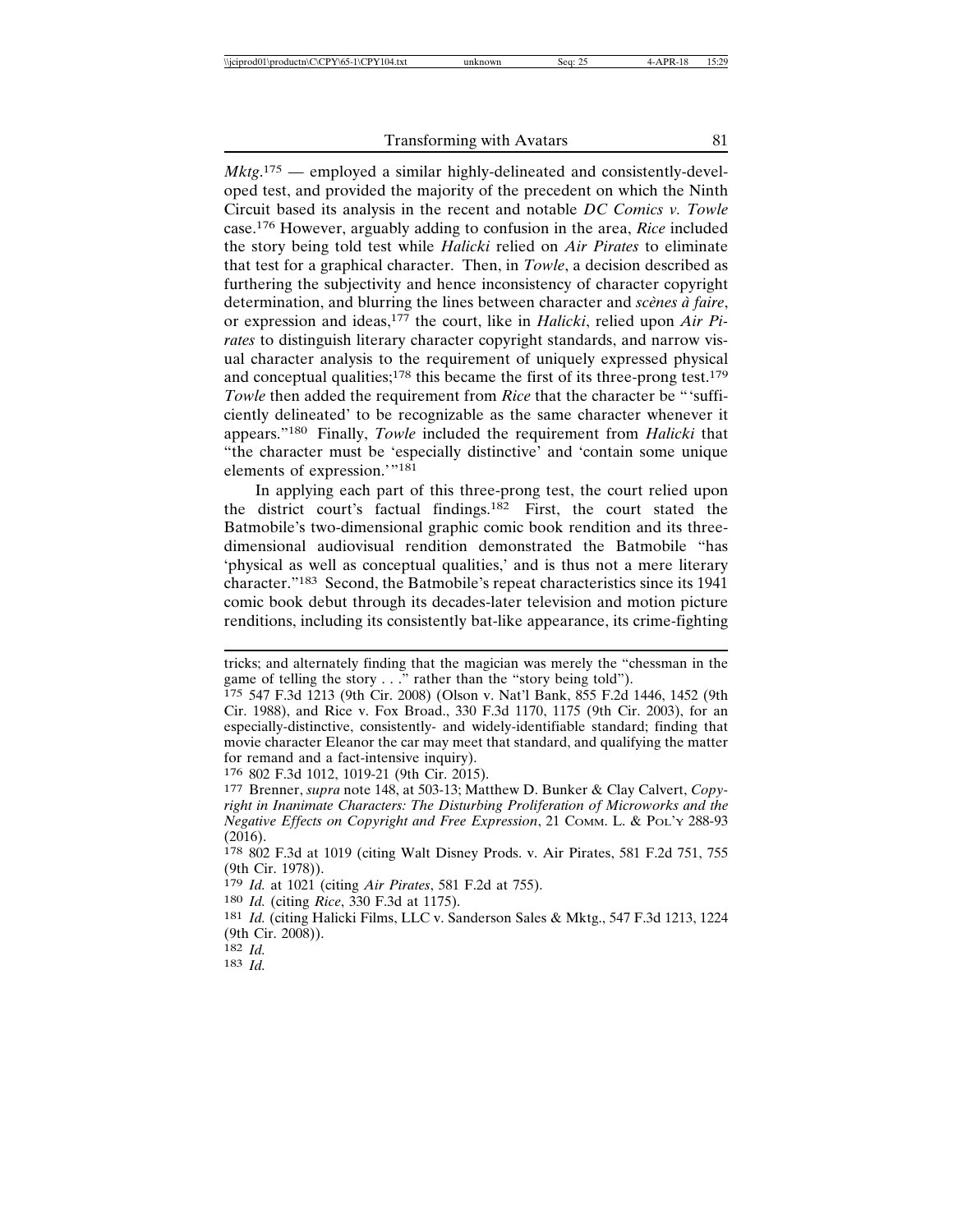abilities, its sleek and powerful stature with extraordinary maneuverability and jet engine propulsion, and its outfitting with the most up-to-date weaponry and technology, all added up to meet the Rice sufficient delineation standard requiring "'consistent, identifiable character traits and attributes.'"184 Third, the court found that because of the consistent attributes stated above and their uniqueness, as well as the Batmobile's constant role as Batman's "loyal bat-themed sidekick," and its "unique and highly recognizable name," the Batmobile was "'especially distinctive.'"<sup>185</sup>

### *C. Copyright in Character Avatars*

A character avatar must meet the appropriate original-expression test discussed in Section III.B, above, as well as the basic copyright framework discussed in Section III.A. Thereafter, the appropriate standard for assessing whether a video game avatar alone amounts to original expression capable of receiving copyright protection comes from *Air Pirates* and its lineage, through *Gaiman*, *Titan Sports*, *Halicki* and then *Towle*. Each of these cases declined to employ the "story being told" test and instead applied a delineation test to the avatar's graphical depiction.186 Following *Towle*, copyright protection may be awarded to an avatar which exhibits an original combination of physical and conceptual qualities, exhibits sufficient and consistent delineation of character traits, and is uniquely distinctive — including its own name, distinct physical features, distinct clothing or costume, a distinct manner of speech, and other identifying attributes — so as to be a distinctly recognizable character.<sup>187</sup> The avatar must clearly go beyond stock character depiction to attain copyright protection.188 This was recognized in the *Atari*189 infringement decision wherein the court found that the characters were one feature which gave the Pac-Man video game producer distinguishable copyrightable expression within the game.190 These characters were the "gobbler" central figure and the "ghost monsters" pursuit figures which distinguished Pac-Man from conceptually similar video games.191 Relying on *Air Pirates*, the court found

<sup>184</sup> *Id*. at 1021-22.

<sup>185</sup> *Id*. at 1022.

<sup>186</sup> Walt Disney Prods. v. Air Pirates, 581 F.2d 751, 754; Gaiman v. McFarlane, 360 F.3d 644, 660 (7th Cir. 2004); Titan Sports, Inc. v. Turner Broad. Sys., 981 F. Supp. 65, 66-67 (D. Conn. 1997); *Halicki*, 547 F.3d at 1124; *Towle*, 802 F.3d at 1019.

<sup>187</sup> *Towl*e, 802 F.3d at 1021.

<sup>188</sup> *See Gaiman*, 360 F.3d at 659-60; *Rice*, 330 F.3d at 1174-76.

<sup>189</sup> Atari, Inc. v. N. Am. Philips Consumer Elecs. Corp., 672 F.2d 607, 617-18 (7th Cir. 1982).

<sup>190</sup> *Id*.

<sup>191</sup> *Id*.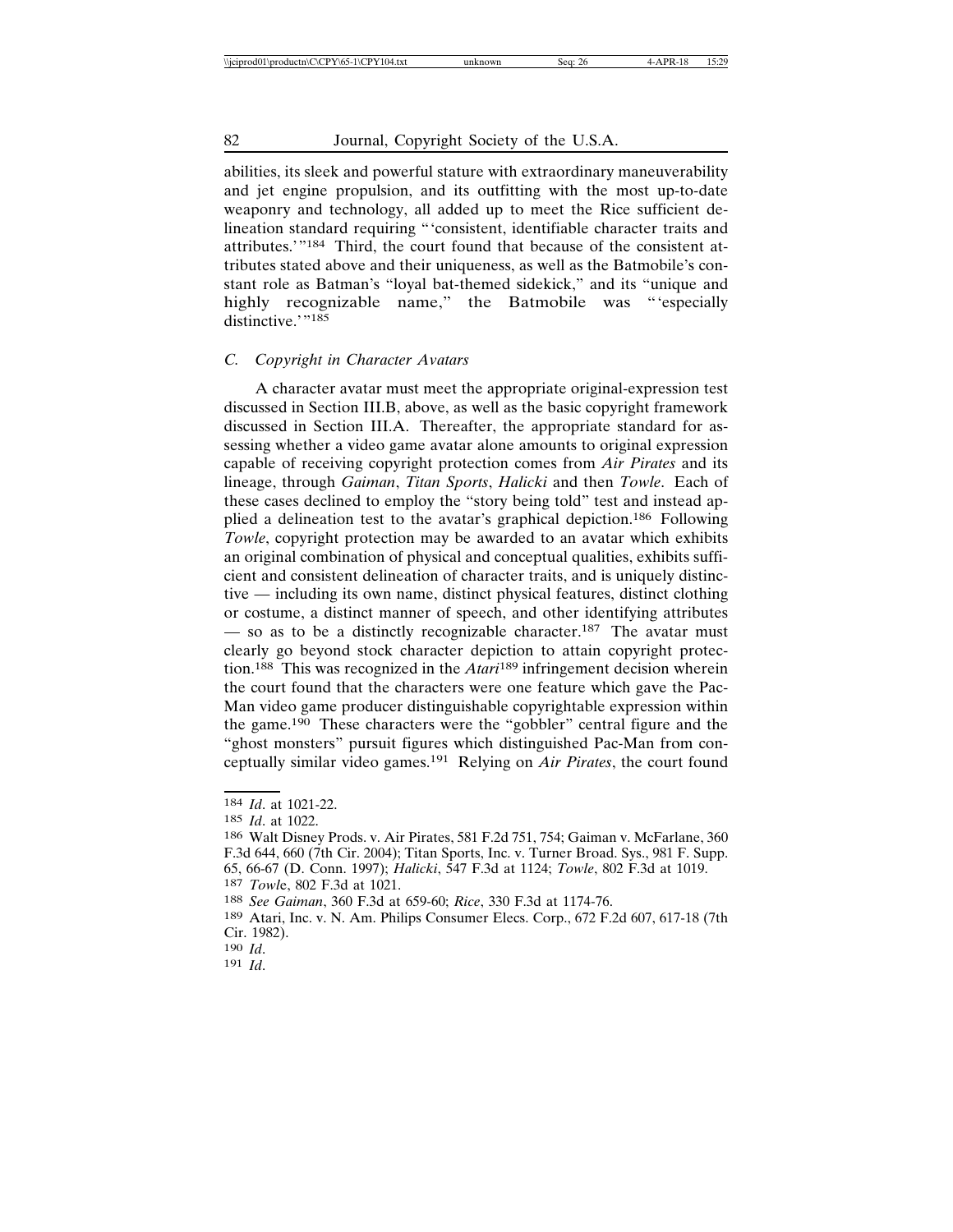|                                            | $\sim$   |     |                 |
|--------------------------------------------|----------|-----|-----------------|
| \\iciprod01\productn\C\CPY\65-1\CPY104.txt | -Seg: 2. | .PR | 5.20<br>- بارد. |
|                                            |          |     |                 |

the characters to be wholly fanciful creations, without reference to real world counterparts.192

Notwithstanding *Towle*'s, abrogation of the "story being told" test for visually depicted characters, if such a test is applied to certain types of avatars, for example, to those like Geralt in the *Witcher* games, Lara Croft in *Tomb Raider* games, or a player-created avatar in *World of Warcraft* or *Second Life*, protection may yet attach upon the premise that it is the viewing of such heroes or player characters at work which draw players to those games.<sup>193</sup>

The most common type of work entitling an original character avatar to copyright protection will be an audiovisual work, followed by a graphic work or a literary work, all recognized as copyrightable subject matter.<sup>194</sup> Accordingly, an avatar's fixed nature will most likely derive from a combination of computer hardware and software.<sup>195</sup> As previously discussed, computer images have been seen as fixed when they are embodied in either a computer server or storage device, or even random access memory if for any period of time long enough to be perceived.196 Because a video game avatar is a computer-based graphical audiovisual representation which is central to and often continuously shown within any game display, it should easily meet the fixation test.197 A related form of fixation is in what is known as machinima or snapshot techniques used for recording game play.198 And even though it may not be fixed in the copyright holder's own computer hardware or software devices, copyright will still exist.199 Under the Copyright Act, a "material object" separates a copy

194 17 U.S.C. § 102(a)(5),(6) (2012); *see* notes 81-83 *supra* and accompanying text; Sections III.B.1-3 *supra*. <sup>195</sup> *See supra* notes 14-22, 98-107 and accompanying text.

196 *See supra* note 103.

199 London-Sire Records, Inc. v. Does, 542 F. Supp. 2d 153, 171 (D. Mass. 2008); 17 U.S.C. § 202 (2012) ("[o]wnership of a copyright . . . is distinct from ownership of any material object in which the work is embodied."); Jim Marshall Photography, LLC v. Varvatos, No. CV 13-04460-GHK (MRWx), 2013 U.S. Dist. LEXIS 92471, at \*28 (N.D. Cal. June 28, 2013) (citing Kim Seng Co. v. J & A Imps., Inc., 810 F. Supp. 2d 1046, 1056 (C.D. Cal. 2011)) (rejecting contention that photographer conveyed ownership of copyright in photograph by "delivering the photographic negative" to plaintiff's predecessor in interest) (citing 17 U.S.C. § 202); [a]s

<sup>192</sup> *Id*.; *cf*. OG Int'l, Ltd. v. Ubisoft Ent'mt, 2011 U.S. Dist. LEXIS 124020, at\*12- \*13 (N.D. Cal. Oct. 26, 2011).

<sup>193</sup> Metro-Goldwyn-Mayer, Inc. v. Am. Honda Motor Co., Inc., 900 F. Supp. 1287 (C.D. Cal. 1995).

<sup>197</sup> *See supra* notes 14-22 and accompanying text.

<sup>198</sup> *See* note 347 *infra* and accompanying text (discussing *Second Life* TOS and *Witcher* EULA). Machinima is created by using a video game engine, its settings and characters, to record a film, sometimes including reproduced video game play. *Machinima*, WIKIPEDIA, https://en.wikipedia.org/wiki/Machinima (last visited Jan. 6, 2018).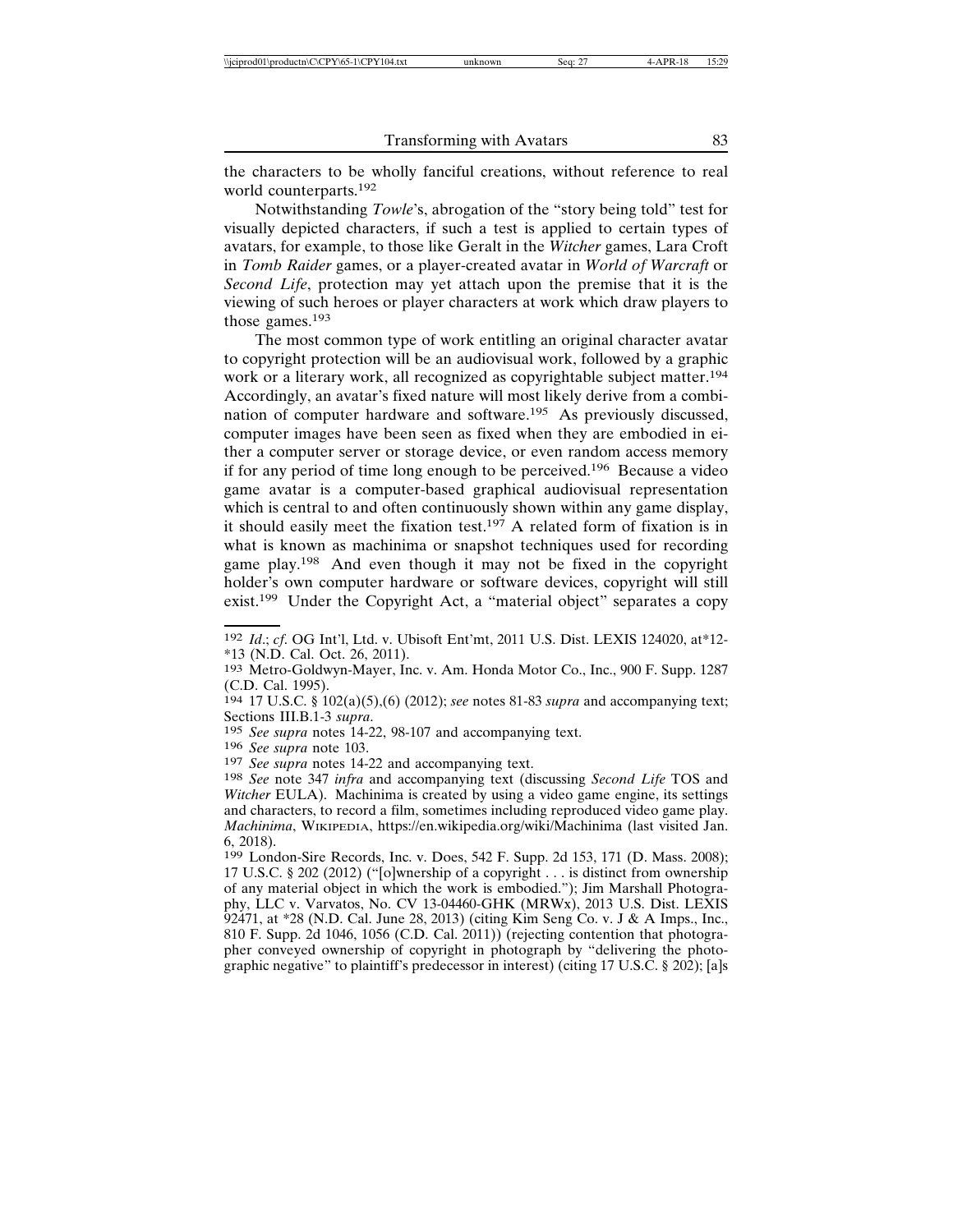from the abstract original work, allowing ownership of avatar creations by an author whether or not it owns or controls the medium.200 Two alternate forms of fixation are a canvas or paper medium display of a graphical or pictorial image, or a printed textual description of the character avatar within a literary work.<sup>201</sup>

Authorship of an avatar can rest in the developer, in a person or entity prior to the developer, and/or in a player, which is important because copyright in a protected work vests initially in its author.202 As to authorship by the developer, which is likely to be a business entity, avatar creation is probably going to be as a work made for hire on behalf of the developer entity.203 As to avatar characters developed prior to a developer's input, authorship will lie in the prior creator or entity attributed with authorship. For example, where Frankenstein, Harry Potter, or various comic book super heroes are used as figures in a video game, prior creator rights exist.204 Other preexisting material, which may be used for developer avatar creation are photographs, film footage or sound recordings.205 If the resulting character borrows the copyright-protected elements of preexisting copyrighted materials, as opposed to just using them for informational or general idea purposes, then authorship is said to remain with the pre-developer creator, requiring the developer to secure or ensure the existence of necessary rights, either for direct use of the copyright or a derivative work.206 In certain cases, where an item scan, motion scan or use embodies the scanner/designer's original creation, it may hold either rights in a derivative work or rights in a completely new work.207

203 *See supra* note 141 and accompanying paragraph.

204 *See Frankenstein (video game)*, WIKIPEDIA, https://en.wikipedia.org/wiki/ Frankenstein\_(video game), WIKIPEDIA, https://cn.wikipedia.org/wiki/<br> *Frankenstein\_(video game)* (last edited Sept. 24, 2017); *List of Harry Potter-related*<br>
loted topics (lot edited Dec 20, 2017) lated\_topics (last edited Dec. 20, 2017).

205 Kurtz, *supra* note 148, at 472.

206 *Id*. at 477; 17 U.S.C. § 103(b) (2012).

further explained in the legislative history of the 1976 Act, "copyright ownership and ownership of [the] material object in which the copyrighted work is embodied are entirely separate things." (citing H.R. REP. NO. 94-1476, at 124 (1976)).

<sup>200</sup> 17 U.S.C. § 202 (2012); *see London-Sire Records*, 542 F. Supp. 2d 153. 201 CIRCULARS 40, 40a and 61, *supra* notes 81, 100; COMPENDIUM (THIRD) CHAP-

TER 700, LITERARY WORKS and CHAPTER 900, VISUAL ART WORKS; *see* Section III.B.1 *supra*.

<sup>202</sup> 17 U.S.C. § 201(a) (2012); *see supra* notes 108-110 and accompanying discussion.

<sup>207</sup> Kurtz, *supra* note 148, at 477-79 (where these copyrighted elements include a person's likeness, for example where they are the subject of a copyrighted photograph or film, publicity rights may also be at issue). *See* publicity rights discussion at Section IV *infra*; *cf*. Meshwerks, Inc. v. Toyota Motor Sales U.S.A., Inc., 528 F.3d 1258 (10th Cir. 2008).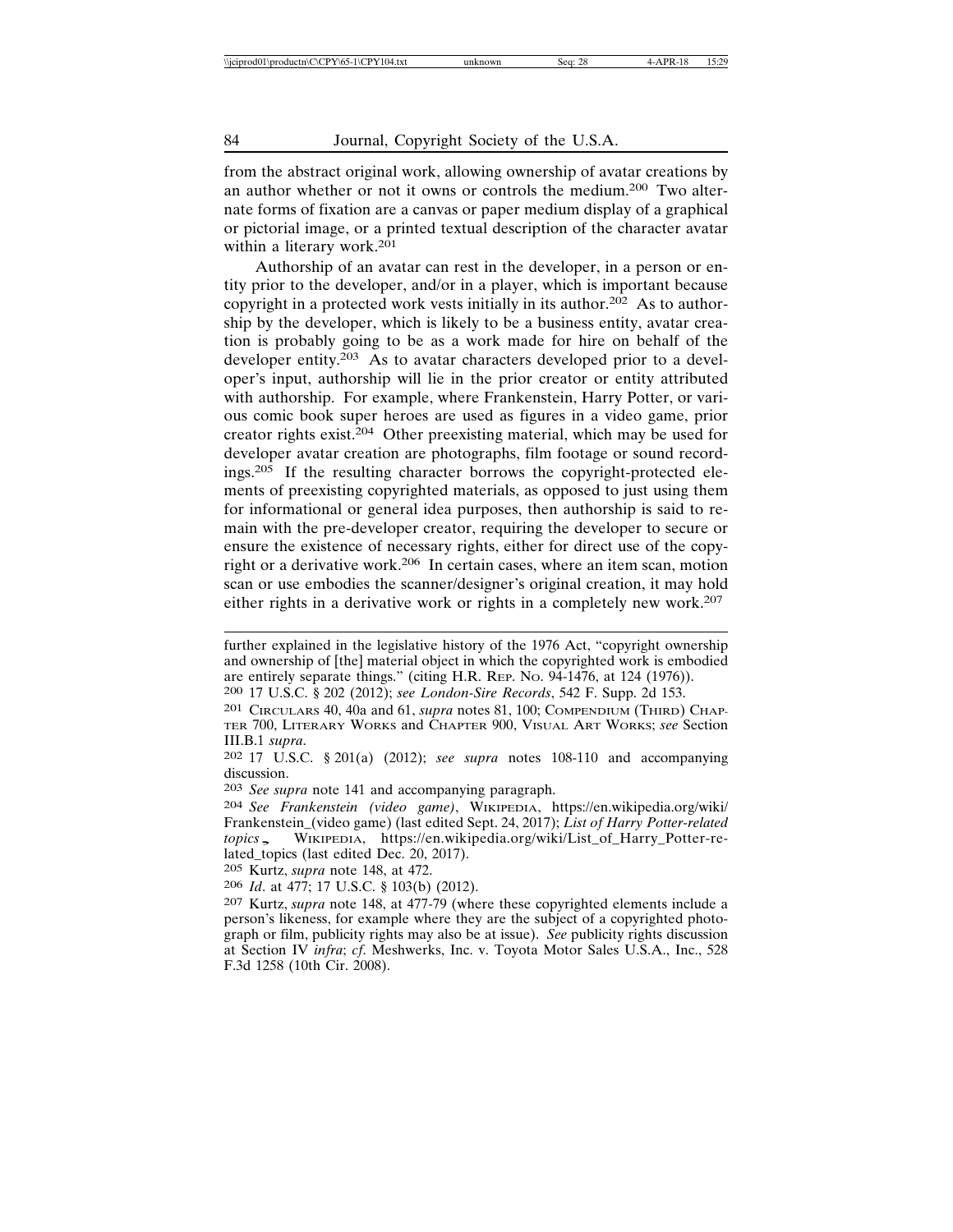The player may also have an authorship role. Where the player contributes sufficient original expression by applying avatar creation tools to non-copyrighted developer contributions, he or she will have creative authorship within the avatar.208 For example, where the stock avatar creation tools provided by the developer result in millions or trillions of options, as in *Second City*, or unlimited numbers of choices from the use of customization sliders in *The Sims 4*, the player is certainly creating an original character expression.209 A player may also contribute potentially copyrightable original expression to copyrighted developer works, but will only achieve copyright in his or her original expression and where he or she has a license to create a derivative work.210 Depending on the starting point of the player's avatar creation, the player's copyright capabilities may exist in the form of sole, derivative or joint rights.211

### *IV. RIGHT OF PUBLICITY LAW*

### *A. Background*

Throughout the United States, the right of publicity derives from one of four state-law based<sup>212</sup> privacy rights, $2^{13}$  and recognizes the inherent right of every person to control the commercial use of his or her identity by preventing the unauthorized use of his or her name or likeness to promote another's products or services.214 While it derived from privacy law, it is "essentially an economic right."215 It may apply to "a person's nickname, signature, physical pose, characterizations, singing style, vocal characteristics, body parts, frequently used phrases, car, performance style,

<sup>208</sup> *See* Section II.B *supra*. <sup>209</sup> *Id*.; *see* Section III.A.3 *supra*; Ochoa, *supra* note 33, at 975-76, 982-83; *Second Life* § 3 *(Residents and Avatars)*, WIKIPEDIA, https://en.wikipedia.org/w/index.php? title=Second\_Life&oldid=747547496 (last edited Nov. 3, 2016); *The Sims 4 Create a Sim Demo*, https://www.ea.com/games/the-sims/the-sims-4/pc/create-a-sim-demo (last visited Jan 6, 2018).

<sup>210</sup> Micro Star v. Formgen, Inc., 154 F.3d 1107 (9th Cir. 1998); Ochoa, *supra* note 33, at 981-82; *see* note 137 *supra* and accompanying text.

<sup>211</sup> *See* Ochoa, *supra* note 33, at 977-83 for a discussion of authorship models most likely apply to player contributions. Keep in mind that a player is least likely to co-author a joint work because of the requirement that the developer has the intention to jointly create with the player. *Id.* at 980-81; *see also* notes 108-110 and accompanying discussion.

<sup>212</sup> *See* 5 J. THOMAS MCCARTHY, MCCARTHY ON TRADEMARKS AND UNFAIR COMPETITION §§ 28.16, 28.17 (4th ed. 1996) (State Law Sources of Right of Publicity Law) (the right of publicity is currently recognized under common law and/or statutory law in thirty-one states, although it is not consistent among all states, especially with respect to statutory rights).

<sup>213</sup> Zacchini v. Scripps-Howard Broad. Co., 433 U.S. 562, 571-72 (1977).

<sup>214</sup> Gignilliat v. Gignilliat, Savitz & Bettis, L.L.P., 684 S.E.2d 756, 759 (S.C. 2009).

<sup>215</sup> Winter v. DC Comics, 69 P.3d 473, 478 (Cal. 2003).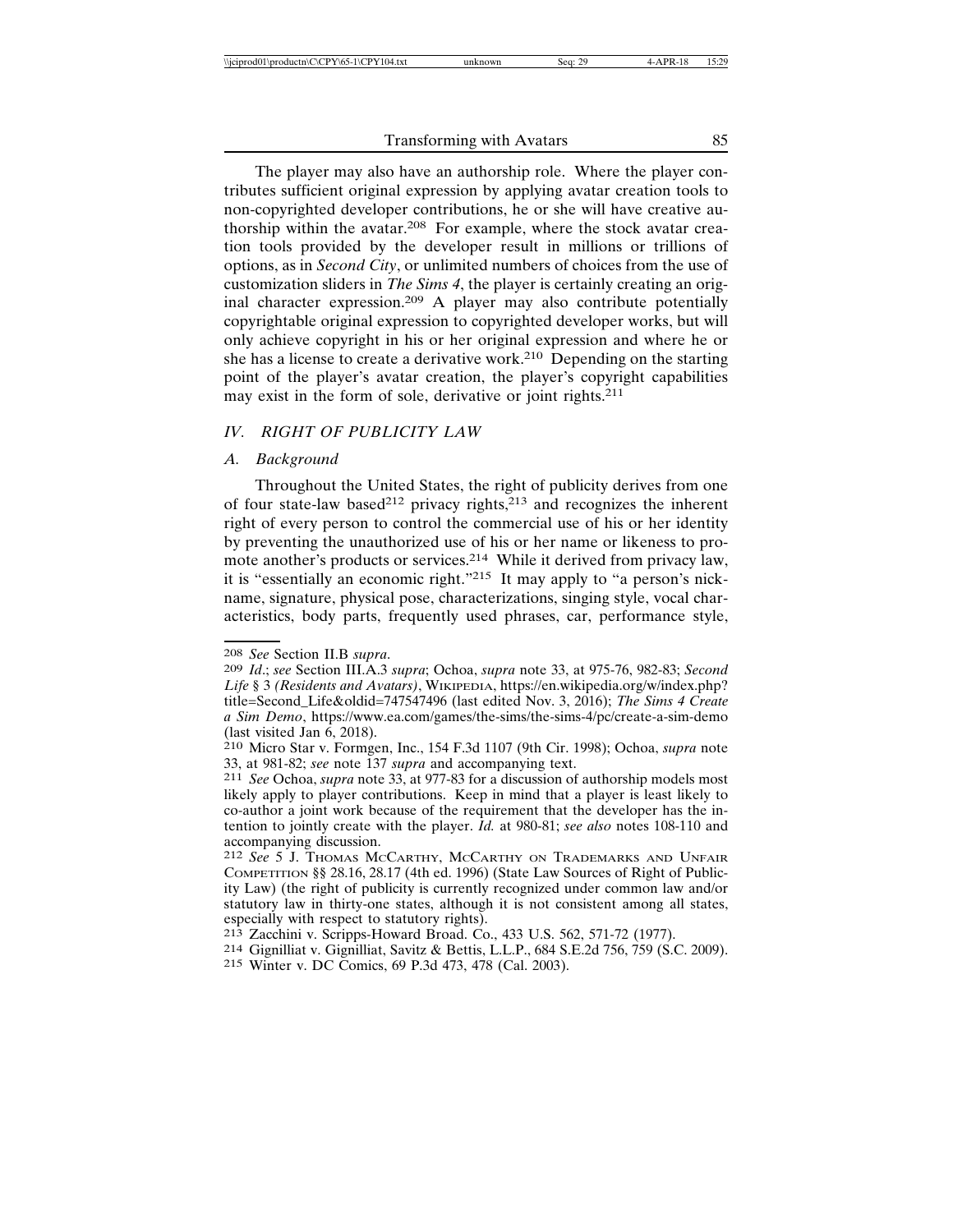mannerisms and gestures, provided that these are distinctive and publicly identified with the person claiming the right."<sup>216</sup> "What the right of publicity holder possesses is not a right of censorship, but a right to prevent others from misappropriating the economic value generated by the celebrity's fame through . . . merchandising . . . ."217

While the right of publicity laws are not homogeneous throughout the states, the typical elements are (1) use of another's name, image, likeness or personal attributes; (2) for one's commercial advantage; (3) without consent; and (4) some injury (including absence of payment) to one whose name or likeness is so used.218 In California, the elements of a prima facie statutory publicity rights violation are (1) a knowing use of certain specified elements of a plaintiff's protected identity;219 (2) for commercial purposes; (3) where there is a direct connection between the use and the commercial purpose.220 California's common law is more lenient, requiring (1) the defendant's use of the plaintiff's identity, (2) the appropriation of plaintiff's name or likeness to defendant's advantage, commercially or otherwise, (3) lack of consent, and (4) resulting injury.221 In New York the elements of a prima facie statutory publicity rights violation are: (1) the use of a person's name, portrait, picture or voice (2) within the State of New York (3) for advertising purposes or purposes of trade, (4) without written consent.<sup>222</sup> New York has no common law right of publicity.<sup>223</sup> No matter which law applies, appropriate consent is required. California requires oral or written, and permits implied, prior consent.224 New York requires prior written consent.225

<sup>216</sup> Kurtz, *supra* note 148, at 453 (citing Rosemary J. Coombe, *Authorizing the Celebrity: Publicity Rights, Postmodern Politics, and Unauthorized Genders*, 10 CARDOZO ARTS & ENT. L.J. 365, 367 (1992)).

<sup>217</sup> *Winter*, 69 P.2d 173.

<sup>218</sup> 5 MCCARTHY, *supra* note 212, § 28.7.

<sup>219</sup> Protected identity elements are name, voice, signature, photograph, or likeness. (CAL. CIV. CODE § 3344; *see* Alberghetti v. Corbis Corp., 263 F.R.D. 571, 576 (C.D. Cal. 2010) (both celebrities and non-celebrities may recover).

<sup>220</sup> CAL. CIV. CODE § 3344; Newcombe v. Adolf Coors Co., 157 F.3d 686, 692 (9th Cir. 1993) (discussing Cal. Civ. Code § 3344 and common law misappropriation involving Coors' advertising use of an artist's rendition of a photo of major league baseball player Don Newcombe); *see also* Polydoros v. Twentieth Century Fox Film Corp., 67 Cal. App. 4th 318 (Cal. Ct. App. 1997) (finding no commercial purpose where the use of one's identity was loosely tied to a fictionalized movie which enjoyed First Amendment protection).

<sup>221</sup> White v. Samsung Elecs. Am., Inc., 971 F.2d 1395, 1397 (9th Cir. 1992).

<sup>222</sup> Nussenzweig v. diCorcia, 832 N.Y.S.2d 510, 516, n.4 (1st Dep't 2007), *aff'd*, 878 N.E.2d 58 (N.Y. 2007).

<sup>223</sup> *See* MCCARTHY, *supra* note 212, §§ 28.32.

<sup>224</sup> Newton v. Thomason, 22 F.3d 1455 (9th Cir. 1994).

<sup>225</sup> N.Y. CIV. RIGHTS LAW § 50 (McKinney 2016).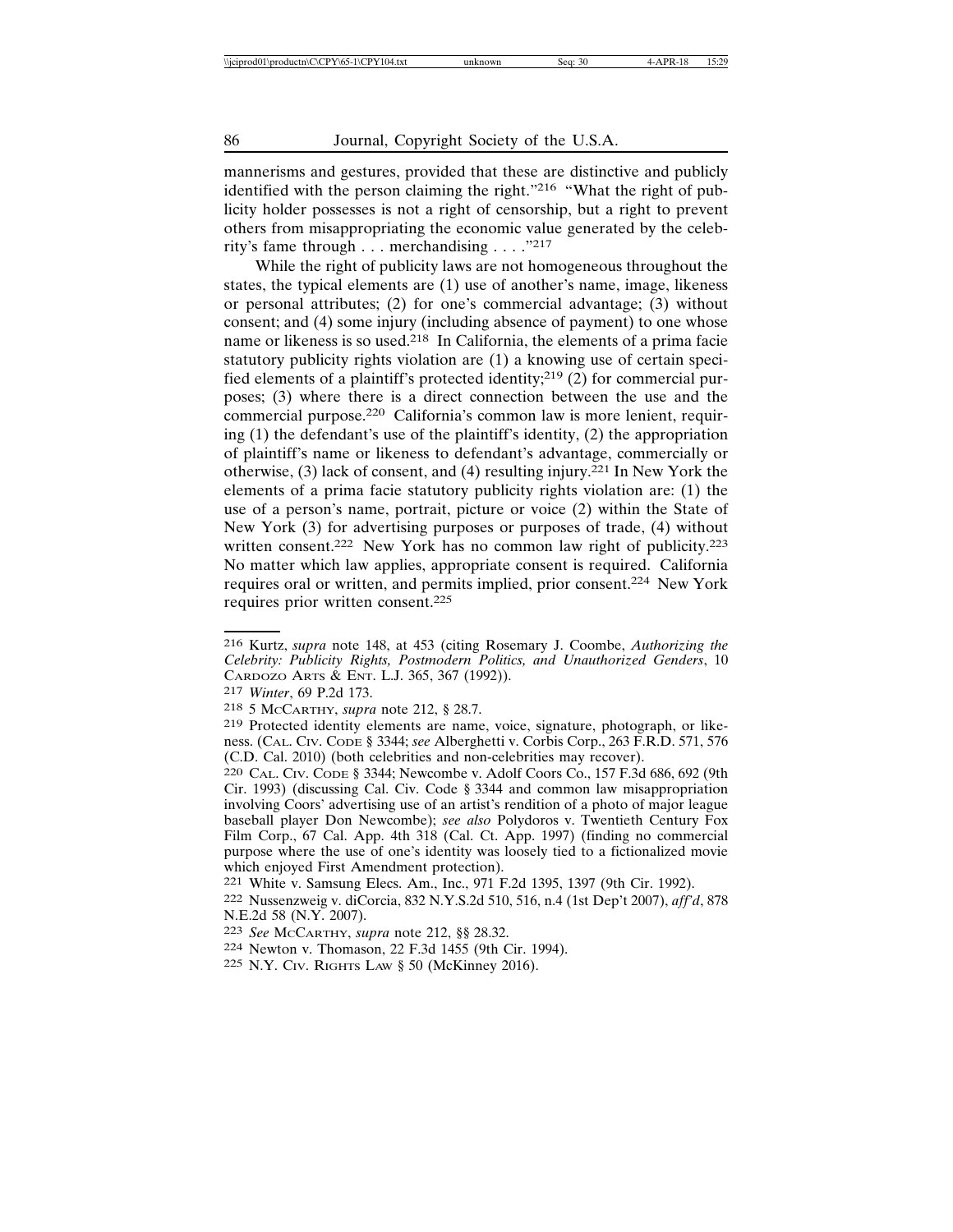|  | \\iciprod01\productn\C\CPY\65-1\CPY104.txt | unknown | Seq: 31 | $4-APR-18$ | 15:29 |
|--|--------------------------------------------|---------|---------|------------|-------|
|--|--------------------------------------------|---------|---------|------------|-------|

The1953 case *of Haelan Laboratories, Inc. v. Topps Chewing Gum, Inc*. 226 is considered by some to have started the modern age of publicity rights law. *Haelan* involved a plaintiff chewing-gum seller that had licensed from baseball players the right to use their photographs on statistical baseball cards included with the gum packaging.227 Defendant gum seller did the same, arguing it had that right because all plaintiff had obtained from the baseball players was a release of liability, which the defendant had also obtained.<sup>228</sup> While the court would not characterize what the baseball players possessed as a property right, it certainly characterized it as an economic right:

This right might be called a "right of publicity." For it is common knowledge that many prominent persons (especially actors and ball-players), far from having their feelings bruised through public exposure of their likenesses, would feel sorely deprived if they no longer received money for authorizing advertisements, popularizing their countenances, displayed in newspapers, magazines, busses, trains and subways. This right of publicity would usually yield them no money unless it could be made the subject of an exclusive grant which barred any other advertiser from using their pictures.

### We think the New York decisions recognize such a right.<sup>229</sup>

Building on this was the early publicity rights case of *Zacchini v. Scripps-Howard Broadcasting Co.*, 230 which made it all the way to the Supreme Court.231 In that case, plaintiff Zacchini's fifteen-second "human cannonball" act was filmed by Scripps-Howard, which then, without permission, aired it on its 11 p.m. news.232 Zacchini sued, claiming a misappropriation of his professional property.233 Denying Scripps-Howard's asserted defenses of the First Amendment right of free speech and the Fourteenth Amendment right of free press, the court allowed Zacchini's state law claim to prevent the unauthorized broadcast to proceed.234 This was not a typical right of publicity case because an entire professional act as opposed to a name or likeness was misappropriated.235 Accordingly, the court explained that the rationale for right of publicity protection was simply to prevent unjust enrichment through illegal takings of good will, and that this presented the strongest case of it because it took the "very

<sup>226</sup> 202 F.2d 866 (2d Cir. 1953); Kurtz, *supra* note 148, at 455.

<sup>227</sup> *Haelan Labs.*, 202 F.2d at 867.

<sup>228</sup> *Id*.

<sup>229</sup> *Id*. at 868.

<sup>230</sup> 433 U.S. 562, 571-72 (1977).

<sup>231</sup> *Id*.

<sup>232</sup> *Id*. at 564.

<sup>233</sup> *Id*.

<sup>234</sup> *Id*. at 578-79.

<sup>235</sup> *Id*. at 576.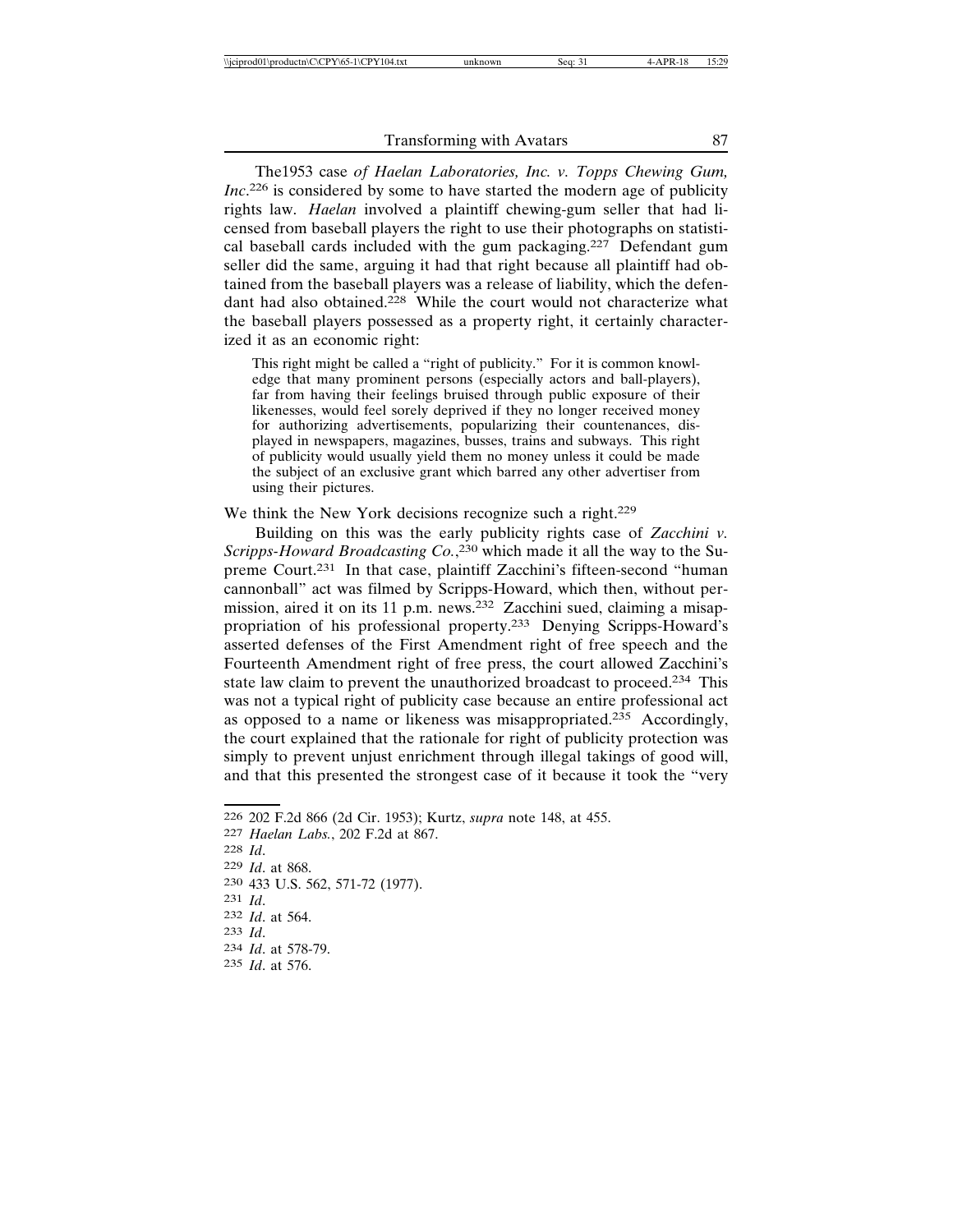activity by which the entertainer acquired his reputation."236 Importantly, it set the stage in future decisions for a required balancing of First Amendment rights against publicity rights.<sup>237</sup>

Following *Zacchini*, several Federal Courts of Appeals defined what aspects of a celebrity's identity are protectable. In 1983*, Carson v. Here's Johnny Portable Toilets, Inc.*,<sup>238</sup> held that defendant toilet manufacturer's use of comedian Johnny Carson's talk show introductory phrase "Here's Johnny" misappropriated his "identity."239 The court cited as justification the prevention of unjust enrichment and the now less favored view of encouraging celebrity achievement.<sup>240</sup> Midler v. Ford Motor Co.<sup>241</sup> was another defining case. Here, Bette Midler had declined Ford's request to sing in one of its car commercials, so Ford hired a similar-sounding Midler back-up singer instead.242 Holding that "[a] voice is as distinctive and personal as a face," and that "[t]o impersonate her voice is to pirate her identity," the court reversed the district court's summary judgment dismissal in favor of defendants and allowed the claim to go to trial.<sup>243</sup>

On the other hand, statistical information about a famous athlete is generally not protectable. In *C.B.C. Distribution and Marketing, Inc. v. Major League Baseball Advanced Media, L.P.*, 244 the court considered Missouri right-of-publicity claims of Major League Baseball players in C.B.C.'s fantasy baseball game. As guided by the Supreme Court in *Zacchini*, the court balanced state law rights of publicity against First Amendment considerations and concluded the use by C.B.C. in its interactive fantasy baseball game of "names, nicknames, likenesses, signatures, pictures, playing records, and/or biographical data of each player" was not a violation of the professional baseball players' rights.245 Citing *Gionfriddo v. Major League Baseball*, 246 the court found high public interest in the specific player statistical information used and therefore characterized it as "a form of expression due substantial constitutional protection."247

<sup>236</sup> *Id*.

<sup>237</sup> Hart v. Elec. Arts, Inc. 717 F.3d 141, 152-53 (3d Cir. 2013).

<sup>238</sup> Carson v. Here's Johnny Portable Toilets, Inc., 698 F.2d 831, 836 (6th Cir. 1983).

<sup>239</sup> *Id*. at 836.

<sup>240</sup> *Id*. at 837.

<sup>241</sup> 849 F.2d 460 (9th Cir. 1988).

<sup>242</sup> *Id*. at 461.

<sup>243</sup> *Id*. at 463.

<sup>244</sup> 505 F.3d 818 (8th Cir. 2007).

<sup>245</sup> *Id.* at 823-24; *but see Hart*, *infra* notes 323-40 and accompanying discussion,

and *Keller*, *infra* notes 341-49 and accompanying discussion.

<sup>246</sup> 114 Cal. Rptr. 2d 307 (Cal. App. 2001).

<sup>247</sup> *C.B.C. Distribution*, 505 F.3d at 823-24.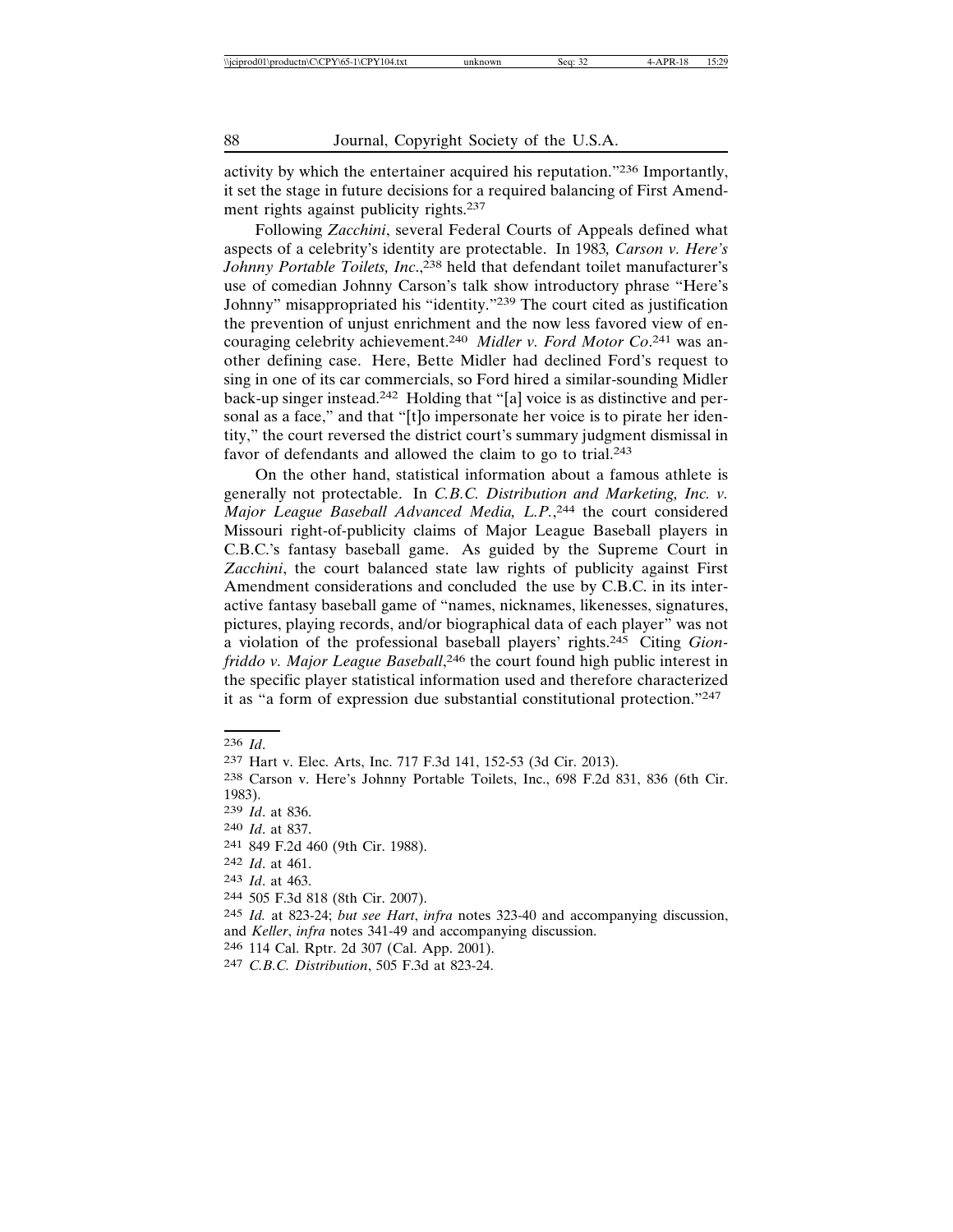| \\iciprod01\productn\C\CPY\65-1\CPY104.txt | unknown | $4-APR-18$<br>Sea: 33 | 15:29 |
|--------------------------------------------|---------|-----------------------|-------|
|--------------------------------------------|---------|-----------------------|-------|

In the federal district court case of *Burck v. Mars*248 the court addressed the right under New York law of a celebrity to protect a fictional character, but it was a character he created in person and not a graphical character.249 It held that New York's statutes addressing "'nonconsenual commercial appropriations of the name, portrait or picture of a living person,'" do not extend to such fictitious characters because they are not a "person."250 The likeness must resemble the actual person versus a character played by the person.251

Historically, two cases very important to video game avatar publicity rights issues are *Comedy III Productions, Inc. v. Gary Saderup*, *Inc*.,<sup>252</sup> and *Winter v. DC Comics*253 wherein the "transformative use" test was firmly established.254 Comedy III was the registered owner of the Three Stooges personality rights and brought suit against artist Gary Saderup for one of his many celebrity charcoal drawings embodied on T-shirts and lithographs depicting likenesses of the Three Stooges.255 In searching for an appropriate test, the California Supreme Court discussed several prior right of publicity cases but settled on adopting the first of the statutory fair use factors, the "purpose and character of the use."256 Applying that test to the Three Stooges lithographs and T-shirts the court concluded that it found no significant transformative creation because the overall purpose of Saderup's creation was to make literal and conventional depictions of the comedians to exploit their fame.257 The court thought it was important to maintain this type of activity within the scope of publicity right protections.<sup>258</sup>

In *Winter v. DC Comics*, 259 the California Supreme Court used the *Comedy III* transformative use test to address name and likeness misappropriation claims brought by famous musicians Johnny and Edgar Winter. At issue was DC Comics' use of the Winter brothers names and likenesses in depicting the "villainous half-worm, half-human offspring" comic book characters Johnny and Edgar Autumn.260 After a thorough recap of the reasoning in *Comedy III*, the court found the decision in this

254 *Comedy III*, 21 P.3d 797; *Winter*, 69 P.3d 473.

256 *Id*. at 404.

<sup>258</sup> *Id*. <sup>259</sup> 69 P.3d 743.

<sup>248</sup> 571 F. Supp. 2d 446 (S.D.N.Y. 2008).

<sup>249</sup> *Id*. at 448-49, 452-54.

<sup>250</sup> *Id*. at 450, 453.

<sup>251</sup> *Id*. at 454.

<sup>252</sup> 21 P.3d 797 (Cal. 2001).

<sup>253 69</sup> P.3d 473 (Cal. 2003).

<sup>255</sup> *Comedy III*, 21 P.3d at 800.

<sup>257</sup> *Id*. at 409.

<sup>260</sup> *Id*. at 886.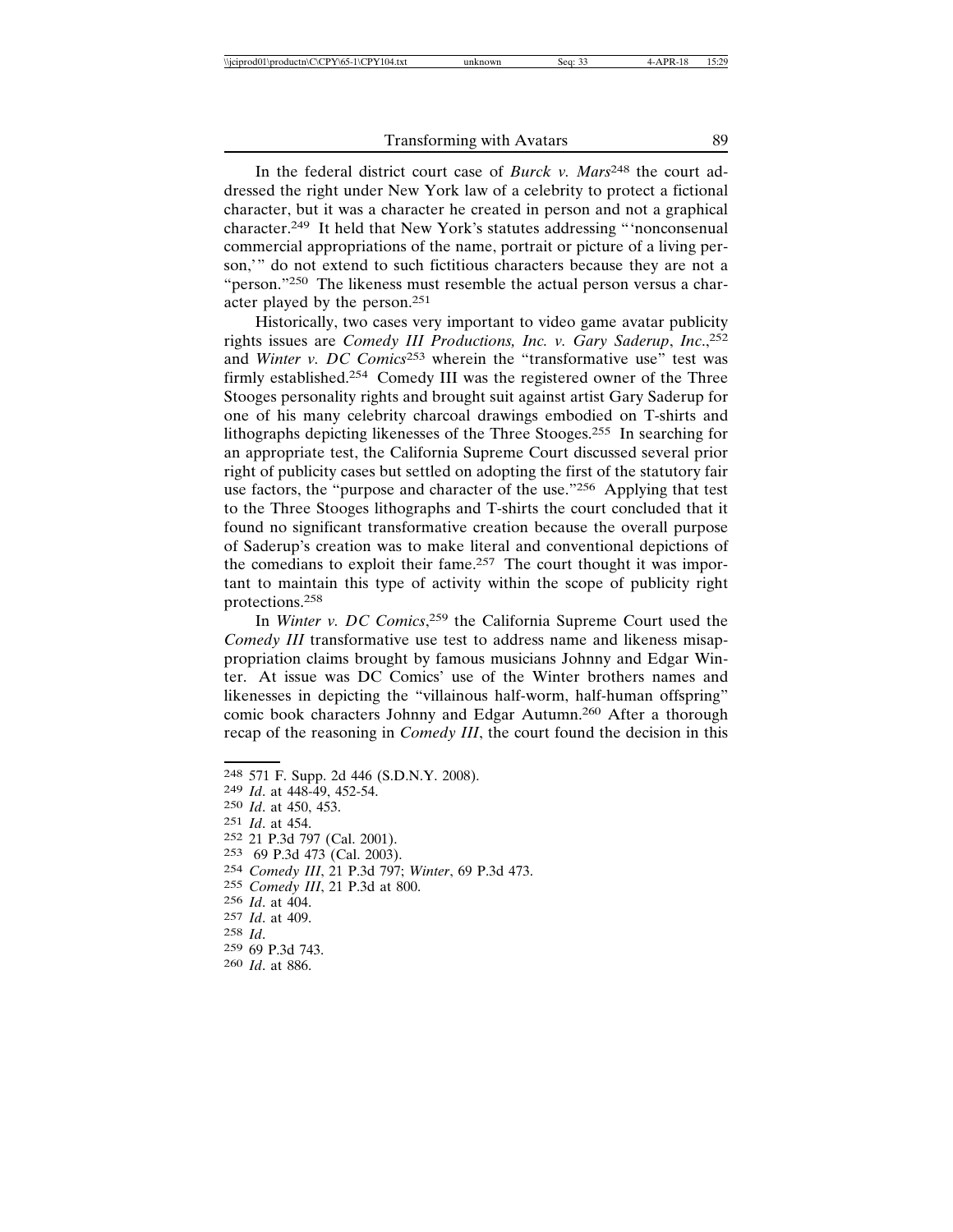case straightforward because it could easily ascertain that the comic books contained "significant expressive content other than plaintiff's mere likenesses," and not mere "conventional depictions" of plaintiffs.261 Additionally the court acknowledged the overall creative nature of the work, explaining that the plaintiffs were "cartoon characters . . . in a larger story, which is itself quite expressive."262

## *B. Copyright and Right of Publicity Overlap*

An important issue arising within courts' treatment of publicity rights cases is the overlap of copyright considerations, sometimes clearly, other times more nuanced, and often concerning preemption pursuant to § 301.<sup>263</sup> Although *Zacchini* brought his action under a right of publicity claim, that case was more concerned with the overall publicity value of the performance rather than a right to use Zacchini's name or likeness because it went straight to the heart of plaintiff's ability to earn a living.264 The court's acknowledgement that the rights at issue were more similar to copyright then ordinary rights of publicity set the stage for future consideration of the overlap of the two.<sup>265</sup> As case law has advanced, the tensions between the two have often arisen in performer publicity rights cases involving the characters played.

One type of overlap arises where a famous actor has become identified with a copyrighted character depicted in film or television. Leslie Kurtz' summarized this in her article *Fictional Characters and Real People*:

The area in which the rights of copyright owners and the rights of performers are most likely to conflict involves performers playing characters they did not create themselves. When an actor portrays a fictional character, the character is going to look (in the absence of lots of makeup) and sound very much like the actor. And the character, with its name, may become identified, to a greater or lesser extent, with the actor. It may be difficult to separate that which belongs to the copyright owner and that which belongs to the performer."266

An early decision addressing the copyright-publicity rights overlap can be found in the California Supreme Court case of *Lugosi v. Universal Pictures*. 267 After securing rights from the copyright holders of the 1897 novel and the 1927 play, Universal Pictures produced and copyrighted the

262 *Id*.

264 Kurtz, *supra* note 148, at 463 (citing Zacchini v. Scripps-Howard Broad. Co., 433 U.S. 562, 575-77 (1977)).

<sup>261</sup> *Id*. at 890.

<sup>263</sup> 17 U.S.C. § 301 (2012).

<sup>265</sup> *Id.*

<sup>266</sup> *Id.* at 467.

<sup>267</sup> 603 P.2d 425 (Cal. 1979).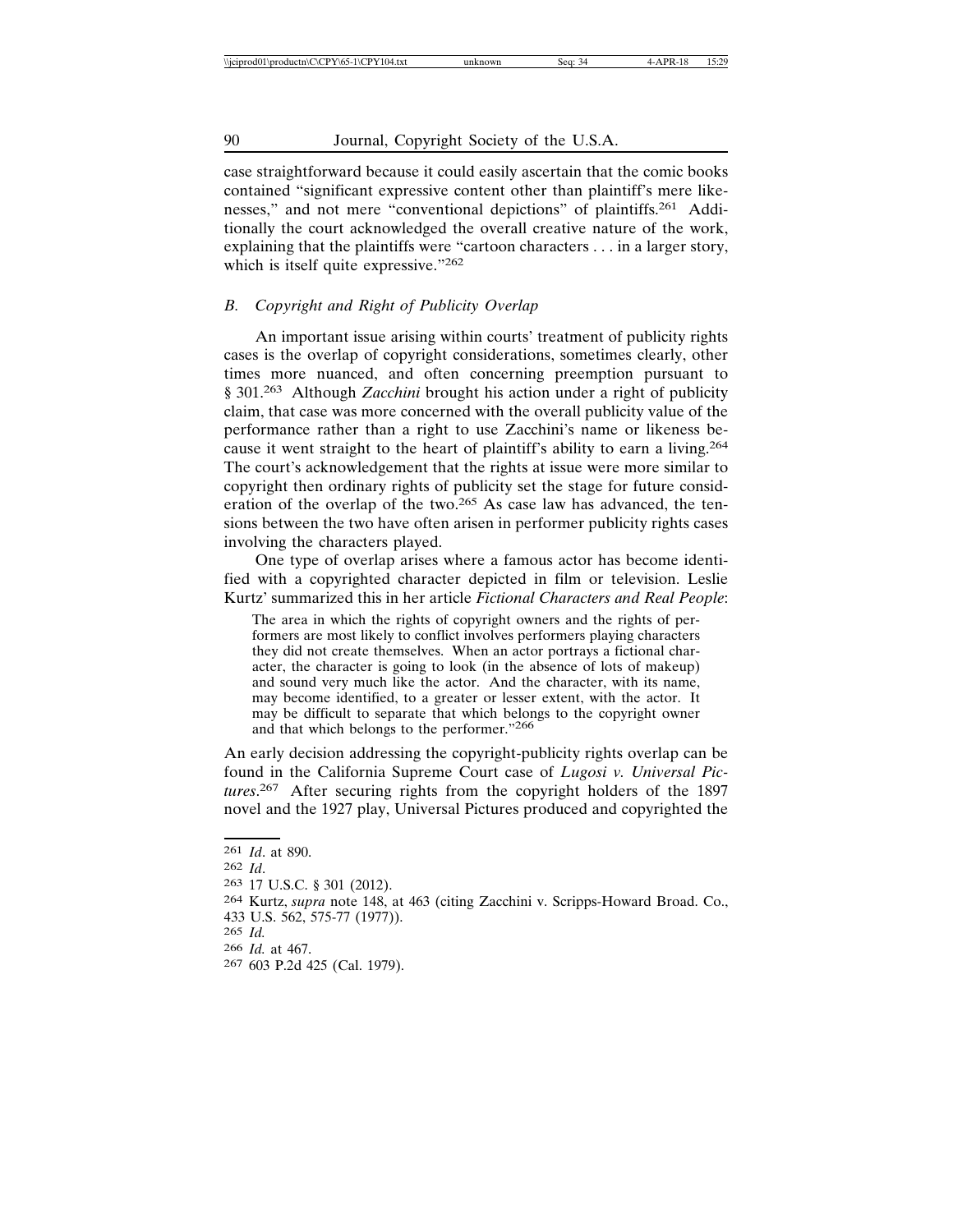movie *Dracula* in which Bela Lugosi was contracted to play Dracula.268 Thereafter, Universal licensed the Lugosi Dracula to merchandisers and Lugosi's heirs brought suit to recover for Universal's alleged violations of the Lugosi publicity rights.269 The court was willing to permit Lugosi to recognize a right of publicity in the Dracula character, but characterized that right as one of the four invasion of privacy torts, personal only to Lugosi, and, as such, not available after his death.270 This resulted in reversal of the trial court's award of damages to Lugosi's heirs.271 Importantly, concurring Justice Mosk highlighted that Lugosi should not have been entitled to rights in Universal's merchandise licensing of the Lugosi Dracula character because Universal had exploited only the character from its licensed production and not Lugosi himself.272 Dissenting Justice Bird acknowledged the tension between copyright and right of publicity, but held that the Copyright Act did not result in preemption.273 Rather, Universal's rights were only in the film it produced rather than Lugosi's personal image.274 Justice Bird equated an actor's portrayal of a fictional character with the actor's right to control his own natural likeness, reasoning that the actor's identity value had been fused into the Dracula character's commercial use, and there exploited posthumously in violation of this right.<sup>275</sup>

In 1992's controversial case, *White v. Samsung Electronics America, Inc*.,276 game-show host Vanna White brought a right of publicity claim against Samsung in connection with its VCR commercial using a robot with similarities to those of White in her role as *Wheel of Fortune* hostess.277 The majority held that although the robot did not strictly appropriate White's name or likeness — the most obvious forms of using another's

275 *Id*.

277 *White*, 971 F.2d at 1396-97.

<sup>268</sup> *Id*. at 427.

<sup>269</sup> *Id*.

<sup>270</sup> *Id*. at 429-31.

<sup>271</sup> *Id*. at 431.

<sup>272</sup> *Id*. at 433-34 (Mosk, J., concurring).

<sup>273</sup> *Id*. at 448-49 (Bird, C.J., dissenting).

<sup>274</sup> *Id*. at 444-45.

<sup>276</sup> White v. Samsung Elecs. Am., Inc., 971 F.2d 1395 (9th Cir. 1992); *see* Arlen W. Langvardt, *The Troubling Implications of a Right of Publicity "Wheel" Spun out of Control*, 45 U. KAN. L. REV. 329 (1997) (calling for a rejection of the *White* approach to bring the right of publicity into a reasonable sense of control); Lauri S. Thompson, *Even "Dumb Luck" Can Create a Right of Publicity:* Vanna White v. Samsung, 12 J. CONTEMP. LEGAL ISSUES 605, 605 (2001) (personal "identifiability" alone can infringe a right of publicity); Tom Bellamore, *Is Vanna White Really So Dangerous? An Empirical Assessment of the Impact of* White v. Samsung Electronics *on Parody and Advertising*, 11 U. MIAMI BUS. L. REV. 53, 78 (2003) (the *White* decision was controversial in its treatment of publicity rights).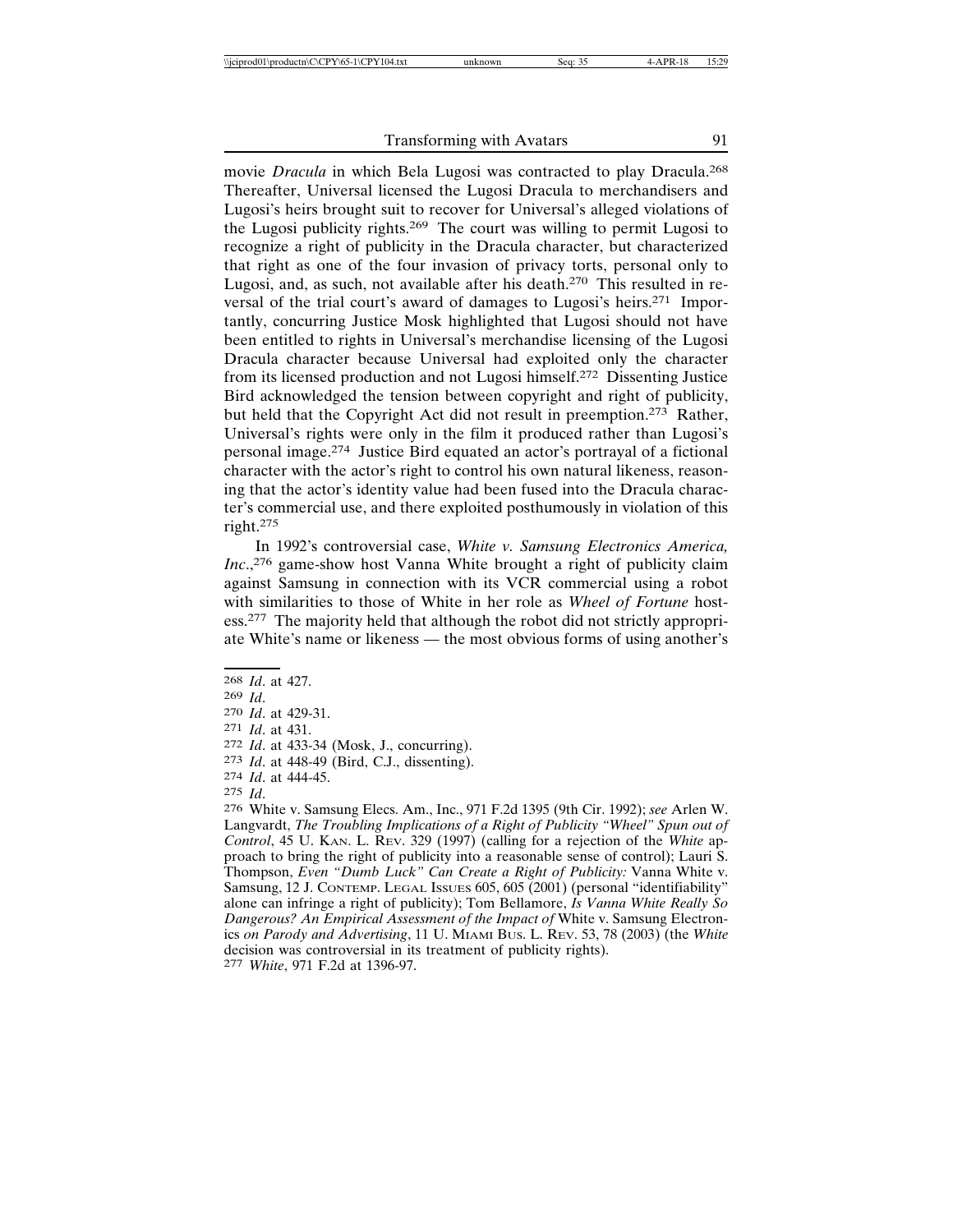identity — the right of publicity was broad enough to accommodate a combination of graphical elements which together evoked Vanna White.<sup>278</sup> In doing so, it pointed out that prior cases were in accord, where neither voice, signature, nor photograph was necessary to appropriate one's identity.279 The court explained that the celebrity must retain her right to exploit her value for profit.280 The dissent in this case, distinguishing between Vanna White the person and Vanna White as *Wheel of Fortune* hostess, was highly critical of the majority and its award of protection for anything that reminds an observer of the celebrity.281 It explained that the game-show set was what evoked Ms. White's identity and that that was properly the copyright of the show's producers.<sup>282</sup> It pointed out that too much intellectual property protection is harmful to creativity by removing too much expression from the public domain, and that the majority struck the balance in the wrong place.283

In *McFarland v. Miller*, 284 the estate of George "Spanky" McFarland, of the *Our Gang* and later *Little Rascals* films, appealed the district court's grant of summary judgment to "Spanky McFarland's" restaurant owner Joseph Miller with respect to the alleged unauthorized use of McFarland's name and image to identify Miller's restaurant.285 The court had to answer whether George McFarland was identified with his Spanky character, and, if so, whether a right of publicity flowed from the character to the performer.286 Finding similarity in prior cases, the court acknowledged that certain actors may develop their own characters and when they do they have the right to exploit that character at least superior to third parties who are otherwise unconnected with the character.287 The film copyright holder was not involved in the suit, leaving unknown whether McFarland's right of publicity would have outweighed their copyright entitlement. The court though was clear that the restauranteur had inferior rights, stating that the name "Spanky McFarland's" clearly identified plaintiff McFarland such that Spanky was inseparable from McFarland's own public image.288

- 281 *Id*. at 1405 (Alarcon, C.J., dissenting).
- 282 *Id*.
- 283 *Id*. at 1408 (Alarcon, C.J., dissenting).
- 284 14 F.3d 912 (3d Cir. 1994).
- 285 *Id*. at 913-14.
- 286 *Id*. at 920.
- 287 *Id*. at 920-21.
- 288 *Id*.

<sup>278</sup> *Id*. at 1399.

<sup>279</sup> *Id*. at 1398.

<sup>280</sup> *Id*. at 1399.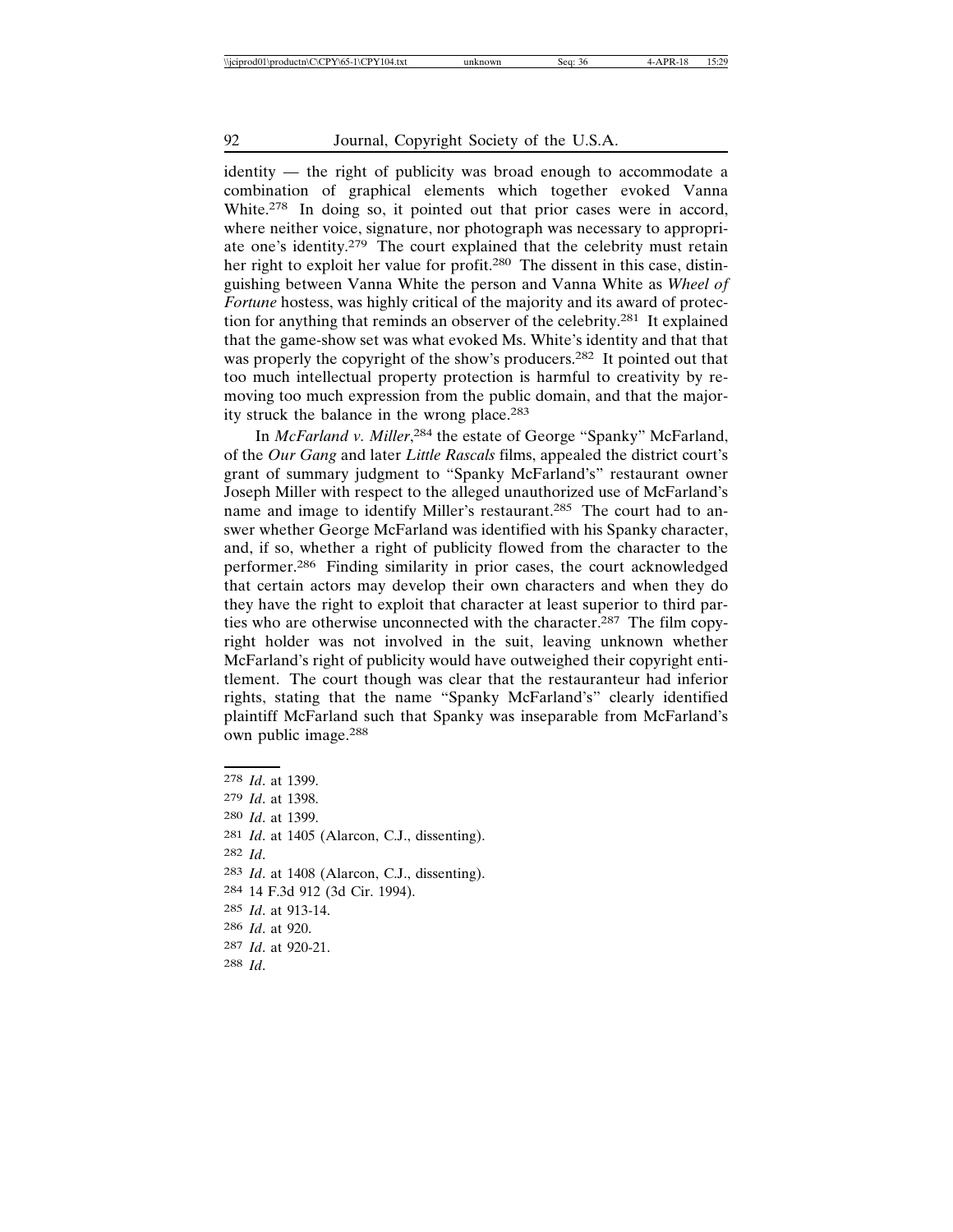A case which informs when a right of publicity claim is preempted by federal copyright law is *Fleet v. CBS, Inc*. 289 Plaintiffs, actors in a film to which CBS had purchased the distribution rights, including copyright ownership, alleged that because they had not been paid by the film's producers or their indemnitors, CBS did not have permission to use their name or likeness in promoting the film.290 The court held that because the performances were "'dramatic work[s]' 'fixed in [a] tangible medium of expression' that could be 'perceived, reproduced, or otherwise communicated' through 'the aid of a machine or device,'" they "came within the scope or subject matter of copyright law protection," with sufficient creative elements to be governed by and thus preempted by copyright, provided the rights asserted under state law were equivalent to rights exclusive to the Copyright Act.291 The *Fleet* court explained that to determine if preemption exists the work's — in this case the film's — overall creative aspects must first be separated from the underlying subject matter — in this case the actors dramatic performance; then, if the underlying subject matter is copyrightable, federal-copyright-equivalent state claims are preempted.292 Because the actors' work resulted in a consensual copyrighted work, the Copyright Act applied to it, preventing the actors from asserting state right-of-publicity claims.<sup>293</sup> The court highlighted that the permission of the actor-author was necessary to finding the protected work in favor of CBS, and that Plaintiffs could have obtained the protection they sought by retaining a copyright interest in the film.294 Importantly, the *Fleet* court would look no further than the copyrightability of plaintiff's underlying work to determine preemption.295

<sup>289</sup> 58 Cal. Rptr. 2d 645 (Ct. App. 1996).

<sup>290</sup> *Id*. at 647.

<sup>291</sup> *Id*. at 647, 652.

<sup>292</sup> *Id*. at 652.

<sup>293</sup> *Id.*

<sup>294</sup> *Id*.

<sup>295</sup> *Id*. at 652-53 (referencing Baltimore Orioles v. Major League Baseball Player, 805 F.2d 663 (7th Cir. 1986) ("By virtue of being videotaped . . . the players' performances are fixed in tangible form, and any rights of publicity in their performances that are equivalent to the rights contained in the copyright of the telecast are preempted"); *id*. at 675; Brown v. Twentieth Century Fox Film Corp., 799 F. Supp. 166 (D.D.C. 1992) ("Because defendants lawfully acquired the right to use the [television] Show performance . . . the alleged violation of the right of publicity cannot be based on their use of that performance." *Id.* at 172; Rooney v. Columbia Pictures Indus., Inc., 538 F. Supp. 211 (S.D.N.Y. 1982) ("Any such rights were assigned or waived by the contracts granting defendants all rights in the pre-1960 films."); *id*. at 230; Muller v. Walt Disney Prods., 871 F. Supp. 678 (S.D.N.Y. 1994) (the conductor in Walt Disney's *Fantasia* gave up all rights in his performance in his contract with Disney; hence federal copyright law preempted his publicity rights claim); *id*. at 685; 1 NIMMER & NIMMER, *supra* note 116, § 1.01[B][1], at 1-14.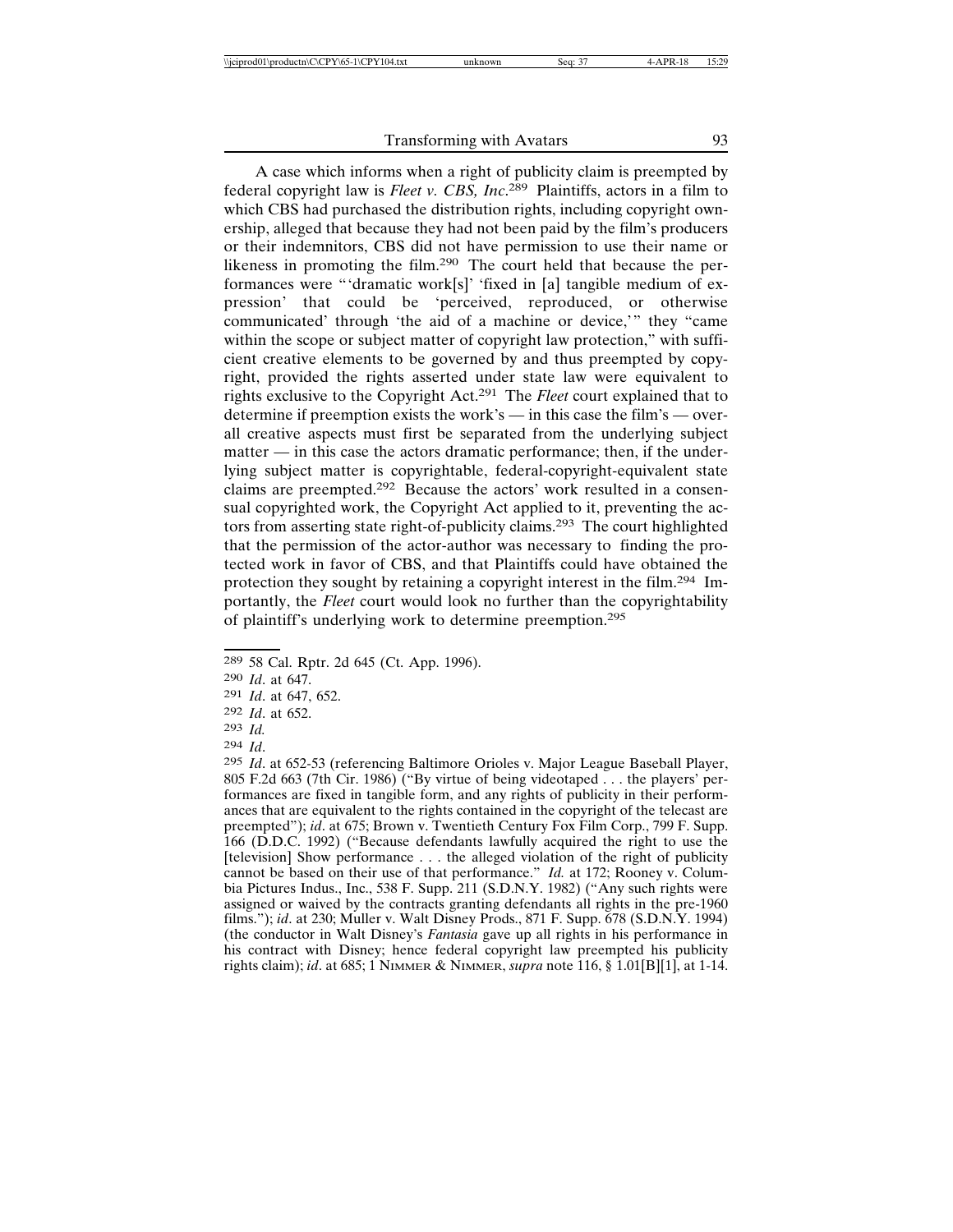In *Wendt v. Host International, Inc.*,<sup>296</sup> Host International obtained the copyright from *Cheers* television show producer Paramount to construct a chain of *Cheers*-themed bars.297 Each bar was to have life-sized robotic figures named "Hank" and "Bob" which resembled "Norm" and "Cliff," played by actors George Wendt and John Ratzenberger, respectively.298 Even though Host had constructed the robots to avoid resembling the actors and, instead, merely placed them in a similar position at the bar and depicted traits from Paramount's writers and creators rather than the actors, the court held in Wendt and Ratzenberger's suit that the likeness of the Host characters to Wendt and Ratzenberger was a material issue of fact.299 Furthermore, despite Paramount's intervention as the show's copyright holder, the court held that the Copyright Act did not preempt plaintiffs' rights because their appropriation claims did not involve their copyrighted on-screen performances.300 Instead, specific allegations of publicity rights violations were at issue.<sup>301</sup> This case was thus another of several to recognize publicity rights over copyright and an advancement of the right to recover where a likeness is not identical or photographic, but instead suggestive.302

Some have criticized that the *Wendt* case granted publicity rights to the actors in the characters "Norm" and "Cliff" and that the case's distinction and dismissal of Paramount's copyright preemption claim was unfounded, improperly limiting the television producer from further licensing its copyrighted works.<sup>303</sup> That is the reasoning of Judge Kozinski's dissent in the subsequent en banc rehearing request. Judge Kozinski also said that the court's ruling allowed Wendt and Ratzenberger to limit Paramount's use of the characters and that that could not "be squared with the right of the copyright holder to recreate Norm and Cliff however it sees fit," also superseding federal copyright law in violation of the Supremacy Clause.<sup>304</sup> This was the other side of Justice Bird's dissent in *Lugosi v. Universal Pictures* wherein she would limit Universal's copyright protection to just its movies, and exploitation thereof, and not to exploitation of the Lugosi Dracula within that movie.<sup>305</sup>

<sup>296</sup> 125 F.3d 806 (9th Cir. 1997).

<sup>297</sup> *Id*. at 809.

<sup>298</sup> *Id*. at 809, 811.

<sup>299</sup> *Id*. at 811.

<sup>300</sup> *Id*. at 810.

<sup>301</sup> *Id*. <sup>302</sup> Wendt v. Host Int'l, Inc., 125 F.3d 806, 811 (9th Cir. 1990); *see* Michael J. Albano, Note, *Nothing to "Cheer" About: A Call for Reform of the Right of Publicity in Audiovisual Characters*, 90 GEO. L.J. 253, 265 (2001).

<sup>303</sup> Albano, *supra* note 302, at 267.

<sup>304</sup> Wendt v. Host Int'l, Inc., 197 F.3d 1284, 1286 (1999) (Kozinski, J. dissenting). 305 *See supra* notes 273-275 and accompanying text.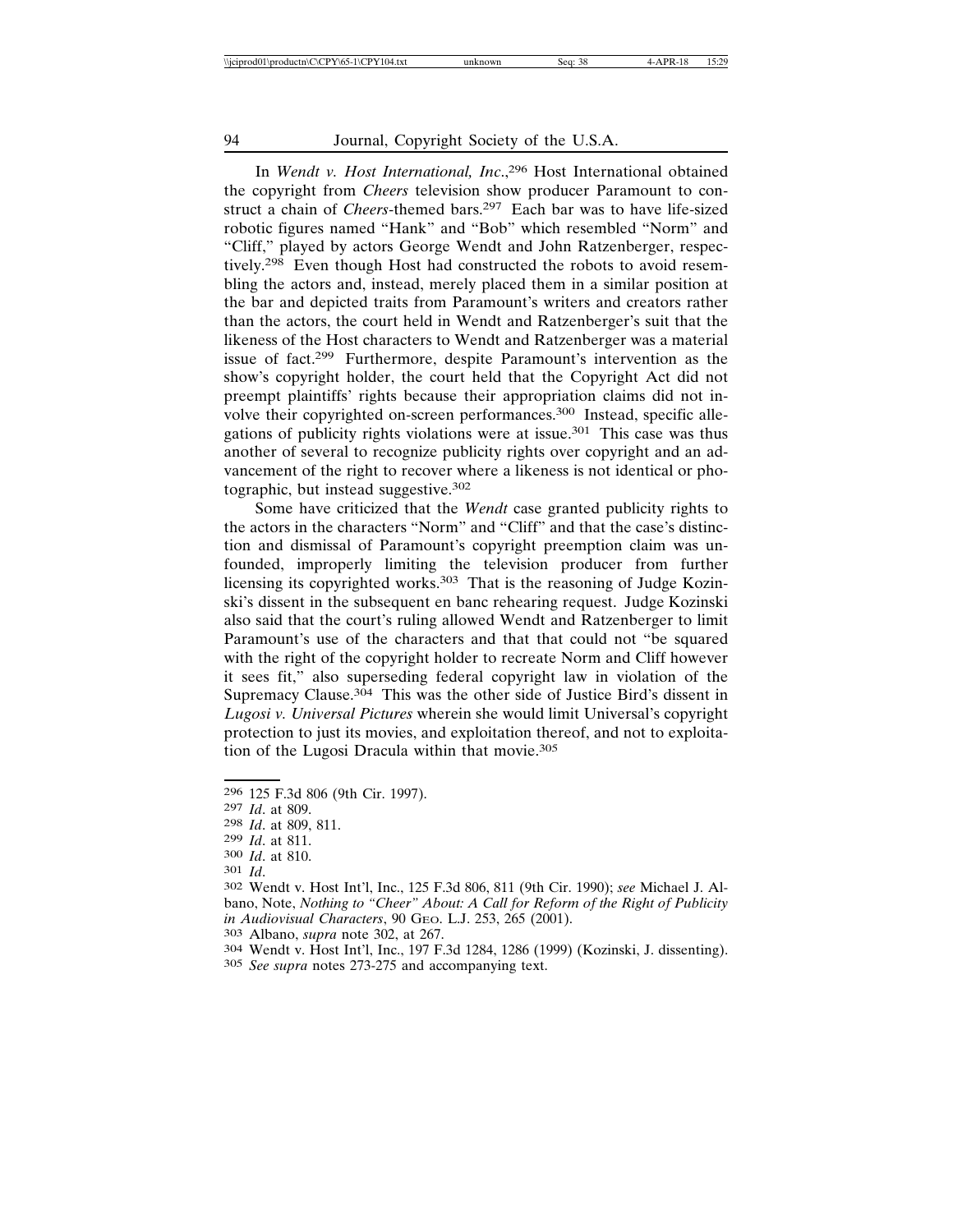### *C. Celebrity Avatars*

One of the first cases to address the right of publicity in video games was *Kirby v. Sega* of *America, Inc*. 306 In this case, musician, dancer, artist, choreographer and fashion designer Kierin Kirby, who had released a funky and futuristic music video with groovy dance moves and an overall party feel, whose persona "Lady Kier" had a unique "funky diva-like artistic character," and whose "'signature' lyrical expression" was "oh la la," alleged she had had her identity misappropriated and publicity rights infringed by Sega in its game *Space Channel 5*. 307 Kirby claimed that the avatar Ulala, a female reporter, with her mostly orange outfit, pink hair and retro rocker clothing evoking that of Kirby's Lady Kier, was an unauthorized use of Kirby's likeness.308 Citing *Comedy III*, the court said that the straightforward transformative use test simply analyzed whether the likeness was a "raw material" of a work which had become primarily the defendant's own expression, or the "sum and substance" of the creation.309 The court ruled that Ulala was not simply a recreation of Kirby, but a transformative work, because Ulala had a different physique, hair style, primary costume and dance moves from Kirby, was partly based on Japanese anime, and existed in a setting "unlike any public depiction of Kirby."310 Importantly, the court also ruled that the work did not have to amount to any particular type of literary expression, like parody or comedy, to qualify for First Amendment protection under the transformative use test.311

After *Kirby* came *No Doubt v. Activision Publishing, Inc*.,312 wherein plaintiff band No Doubt had agreed to license certain aspects of its likeness to Activision for use in their video game *Band Hero*. <sup>313</sup> *Band Hero* allows players to either play as their own character avatar or use a celebrity avatar to operate as the players' representative musician.314 No Doubt's license to Activision allowed Activision to use the band's name, likeness and trademarks to assist with marketing, and to license no more than three of its songs for use in the game. $315$  The band performed one day of game production filming, scanning and motion capture, but impersonat-

<sup>306</sup> 50 Cal. Rptr. 3d 607 (Ct. App. 2006).

<sup>307</sup> *Id*. at 50-53.

<sup>308</sup> Kirby had turned down Sega's request to license her name and likeness for the game.

<sup>309</sup> *Id*. at 58 (citing *Comedy III*, 21 P.3d at 809).

<sup>310</sup> *Id*. at 59.

<sup>311</sup> *Id*. at 60.

<sup>312</sup> 122 Cal. Rptr. 3d 397 (Ct. App.).

<sup>313</sup> *Id*. at 402.

<sup>314</sup> *Id*. at 401.

<sup>315</sup> *Id*. at 402.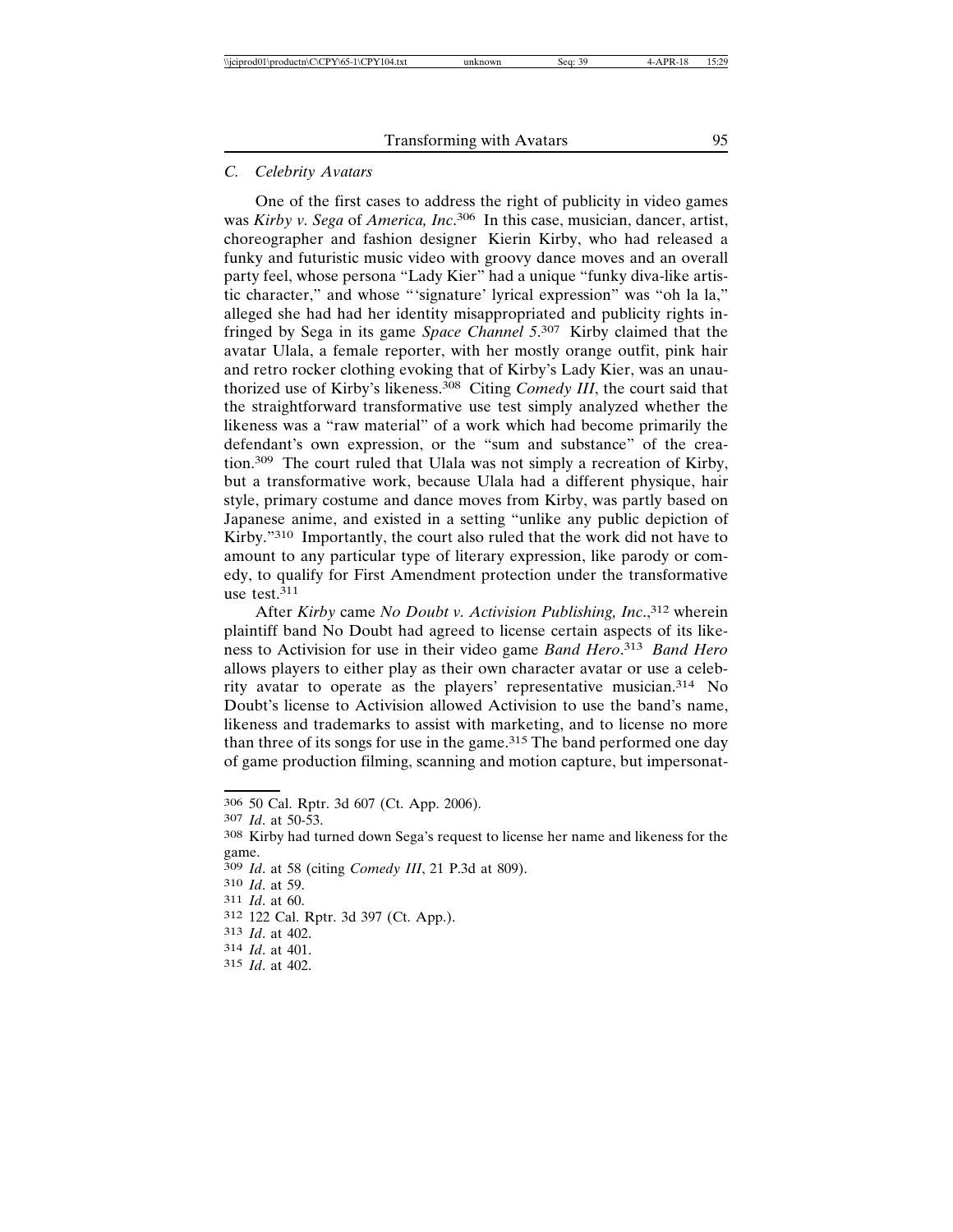ing actors also performed the same functions to allow musical works other than No Doubt's to be performed by a No Doubt avatar in the game.316 In addition to the song substitution feature, the band member avatars could be unlocked for alteration of their voices, physical appearance, setting, and whether they played solo or with members of other bands.<sup>317</sup> The numerous other song performances by No Doubt avatars and their unlocked alterations clearly exceeded the scope of the license which only permitted No Doubt avatar performances of three approved songs and closely matching avatar depictions approved by the band.318 Finding First Amendment considerations were necessary, the court employed the transformative use test for its analysis, following the teachings of *Comedy III*, *Winter* and *Kirby*. 319

To start, the court said that the overall surroundings and circumstances, like permitting the band members to play in unique venues or sing other artists' songs, were not transformative because they still remained "exact depictions of *No Doubt*'s band members doing exactly what they do as celebrities."320 Thereafter, the court found that commercial exploitation of the band's fame to market its video game by encouraging its fans to purchase it and play alongside the band was the motivation of Activision, and that control of that right belonged to No Doubt.321 Worth mentioning is the concurring judge's opinion that where the scope of a publicity rights avatar licensing agreement is at issue, a defendant's use of the First Amendment (and its transformative use analysis) as a defense should be prohibited because the matter is first, and should be resolved as, a contract dispute.<sup>322</sup>

The case of *Hart v. Electronic Arts, Inc.*, 323 dealt with Rutgers University football player Ryan Hart's depiction in Electronic Arts' *NCAA Football* game which allowed players to "'experience the excitement and challenge of college football' by interacting with 'over 100 virtual teams and thousands of virtual players.'"324 The avatar image closely resembling Hart was available as a member of one of the virtual teams the video game player would select to compete against his other chosen team.<sup>325</sup> Although the player could modify some of the Hart-resembling physical

 *Id*. at 402. 317 *Id*. 318 *Id*. *Id*. at 406-11. *Id*. at 410. *Id*. at 411. *Id*. at 416-17 (Epstein, P.J., concurring). 717 F.3d 141 (3d Cir. 2013). *Id*. at 146. 325 *Id*.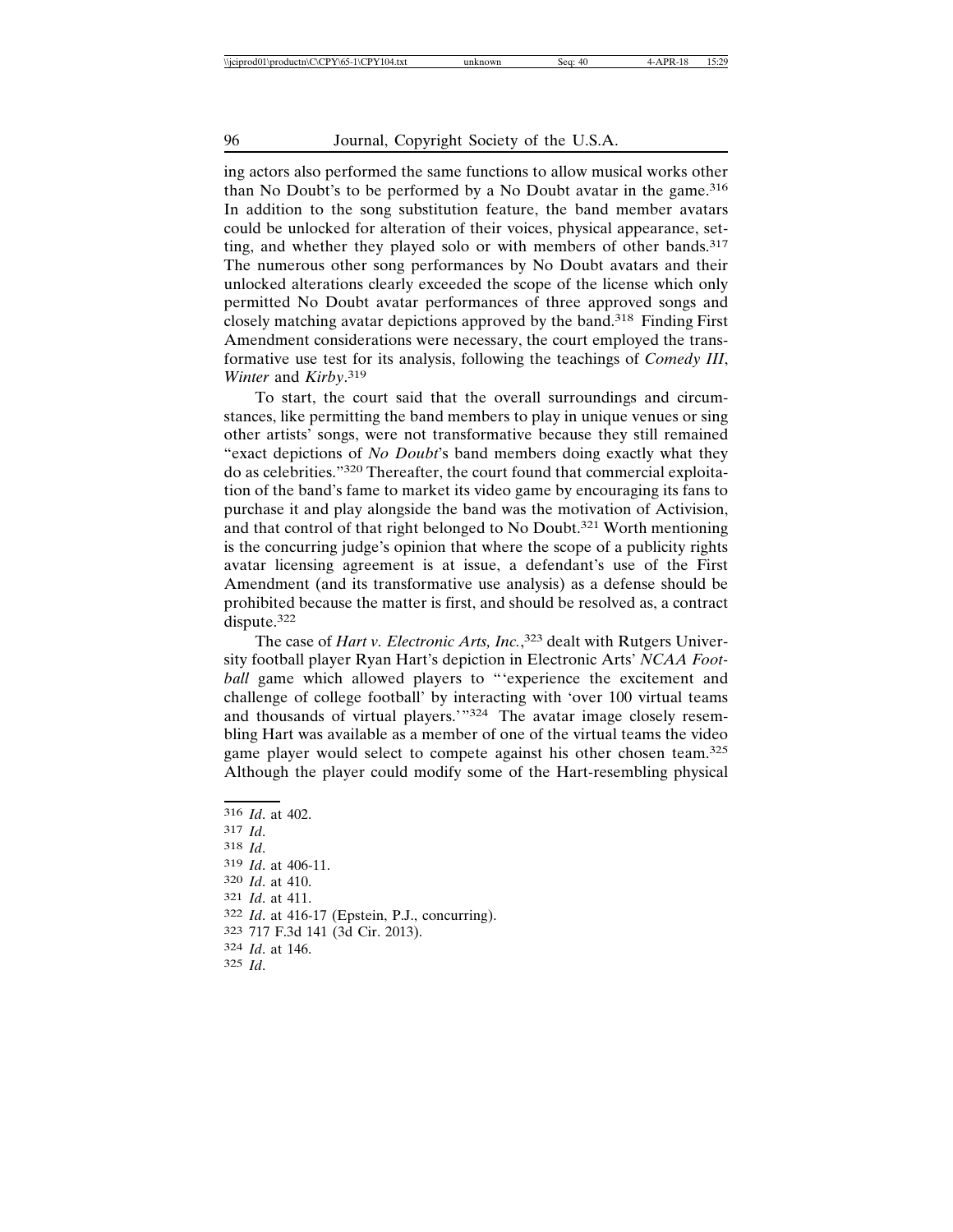|  | \\iciprod01\productn\C\CPY\65-1\CPY104.txt | unknown | Seg: 41 | $4-APR-18$ | 15:29 |
|--|--------------------------------------------|---------|---------|------------|-------|
|--|--------------------------------------------|---------|---------|------------|-------|

attributes of this avatar, he could not modify the player's home state, hometown, team or class year.326

Recognizing *Zacchini* as setting the framework for a balancing inquiry, the court explained that protections for First Amendment free speech guarantees must weigh heavily in balancing it against the state's interest in protecting its residents' rights of publicity.<sup>327</sup> The court rejected the predominant use test, which asks whether the use of another's identity is predominantly exploitive or predominantly expressive speech, as too subjective a determination regarding whether the game constituted protected First Amendment expression, and it rejected the *Rogers v. Grimaldi*328 test because of uncertainty about whether it properly applied use in the body of a work rather than its title.<sup>329</sup> Instead it adopted the transformative use test.330 It recognized *Comedy III* as the genesis of the transformative use test in publicity rights cases, and, specifically that the California Supreme Court there borrowed from the U.S. Supreme Court's *Campbell v. Acuff-Rose Music*331 case discussing copyright fair use.332 The essence of the test expressed in *Comedy III* was "whether the product containing a celebrity's likeness is so transformed that it has become primarily the defendant's own expression rather than the celebrity's likeness," with "expression" being "of something other than the likeness of the celebrity."333 The court noted that relatively few cases had employed this test, and specifically that only a few cases involving video game uses of celebrities had used the transformative use test, discussing *Kirby* and *No Doubt*. 334 After applying this test in *Hart*, the court found that Electronic Arts' use of Hart was not transformative.<sup>335</sup> In doing so it noted the congruence with *Zacchini*'s starting point of asking what use the defendant made of the celebrity's identity, and denying First Amendment protection if the use was merely a copy or imitation without its own creative component.336 When played as created by Electronic Arts, Hart's avatar accurately matched the physical attributes and even accessories and jersey number of Hart, and did just "what the actual Ryan Hart did while at Rutgers: he plays college football, in digital recreations of college football

- 328 875 F.2d 994 (1989).
- 329 *Hart*, 717 F.3d at 153-54, 158.

330 *Id*.

- 331 510 U.S. 569 (1994).
- 332 *Hart*, 717 F.3d at 159-60.
- 333 *Id*. at 160.
- 334 *Id*. at 160-62.
- 335 *Id*. at 170.
- 336 *Id*. at 163-64.

<sup>326</sup> *Id*.

<sup>327</sup> *Id*. at 150.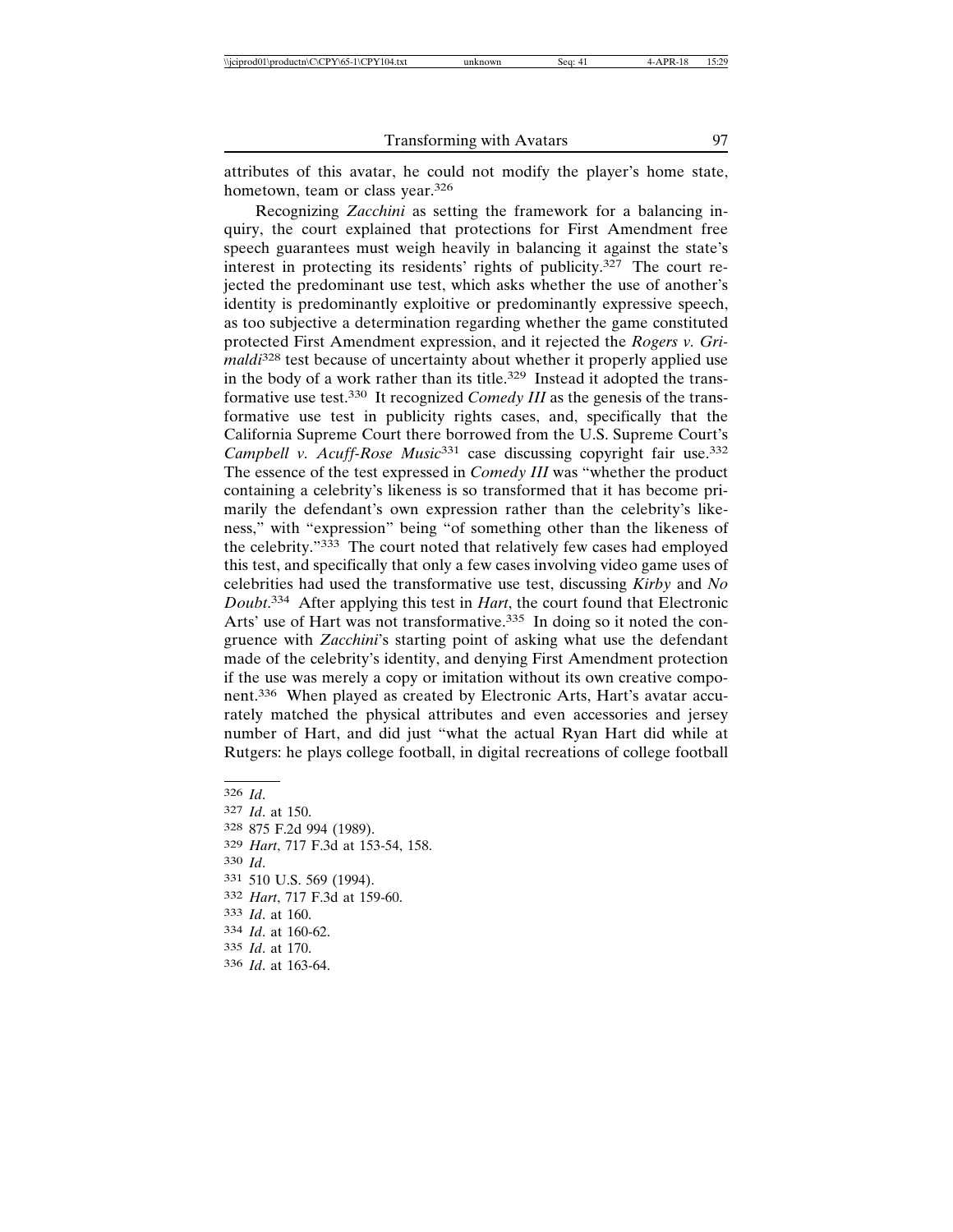stadiums, filled with all the trappings of a college football game."337 Modifications were available but they were either "'merely trivial,'" retaining Hart's avatar's likeness to him as "central to the core of the game experience," and thus attracting players to the game; or, they were so substantial as to no longer be his likeness, falling outside the scope of the claim.338 Finally, the overall game's setting with all of its creations did not save the transformative use argument, because they did not directly "act upon the celebrity's identity" in a transformative manner.339 Upon this reasoning, the court overturned the district court's grant of summary judgment to Electronic Arts and held that "the NCAA Football . . . games at issue . . . . do not sufficiently transform [Hart]'s identity to escape the right of publicity claim."340

In a near mirror image case, *Keller v. Electronic Arts*, *Inc.*<sup>341</sup> the court was called upon to balance the First Amendment protection of defendant Electronic Arts in its *NCAA Football* video games against putative class action claims brought by former NCAA quarterback Sam Keller alleging the unauthorized use of his image and likeness.342 In ruling on a motion to strike brought by Electronic Arts, the court employed the transformative use test of *Comedy III* requiring that to obtain First Amendment protection EA's video game must add "'significant creative elements so as to be transformed into something more than a mere celebrity likeness or imitation.'"343 From *Comedy III*, it considered (1) whether the celebrity images were merely "raw material" upon which to "synthesize" the work; (2) whether the work was "primarily the defendant's own ex-

339 *Id*. at 169.

340 *Id*. at 170.

341 724 F.3d 1268 (9th Cir. 2013).

<sup>337</sup> *Id*. at 166.

<sup>338</sup> *Id*. at 168-69.

<sup>342</sup> *Id*. at 1273-74.

<sup>343</sup> *Id*. In choosing the transformative use test, the court discarded the *Rogers v. Grimaldi*, 875 F.2d 994 (2d Cir. 1989) test for right-of-publicity claims, noting that the *Rogers v. Grimaldi* test "was designed to protect consumers from the risk of consumer confusion — the hallmark element of a Lanham Act Claim." *Keller*, 724 F.3d at 1280. Note the Ninth Circuit case of *Brown v. Electronic Arts, Inc*., 724 F.3d 1235 (9th Cir. 2013), wherein the only issue before the court was well-known Cleveland Browns player Jim Brown's Lanham Act Section 43(a) (15 U.S.C. § 1125(a)) claim against Electronic Arts for EA's alleged unauthorized use of Brown's likeness. The court's Section 43(a) analysis addressed consumer confusion (rather than celebrity rights) as to affiliation or endorsement by Brown and applied the *Rogers v. Grimaldi* test which balances First Amendment freedom-ofexpression concerns against the Lanham Act's consumer confusion concerns. In dismissing the Section 43(a) claims, the court footnoted that if the state causes of action for right of publicity were involved, the analysis could be different, with a different outcome; the court noted the Ninth Circuit decision of the same date in the *Keller* case.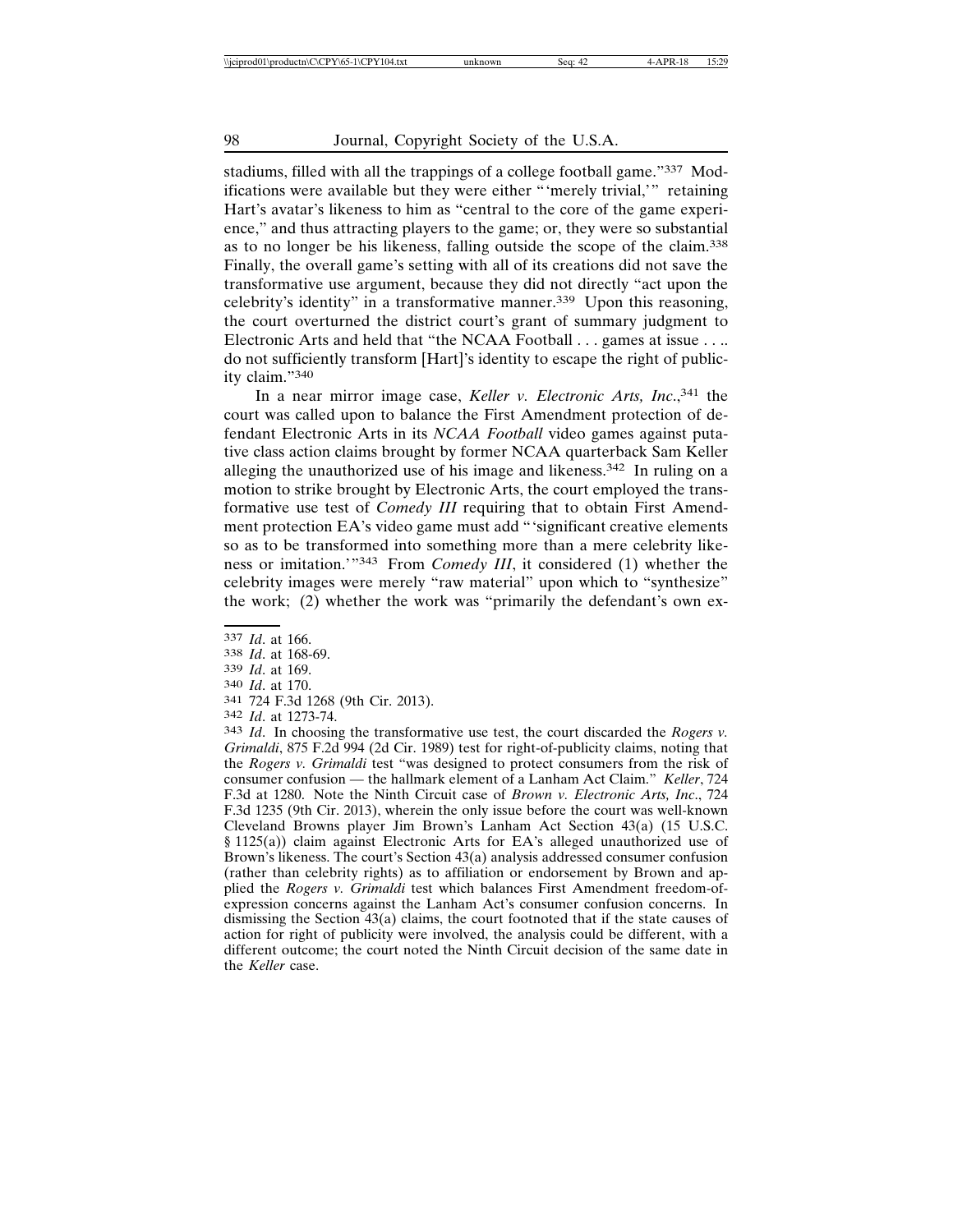pression" other than the celebrity likeness; (3) on a quantitative basis, whether literal and imitative versus creative elements were more prevalent in the work; (4) whether the commercial success of the work stemmed mainly from the plaintiff's fame; and (5) whether the work was overall more exploitive of the celebrity as opposed to showing artistic talent.<sup>344</sup>

The *Keller* court distinguished *Winter* and *Kirby* as instances where "the public figures were transformed into 'fanciful, creative characters' or 'portrayed as . . . entirely new character[s].'"345 The court distinguished the comic book characters Johnny and Edgar Autumn in the *Winter* case which were found to possess significant parodic "expressive content other than plaintiffs' mere likenesses."346 It also distinguished *Kirby*'s distinctively costumed, tall, space-age news reporter Ulala, with her own dance moves, which was not a "'mere likeness of or literal depiction of Kirby and existed 'in the context of a unique and expressive video game.'"347 On the other hand, the *Keller* court found similarity with the *No Doubt* case stating that just as in *No Doubt*, where the avatars perform the same rock band activity as that which provides the rock band fame, in *Keller*, the avatars "play as, or alongside[,] their preferred players or team."348 In addition, EA could not rely on either the reporting of public interest defense or the sports broadcast defense.<sup>349</sup>

One additional consideration is video game avatars built from motion capture of actors whose celebrity may be involved in creating the initial draw for the game. As instructed by the *Lugosi*, *McFarland* and *Cheers* cases, where an actor's persona is alleged to become or becomes the embodiment of the character, that actor may assert publicity rights.350 This means, for example, that in the not-yet-released game of *Death Stranding*, where Norman Reedus, famous for his role in American Movie Classic's *Walking Dead*, is the actor motion captured to play the main protagonist, his publicity rights may be at issue if his fame is what attracts players. Depending on what is contributed by the designer/developer in the graphical development phase of rendering this main character, copyright protections afforded the developer might have to live in co-existence with Reedus' publicity rights. Furthermore, if over time Reedus becomes sy-

<sup>344</sup> *Id*. at 1274.

<sup>345</sup> *Id*. at 1275.

<sup>346</sup> *Id*. <sup>347</sup> *Id*. <sup>348</sup> *Id*. at 1278 (citing Hart v. Elec. Arts, Inc., 717 F.3d 141, 168 (3d Cir. 2013).

<sup>349</sup> *Id*. at 1282-83. Class action settled August 18, 2015; *see* Keller v. Elec. Arts, Inc., Nos. C 09-1967 CW, C 09-3329 C, 2015 U.S. Dist. LEXIS 114387 (N.D. Cal. Aug. 18, 2015).

<sup>350</sup> *See supra* notes 267-275 and accompanying text (discussing *Lugosi*); *supra* notes 275-277 and accompanying text (discussing *McFarland*); *supra* notes 296-305 and accompanying text (discussing *Wendt*).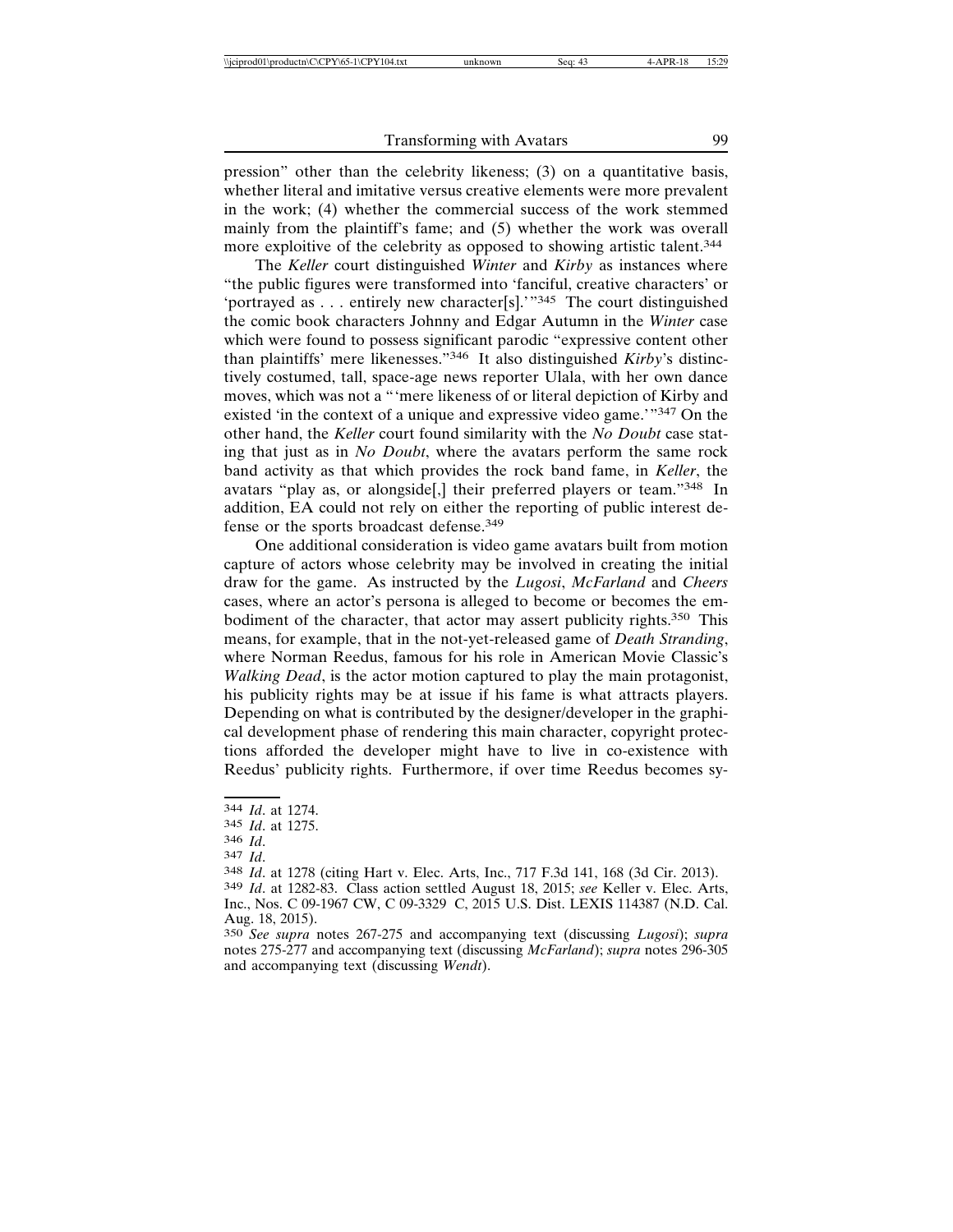nonymous with the *Death Stranding* protagonist and this celebrity-character is exploited in ways outside of the original game, for example in a spinoff game, or in merchandise, courts may look to analogous cases *Lugosi*, *McFarland* and *Cheers* to address conflicts between copyright protections of the game developer and publicity rights of the actor. They will examine to what extent there has been misappropriation of the actor through exploitation of the actor-represented character.351 Thus the *Death Stranding* developer and others like it need to address future use of the celebrity's likeness as to the character avatar which resembles its famous actor contributor.<sup>352</sup>

### *V. END USER LICENSE AGREEMENT CONSIDERATIONS*

No video game is without the EULA and/or Terms of Service/Use ("TOS"; TOS and EULA both hereafter referred to as "EULA"), the agreement between the developer and the player setting forth the rights and expected behaviors of each, and generally existing as clickwrap, browsewrap and/or shrinkwrap.353 Most are made available on the publisher's website and make some attempt to organize and label what otherwise contains fairly long sections of legal verbiage.354 While developers argue that

<sup>351</sup> See notes 349, 350 *supra*. <sup>352</sup> *See* Kurtz, *supra* note 148, at 478-79; Joseph J. Beard, *Clones, Bones and Twilight Zones: Protecting the Digital Persona of the Quick, the Dead and the Imaginary*, 16 BERKELEY TECH. L.J. 1165, 1217-23 (2001).

<sup>353</sup> Tseng, *supra* note 11, at 555-56 ("A shrinkwrap license typically involves the notice of a license agreement on the packaging and a presentation of the license on some document within the package. . . . In browsewrap licenses, there is often a notice regarding the terms of the license on the website, with a link to the full license provided to the user. . . . [I]n clickwrap licenses, a user is typically forced to click "I agree" or "Accept" to the license terms before being allowed to proceed."); *id*. at 556 n.48; *see* Erez Reivemo, *On Virtual Worlds: Copyright and Contract Law at the Dawn of the Virtual Age*, 82 IND. L.J. 261, 286-88 (2007) (discussing generally the purpose of an EULA). Each of these types of EULAs may vary in enforceability depending on the type of agreement and the specific means by which it is provided to the user for assent. *See infra* notes 354-358 and accompanying discussion.

<sup>354</sup> *Terms of Service*, LINDEN LAB, http://www.lindenlab.com/tos#tos2 (last visited Nov. 2, 2017) [hereinafter *Second Life* TOS]; *World of Warcraft Terms of Use*, BLIZZARD ENTERTAINMENT, http://us.blizzard.com/en-us/company/legal/wow\_tou .html (last updated Aug. 22, 2012) [hereinafter *World* TOS]; *Blizzard End User License Agreement*, BLIZZARD ENTERTAINMENT, http://us.blizzard.com/en-us/company/legal/eula (last revised Aug. 17, 2017) [hereinafter Blizzard TOS]; *Rise of the Tomb Raider End User Software License Agreement and Limited Warranty*, STEAM, http://store.steampowered.com//eula/391220\_eula\_0 (last updated Jan. 26, 2016) [hereinafter *Tomb Raider* EULA]; *Gazillion Terms of Service*, MARVEL HE-ROES, https://marvelheroes.com/content/terms-of-service (last visited Nov. 2, 2017) [hereinafter *Marvel Heroes* TOS]; *The Witcher 3: Wild Hunt Legal Rules*, STEAM,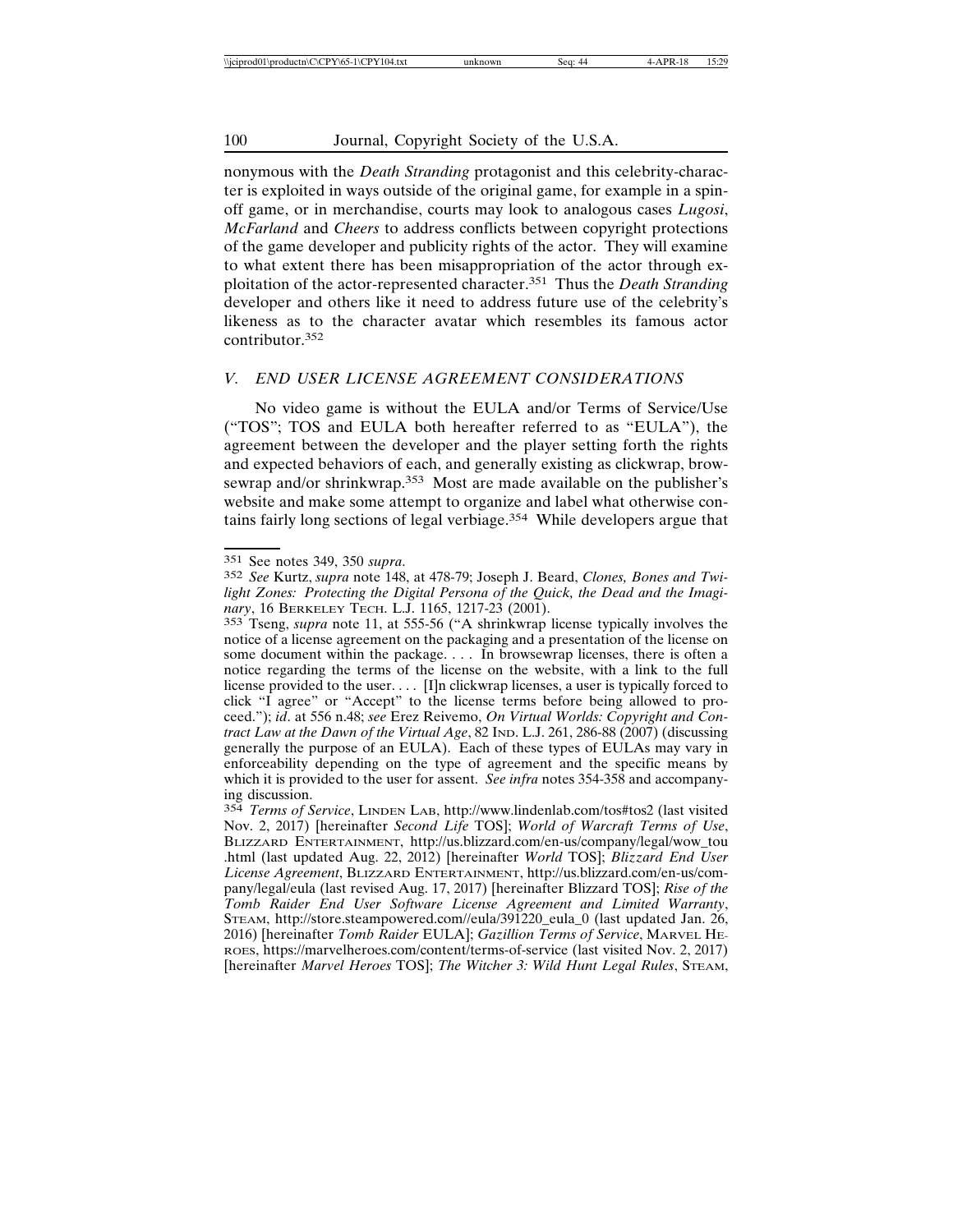EULAs are essential to the mass-market video game distribution system as a means to establish and communicate in a cost effective manner their repeat and standard governing terms, instead of impracticably negotiating individual contracts,<sup>355</sup> EULAs are nonetheless one-sided and users may object to the broad taking of player rights within most.356 Often the EULA will require an end user to waive any intellectual property rights he or she may obtain in connection with his or her creations within the game, turning them over to the publisher and its licensors instead.<sup>357</sup> The various EULA provisions affecting player intellectual property rights have some congruencies and some differences among versions. For example, EULAs for *Half Life*, *Second Life, World of Warcraft*, and *The Sims*, with open avatars, *Rise of the Tomb Raider*, *Marvel Heroes 2016*, and *Witcher 3: Wild Hunt*, with hybrid avatars, and *Legend of Zelda*, with a closed avatar, each includes the following type of provisions. The player is either deemed to have accepted the EULA terms upon gaining access to the game, or required to assent through the download or registration process.358 Pursuant to the terms of the EULA, the publisher grants each player only a revocable license to use the software and play the game, and can revoke this license either for breach of the EULA or in its sole discretion.359 With the exception of a user's right to retain his or her copyright protections in user generated content within *Witcher* and *Second Life*, subject to various mandatory use licenses, the publisher and its licensors retain all rights to the intellectual property associated with the game software.360 In all but *Tomb Raider*, players also grant the publishers and their licensors wholesale licenses of their copyright protections.361 Only in *Witcher* and *Second Life* is there a grant of rights for publication of any game content outside of the game via machinima or snapshot copy and display.<sup>362</sup> *Second Life* and *Witcher* allow monetization of in-game virtual

357 *Id*. at 286.

http://store.steampowered.com/eula/292030\_eula\_0 (last updated May 15, 2015) [hereinafter *Witcher* EULA]; Sims EULA; *Member Agreement*, THERE, http:// www.there.com/tos.html [hereinafter *There* TOS] (last visited Jan. 6, 2018) *Second Life* TOS, *World* TOS, Blizzard TOS, *Tomb Raider* EULA, *Marvel Heroes* TOS, *Witcher* EULA, *Sims* EULA and *There* TOS hereinafter Referenced Terms of Service].

<sup>355</sup> Reivemo, *supra* note 353, at 287-88.

<sup>356</sup> *Id*. at 287.

<sup>358</sup> *See* Referenced Terms of Service, *supra* note 354. The specific process by which an EULA is communicated to a user for assent plays an important role in the enforceability of the EULA upon the user; *see infra* notes 354-358 and accompanying text.

<sup>359</sup> *See infra* notes 354-358.

<sup>360</sup> *Id*. 361 *Id*. 362 *Id*.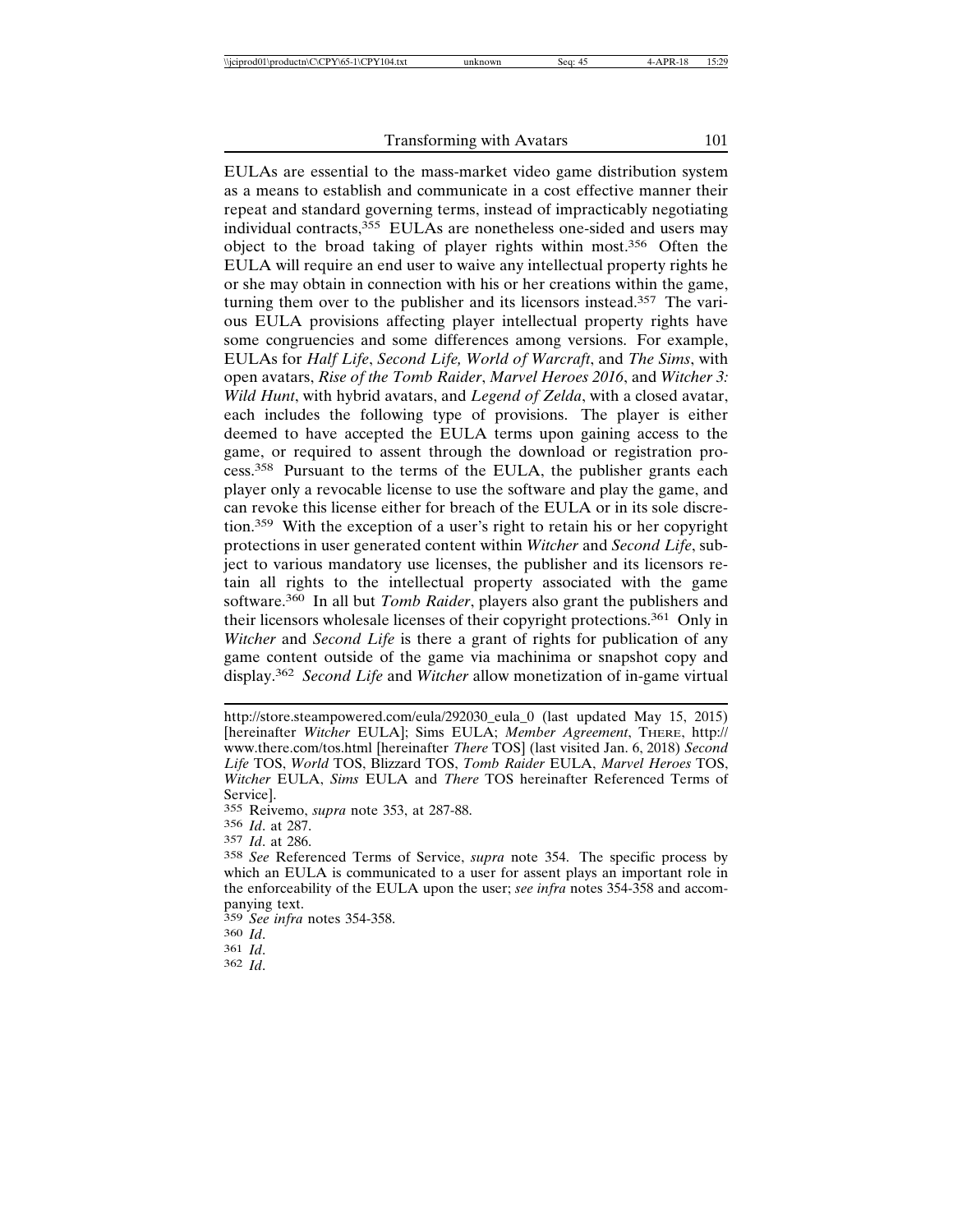\\jciprod01\productn\C\CPY\65-1\CPY104.txt unknown Seq: 46 4-APR-18 15:29

102 Journal, Copyright Society of the U.S.A.

creations and *Tomb Raider* and *Marvel Heroes* allow in-game trades.363 *World of Warcraft, Half Life* and *The Sims* expressly prohibit any form of trading either within or outside of the game.364

Presently a user has some support for objections to the enforceability of EULA provisions. One justification for operating outside of EULA parameters is that of improper contract formation; more specifically, the argument is that the EULA is an unenforceable contract because of the process by which it is presented for acceptance by the user. Most cases finding the EULA agreement unenforceable involve a browsewrap process, and others involve a shrinkwrap process; both provide that the user is said to assent simply by use of the website or software. A 1991 Third Circuit case found that under UCC Article 2 there was no contract under a license agreement placed outside of the packaging and received with the software (shrinkwrap) after the buyer had accepted a different license at the time of purchase.365 Two recent cases reject traditional browsewrap as a means to achieve a valid contract and instead require that the license provide users notice of the agreement and its terms and then require their affirmative act to demonstrate consent.366 On the other hand, the Seventh Circuit made it clear in 1996 that a clickwrap process supplies proper contract formation.367 The *ProCD* court found that a buyer's conduct evidencing assent, including use of the materials after being presented the terms of the license, was satisfactory under Article 2 of the Uniform Commercial Code.368 *ProCD* was followed in recent video game EULA litigation against *World of Warcraft*'s producer Blizzard Entertainment,

<sup>363</sup> *Second Life* TOS, *Witcher* EULA, *Tomb Raider* EULA and Marvel Heroes TOS, *supra* note 354.

<sup>364</sup> *World of Warcraft* TOS and *Sims* EULA, *supra* note 354.

<sup>365</sup> Step-Saver Data Sys., Inc. v. Wyse Tech., 939 F.2d 91, 105 (3d Cir. 1991).

<sup>366</sup> Ngyen v. Barnes & Noble Inc., 763 F.3d 1171, 1178-79 (9th Cir. 2015); Sgouros v. Transunion Corp., LLC, 817 F.3d 1029, 1036 (7th Cir. 2016).

<sup>367</sup> ProCD, Inc. v. Zeidenberg, 86 F.3d 1447 (7th Cir. 1996).

<sup>368</sup> *Id*. at 1452-53 (finding shrinkwrap requiring the user to scroll through and indicate acceptance (or rejection) at the end of the terms sufficient to form a binding contract); Specht v. Netscape Comm'ns Corp., 306 F.3d 17, 33-39 (2d Cir. 2002) (distinguishing between cases upholding clickwrap licenses which are visible and require affirmative action by the user to assent, and unenforceable browsewrap which is often hidden, may appear after use, and does not require the user's assenting action; inquiry notice required); Ticketmaster, LLC v. RMG Techs., Inc., 507 F. Supp. 2d 1096, 1106-07 (C.D. Cal. 2007) (specific website warning of applicability of terms of use with requirement to affirmatively assent is sufficient to form a binding contract); *see* Bradley E. Abruzzi, *Copyright, Free Expression, and the Enforceability of "Personal Use-Only" and Other Use-Restrictive Online Terms of Use*, 26 SANTA CLARA COMPUTER & HIGH TECH. L.J. 85, 112-13 (2009).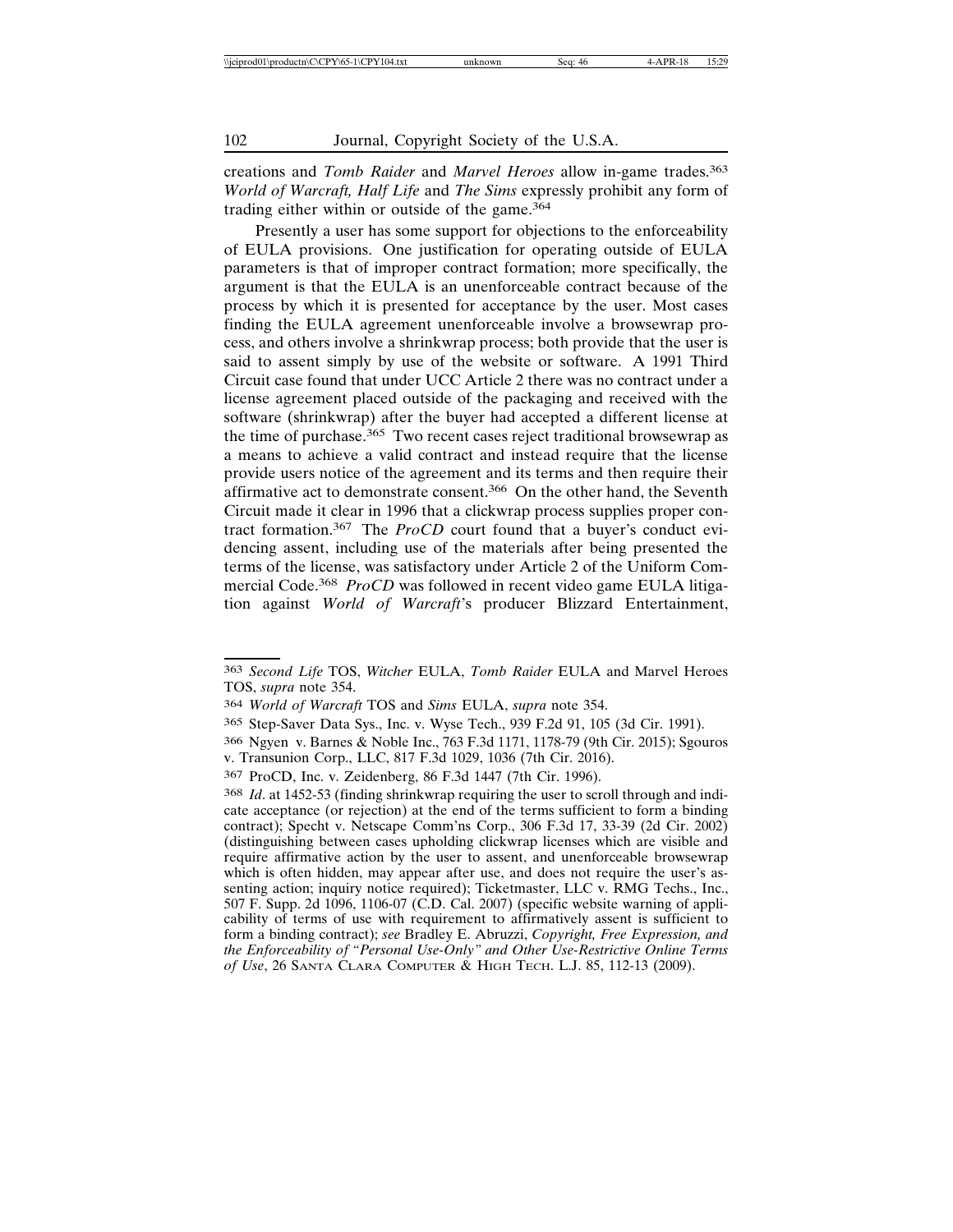|  | \\iciprod01\productn\C\CPY\65-1\CPY104.txt | unknown | Seq: 47 | $4-APR-18$ | 15:29 |
|--|--------------------------------------------|---------|---------|------------|-------|
|--|--------------------------------------------|---------|---------|------------|-------|

specifically stating that clickwrap procedures for EULA acceptance by a user satisfactorily establishes a contract.369

Another basis for arguing in favor of use not in compliance with the EULA is the fair use doctrine. Because an EULA typically grants to the publisher and its licensors intellectual property rights to all aspects of a player's creations, a player may argue he should be entitled to make "fair use" of his or her copyrighted material pursuant to  $\S 107.370$  "The fair use doctrine reflects the longstanding conviction of lawmakers that although copyright protection serves as 'an engine of free expression,' the public must enjoy some limited privilege to borrow and build upon the works of others."371 Its common purposes are enumerated in the statute to include criticism, comment, news reporting, teaching, scholarship, or research, with parody being a specific type of commentary often awarded fair use.372 Fair use is awarded or denied based on an analysis of the facts of the case, including four statutorily enumerated factors: "the purpose and character of the use, including whether such use is of a commercial nature or is for nonprofit educational purposes; the nature of the copyrighted work"; whether "the amount and substantiality of the portion used in relation to the copyrighted work as a whole," considering the quantity and value of the materials used, are reasonable in relation to the purpose of the copying; and "the effect of the use upon the potential market for or value of the copyrighted work."373 Nonetheless, courts have so far been disinclined to override EULA contract provisions which eliminate a user's fair use rights to the provider's contractual intellectual property.374

Another basis on which to set aside the terms of an EULA is preemption by the Copyright Act.375 Section 301 of the Copyright Act specifically calls for preemption if the rights at issue are both within copyright's subject matter as specified at 17 U.S.C. §§ 102 and 103, and equivalent to a

<sup>369</sup> MDY Indus., LLC v. Blizzard Entm't, Inc., 629 F.3d 928, 957 (9th Cir. 2011). 370 17 U.S.C. § 107 (2012); *see* Mark A. Lemley, *Intellectual Property and Shrinkwrap License*, 68 S. CAL. L. REV. 1239, 1247 (1995) (referencing the three leading cases from which the fair use doctrine has been developed: Campbell v. Acuff-Rose Music, Inc., 510 U.S. 569 (1994); Harper & Row, Publishers, Inc. v. Nation Enters., 471 U.S. 539 (U.S. 1985); Sony Corp. v. Universal City Studios, Inc., 464 U.S. 417 (1984)).

<sup>371</sup> Abruzzi, *supra* note 368, at 91 (citing *Campbell*, 510 U.S. at 575-76).

<sup>372</sup> 17 U.S.C. § 107 (2012); *Campbell*, 510 U.S. 569; Mattel, Inc. v. Walking Mountain Prods., 353 F.3d 792 (9th Cir. 2003); SunTrust Bank v. Houghton Mifflin Co., 268 F.3d 1257 (11th Cir. 2001).

<sup>373</sup> 17 U.S.C. § 107 (2012); *see* Folsom v. Marsh, 9 F. Cas. 342 (C.C.D. Mass. 1841) (No. 4,901).

<sup>374</sup> Abruzzi, *supra* note 368, at 119.

<sup>375</sup> Reivemo, *supra* note 353, at 292-94.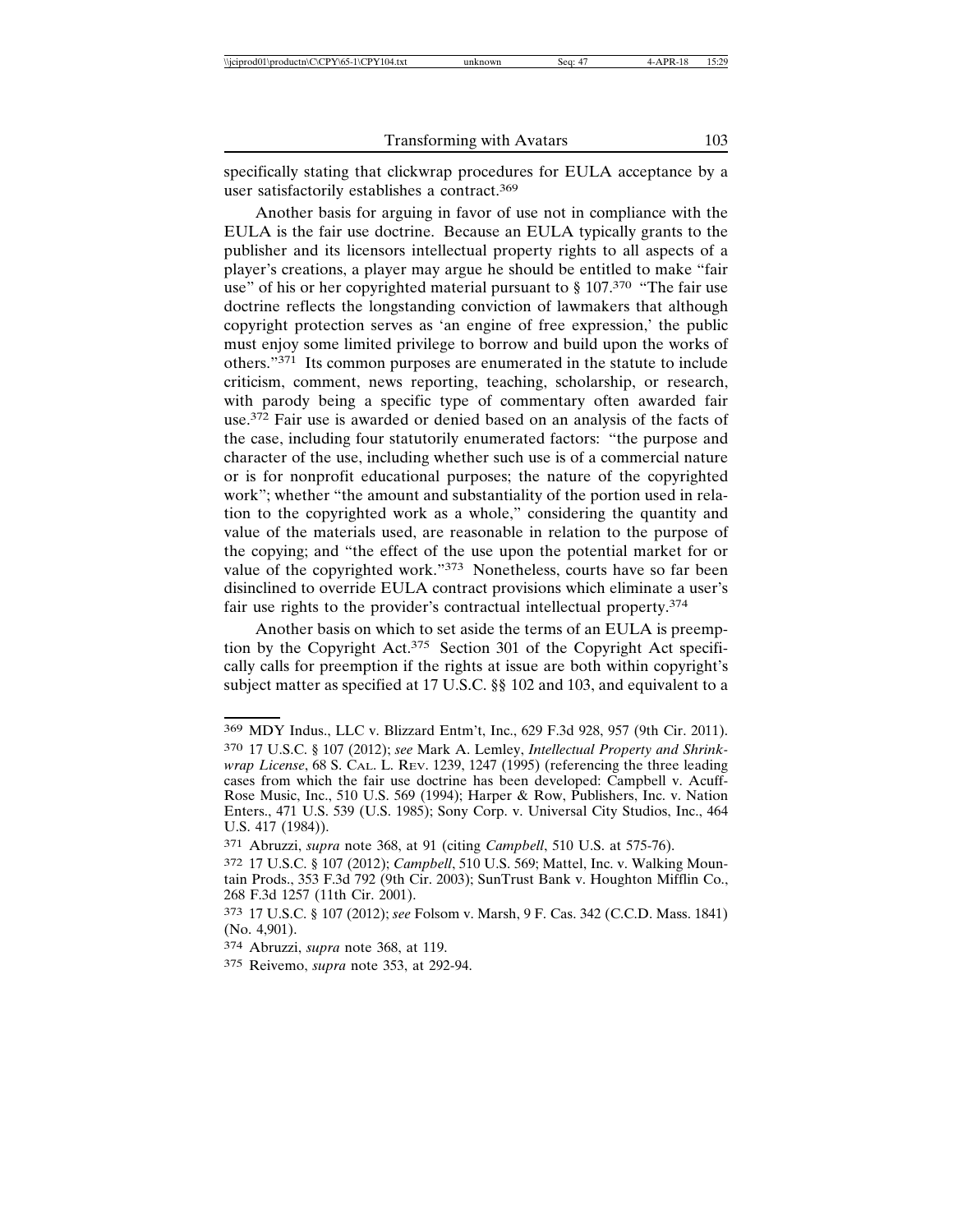federally protected right under § 301.376 Very few courts will apply statutory preemption to an EULA, and then only if the nature of the action brought thereunder is qualitatively a copyright-related claim other than mere copyright infringement, and, is furthermore without an extra element changing the nature of the action, like breach of a contract.<sup>377</sup> A minority position holds that breach of an adhesion contract does not qualify as a qualitatively different type of action because no valid contract exists giving rise to the potential contract suit creating a different type of action.378 This position would invalidate at least the copyright-related provisions of the EULA.379 Under the majority position, it is probable that if an EULA provision overrides recognition of original authorship within a party's work, the Copyright Act will preempt governance by the EULA.380 However, courts have not yet held that EULA prevention of the user's use of copyrights contracted away is a matter for preemption.<sup>381</sup> It might seem that with advancement of creative expression for the public good as federal copyright protection's overriding concern, any inquiry into preemption should ask how much copyright protection for players, as opposed to developers, best reflects this.382 However, because copyright law specifically provides for an author's contractual relinquishment and transfer of rights, the EULA may actually retain control over the author's rights pursuant to the Copyright Act.383

Although the cases upholding the EULA over copyright protections and principles have dealt with commercial as opposed to personal use situations, the current trend would seem to demonstrate that the Copyright Act's promises to promote expressive works must yield to otherwise valid

<sup>376</sup> *Id*. at 292 (citing Lipscher v. LRP Publ'ns, Inc., 266 F.3d 1305, 1311 (11th Cir. 2001) (citing Crow v. Wainwright, 720 F.2d 1224, 1225-26 (11th Cir. 1983)); Mark A. Lemley, *Beyond Preemption: The Law and Policy of Intellectual Property Licensing*, 87 CAL. L. REV. 111, 139-40 (1999).

<sup>377</sup> Computer Assocs. Int'l, Inc. v. Altai, Inc., 982 F.2d 693, 716 (2d Cir. 1992); *see* Abruzzi, *supra* note 357, at 115-21; Reivemo, *supra* note 342, at 292-94.

<sup>378</sup> Reivemo, *supra* note 353, at 294.

<sup>379</sup> *Id*.

<sup>380</sup> *Id*.

<sup>381</sup> *Id*. at 293-94.

<sup>382</sup> Reivemo, *supra* note 353, at 303-08.

<sup>383</sup> *Id*. at 296; 17 U.S.C. § 201(d) (2012) ("Transfer of Ownership – (1) The ownership of a copyright may be transferred in whole or in part by any means of conveyance or by operation of law, and may be bequeathed by will or pass as personal property by the applicable laws of intestate succession. (2) Any of the exclusive rights comprised in a copyright, including any subdivision of any of the rights specified by section 106, may be transferred as provided by clause (1) and owned separately. The owner of any particular exclusive right is entitled, to the extent of that right, to all of the protection and remedies accorded to the copyright owner by this title.").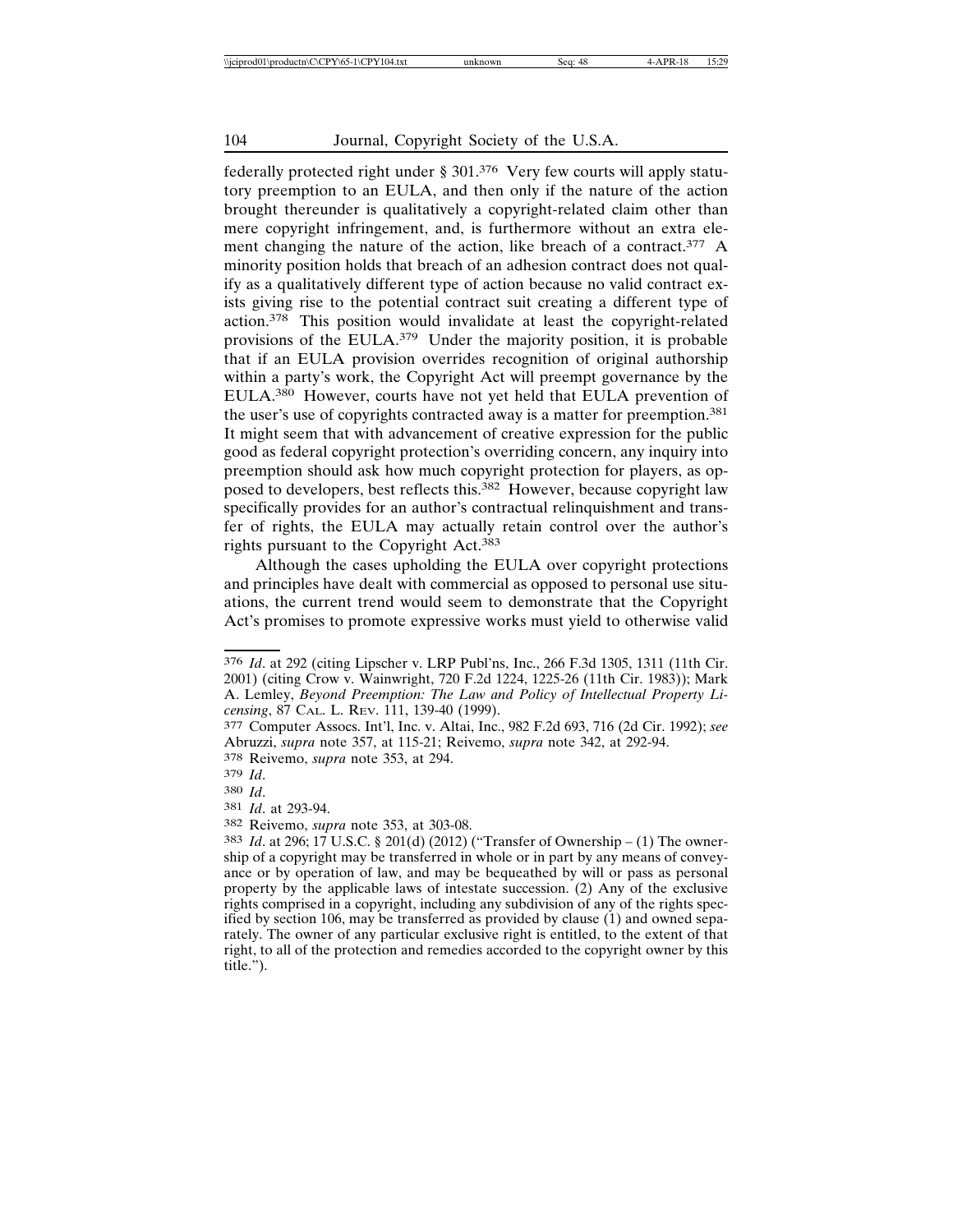EULA copyright restrictions.384 Accordingly, the EULA has become accepted as the standard in the industry.385 Furthermore, such restrictions maintain copyright protections not only for the developers, but also for their content licensors critical to game development.386

A final basis on which an EULA may be unenforceable is unconscionability due to extreme one-sidedness in favor of the publisher. In the relatively few cases covering this with respect to clickwrap software, courts have been willing to side with a user defendant if both procedural and substantive unconscionability exist.<sup>387</sup> Arguably limited in its applicability because it dealt with computer industry professionals rather than consumers, the 2004 Missouri Eastern District case of *Davidson & Associates v. Internet Gateway, Inc*. 388 found the EULA not unconscionable, but enforceable to prohibit reverse engineering.389 This was due to the defendant's computer expertise and familiarity with such language, as well as its ability to return the software if the EULA was unacceptable.390 On the other hand, the 2007 Pennsylvania Eastern District case of *Bragg v. Linden Research*, 391 addressed a *Second Life* user's challenge to an EULA. Applying California law, the court found Linden Research, Inc.'s clickwrap terms of service agreement unconscionable based on Linden's retention of far superior rights with respect to the resolution of any disputes under the contract.<sup>392</sup> The first requirement, procedural unconscionability, was found because Linden Research had substantially greater bargaining power, Bragg lacked reasonable alternatives, and the terms at issue were not readily apparent.<sup>393</sup> In essence it was a contract of adhesion with unsuspected and surprisingly onerous terms.394 Substantive unconscionability was found for four separate reasons, each creating a one-sided relationship regarding the resolution of disputes under the contract: a lack of mutuality based on Linden's complete discretionary and nonrefundable termination power along with its discretionary right to amend the TOS at any time; Linden's costly arbitration provisions; venue limited to San Francisco, California; and the terms' resulting confidentiality applicable to

390 *Id*.

<sup>384</sup> Abruzzi, *supra* note 368, at 131, 137-38.

<sup>385</sup> *Id*. at 139.

<sup>386</sup> *Id*. at 138.

<sup>387</sup> Davidson & Assocs. v. Internet Gateway, 334 F. Supp. 2d 1164, 1179 (E.D. Mo. 2004).

<sup>388</sup> *Id*.

<sup>389</sup> *Id*. at 1178-80.

<sup>391</sup> 487 F. Supp. 2d 593 (E.D. Pa. 2007).

<sup>392</sup> *Id*. at 611.

<sup>393</sup> *Id*. at 606-07.

<sup>394</sup> *Id*. at 605-07.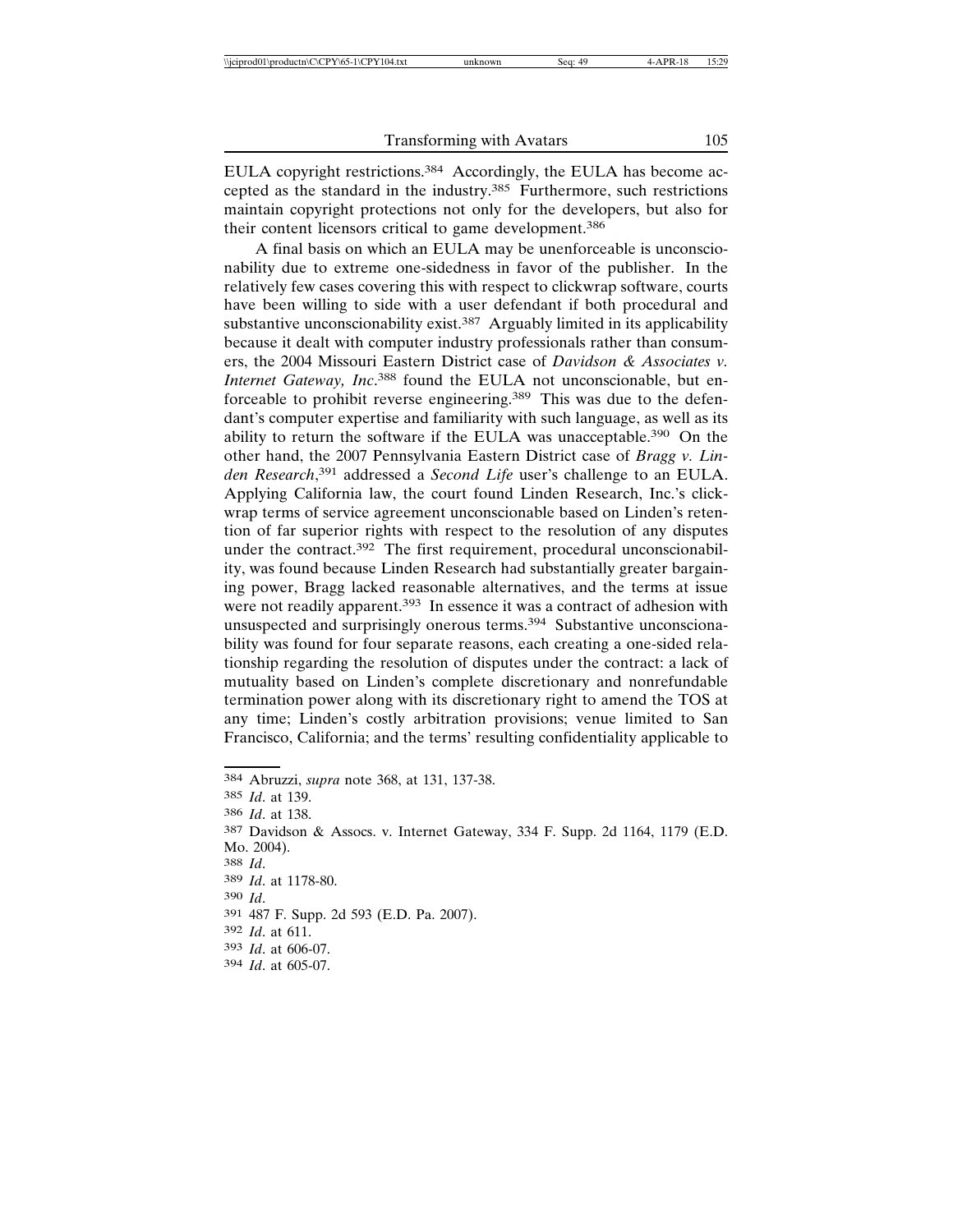the dispute proceedings.395 The court also dismissed the possibility of any legitimate commercial need on the part of Linden.396 Finally, it refused to blue-line the agreement because it could not do so without the "redrafting of the agreement."397 Given the typical EULA circumstances and provisions discussed above, and "normal user and publisher activity," at issue in *Bragg*, the *Bragg* decision may be a basis on which an EULA is found unconscionable.<sup>398</sup>

# *VI. LICENSING CONSIDERATIONS FOR VIDEO GAME AVATAR USES AND TRANSFORMATIONS*

A developer's main licensing goals are to establish its rights and responsibilities with a view toward maximizing rights and limiting liabilities. In doing this with respect to avatar creations, the discussions above inform and limit developer processes. To a greater or lesser extent depending on the particular developer and publisher, the developer is the hub for copyright and right of publicity licensing concerns among parties connected with avatar creation.<sup>399</sup> Parties other than the developer include authors or current owners of copyrighted characters, celebrity publicity rights holders, video game publishers, and players. Each of these parties wants to protect and secure the rights which will best promote each of their business interests, and create a licensing agreement that includes the scope and detail appropriate to its interests. The character copyright holder wants to preserve its rights to reproduce, prepare derivative works, distribute, publicly perform and publicly display.400 The celebrity wants to control and monetize the use of his or her name, likeness, voice and identifying attributes.401 While the developer and the publisher have somewhat aligned interests, the player has far different ones.402 For the developer as well as the publisher, owning or licensing the intellectual property rights which both monetize the current product and allow continued business growth

400 17 U.S.C. § 106 (2012).

<sup>395</sup> *Id*. at 607-10.

<sup>396</sup> *Id*. at 610-11.

<sup>397</sup> *Id*. at 612.

<sup>398</sup> *See* Michael Terasaki, *Do End User License Agreements Bind Normal People?*, 41 W. ST. U. L. REV. 467, 475 (2014); *see id*. 473-80 for discussion of unconscionability in end user license agreements.

<sup>399</sup> DRAFTING LICENSE AGREEMENTS § 12.14[C][2] (Michael A. Epstein & Frank L. Politano eds., 2016) (in some cases the publisher holds the intellectual property used to develop a game and licenses it to the developer). Where the publisher holds these rights, their treatment herein will be that of a prior right holder and the analysis of them as a licensee will be inapplicable.

<sup>401</sup> *See* Section IV *supra* discussing publicity rights.

<sup>402</sup> DRAFTING LICENSE AGREEMENTS, *supra* note 399, § 12.14[C][2].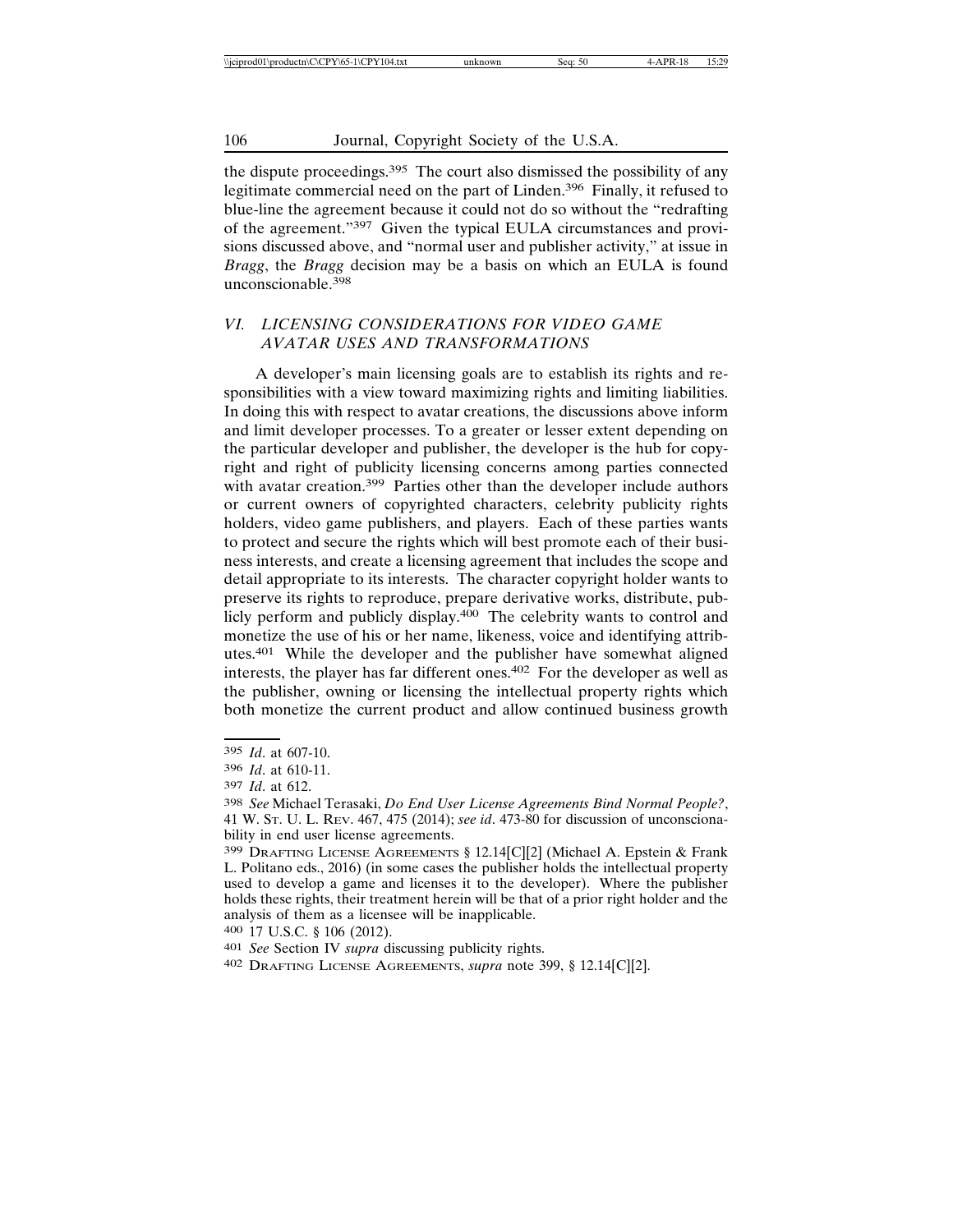| \\iciprod01\productn\C\CPY\65-1\CPY104.txt |  | unknown | Seg: 51 | $4-APR-18$ | 15:29 |
|--------------------------------------------|--|---------|---------|------------|-------|
|--------------------------------------------|--|---------|---------|------------|-------|

are key.403 The developer's concerns however are likely to be limited to those rights to monetize current and future developed games, while the publisher needs rights to best promote the market share of the product.404 This section identifies and analyzes several of these parties' copyright and right of publicity licensing concerns with respect to video game avatars.

#### *A. Developer as Licensee*

### *1. Securing Rights from the Character Copyright Owner*

A developer must obtain licensing permissions where it seeks to use the expressions, as opposed to ideas, from another's highly delineated graphical character, or highly delineated and its-own-story literary or audiovisual character.405 The license agreement between the character copyright holder and the developer must spell out which of the following the developer has rights to use, how it may use each, and where it may use each — which can only be worldwide if the developer is to succeed: reproduction; derivative work preparation, distribution; public performance, and public display.406 Overall, as the licensee, the developer will seek to broadly define rights and narrowly craft limitations.

The more straightforward rights are reproduction, distribution, public performance and public display. Reproduction is a must to enable the developer to permit all its game purchasers to obtain their software copy; no video game survives without reproduction. But the developer must be clear about the types of reproduction. The developer needs rights to reproduce in all known media and platforms and in all presently anticipated or later developed media and platforms through which video game play does or may exist. Similarly, the right to distribute, publicly display, and publicly perform are essential to the developer's success. And current and future technology must be included with specific descriptions as well as a future technology capture provision.407

The right to make derivative works is a more nuanced right and the developer's negotiation of that right must be thorough.408 Today's typical video game avatar creation process gives at least some level of new attributes to the preexisting character merely by its modification into a com-

<sup>403</sup> *Id*.

<sup>404</sup> DRAFTING LICENSE AGREEMENTS, *supra* note 399, § 12.14[C][1], [C][2].

<sup>405</sup> *See* Section III.B *supra* discussing copyright in characters.

<sup>406</sup> 17 U.S.C. § 106 (2012).

<sup>407</sup> *See* Boosey & Hawkes Music Publishers, Ltd. v. Walt Disney Co., 145 F.3d 481, 486-87 (2d Cir. 1998) (adopting the majority position that what "may reasonably be said to fall within the medium as described in the license" is what courts will permit as bargained-for licensed platforms).

<sup>408</sup> *See* Section III.A.3 *supra* discussing derivate rights.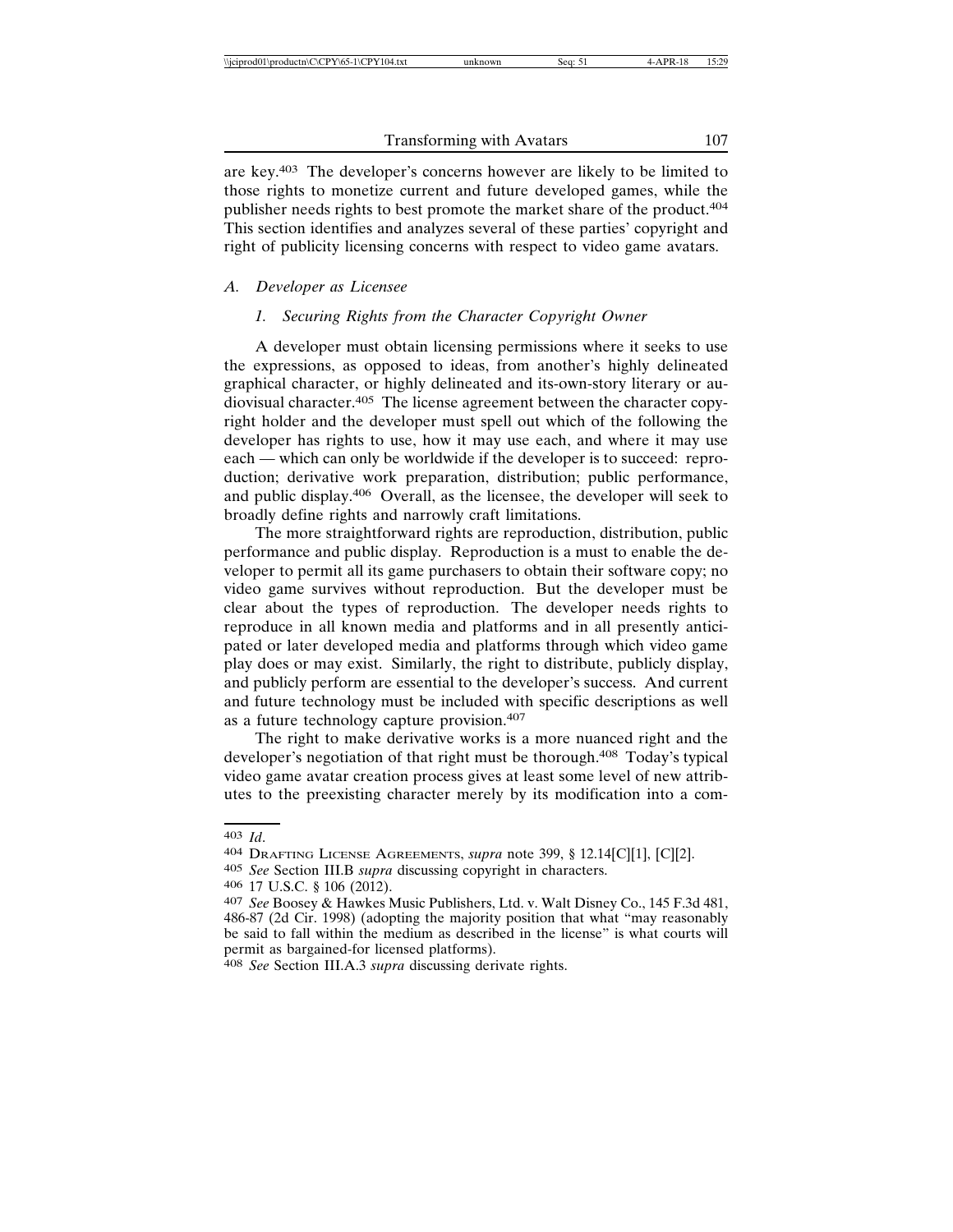puter generated work.409 Alternatively, a developer overlays graphical revisions of its own to create a new character.<sup>410</sup> In either case, the developer needs the right to create such derivative works to allow it to appropriately develop the character in the video game realm.411 Furthermore, with sufficient expressive variation from the prior work, and/or creative discretion to convey a particular look and feel, a developer will create its own copyrightable derivative work to which it will want to hold copyright.<sup>412</sup>

For example, the *Witcher* literature series, comprised of author Andrzej Sapkowski's three collections of short stories and five novels, contains the highly delineated character Geralt, who, it is fair to say, would be a copyrighted element of Sapkowski's stories and novels.413 However, "'[t]he [video] game  $\dots$  is not an 'alternative version', nor a sequel  $\dots$ The game is a free adaptation containing elements of [Sapkowski's] work; an adaptation created by different authors . . . .'"414 "'The *Witcher* game [tells] an alternate story with the Witcher world' . . . . Developers can base games on good sci-fi or fantasy books, their worlds, their stories, their heroes, and then beautify them with artwork and a bit of borrowed dialogue."<sup>415</sup> This development scenario explains why developer derivative work rights are critical to allow for changed character attributes to fit the video game process and platforms. Part of these rights must include the preparation of derivative works in other media to maintain viability as video game play evolves in new directions.416

*Marvel Heroes 2016*, provides another example of the importance of clarifying derivative rights. Publisher and developer Gazillion Entertain-

<sup>409</sup> *See* note 138 *supra* and accompanying text (discussing Schrock v. Learning Curve, 586 F.3d 513, 516, 521 (7th Cir. 2009)); note 139 *supra* and accompanying text (discussing Schiffer Publ'g, Ltd. v. Chronicle Books, LLC, No. 03-4962, 2004 U.S. Dist. LEXIS 23052, at \*25 (E.D. Pa. Nov. 12, 2004)); *cf*. note 140 *supra* and accompanying text (discussing Meshwerks, Inc. v. Toyota Motor Sales U.S.A., 528 F.3d 1258 (10th Cir. 2008)).

<sup>410</sup> *See* note 138 *supra* and accompanying text (discussing *Schrock*, 586 F.3d at 516, 521); note 13 *supra* and accompanying text (discussing *Schiffer*, 2004 U.S. Dist. LEXIS 23052, at \*25).

<sup>411</sup> 17 U.S.C. § 106 (2012).

<sup>412</sup> *Id*.

<sup>413</sup> Robert Purchese, *Ever Wondered What the Author of the Witcher Books Thinks About the Games?*, EUROGAMER.NET (July 11, 2012), http://www.eurogam er.net/articles/2012-11-06-ever-wondered-what-the-author-of-the-witcher-booksthinks-about-the-games.

<sup>414</sup> *Id*.

<sup>415</sup> *Id*.

<sup>416</sup> *Id*. (quoting CD Projekt Red studio head Adam Badowski responding to Purchese's interview with Witcher author Andrzej Sapkowski); *see* Boosey & Hawkes Music Publishers, Ltd. v. Walt Disney Co., 145 F.3d 481 (2d Cir. 1998).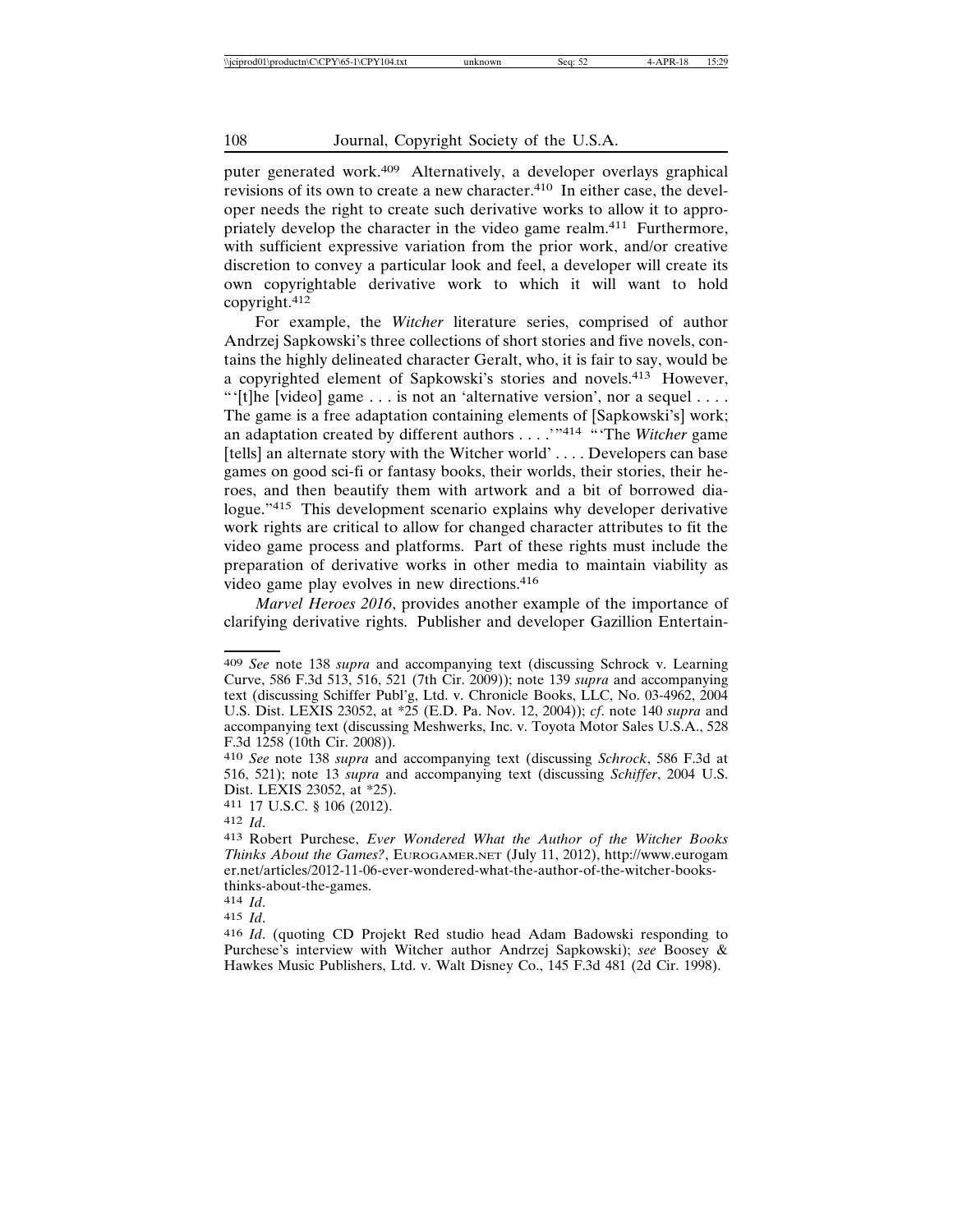ment is now in the last third of a ten-year grant of rights from Marvel Comics to develop over 5,000 of Marvel's Super Heroes from movies and animated series into multiplayer online games.<sup>417</sup> The graphical depictions of Gazillion's games' characters certainly resemble and depict the Marvel renditions, but they all clearly have differentiating characteristics.418 Moreover, they are further modifiable by players, who might mix and match physical characteristics and skills in a modified superhero avatar.419 Gazillion thus not only needs derivative rights, but also needs to specify that its derivative works may be used even after the ten-year license ends. Furthermore, its licensees need derivative rights. In fact, anytime a character licensee developer uses the licensed character to create a customizable avatar, the developer would be wise to possess sublicensable derivative rights.420

Along this line, agreements between the character copyright holder and the developer must specify which of the granted rights are sublicensable, and how. Although developer licensee relationships will be examined in greater depth below, a brief look here is warranted. The enduser player, simply to play the avatar within the game, needs display and possibly reproduction rights.421 For multiplayer online games, the player additionally needs the right to publicly perform.422 For screen shot and machinima posting, the player needs to add the right to distribute.423 For open avatar games, a player needs the added right to prepare further derivative works.424 Additional sublicenses are needed by publishers who will want to sublicense all of the developer's above-listed § 106 rights to preserve permissions for marketing, distribution, and merchandising, plus all rights it passes through to the end-user.

### *2. Securing Rights from Celebrities*

As discussed at Section IV *supra*, each state's publicity rights laws are slightly different. However, the general rule is that where another's name, likeness or otherwise qualifying identifying attribute is used by a devel-

<sup>417</sup> *Marvel and Gazillion Agree to 10-Year Licensing Deal!*, MARVEL (Mar. 17, 2009), http://marvel.com/news//7409/marvel\_and\_gazillion\_agree\_to\_10-year\_li censing\_deal; John Funk, *Marvel MMO Re-Licensed to . . . Gazillion?*, THE ESCAP-IST (Mar. 17, 2009, 1:34 PM), http://www.escapistmagazine.com/news/view/90244- Marvel-MMO-Re-Licensed-to-Gazillion.

<sup>418</sup> *Marvel Heroes 2016, About This Game*, *supra* note 68.

<sup>&</sup>lt;sup>420</sup> Preexisting characters used in open avatars can be found in the Freedom Force games. *See* note 65 *supra*. <sup>421</sup> 17 U.S.C. § 106 (2012).

<sup>422</sup> *Id*. <sup>423</sup> *Id*. <sup>424</sup> *Id*.; *see* Section II.B *supra* discussing avatar customization.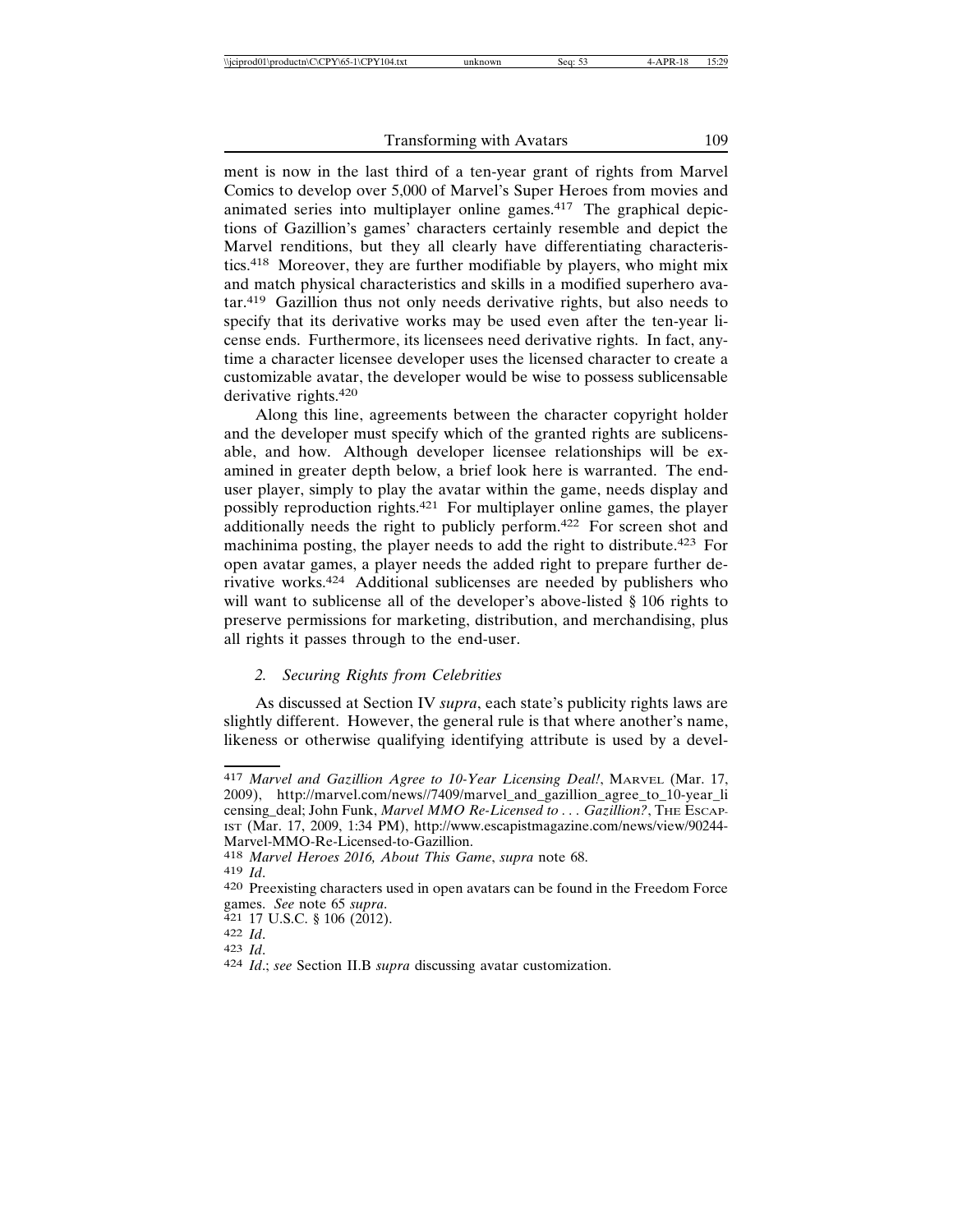oper in avatar creation, permission from that person must be obtained to avoid liability under state right of publicity laws.425 Some states allow posthumous rights as well.426 The developer must indeed ascertain the publicity rights laws of the state whose law will govern its video game, based on applicable choice of law requirements. Then, it must consider when its use will invoke publicity rights concerns. As with character copyright licensing, the developer licensee wants to define its rights as broadly as possible and its limitations as narrowly as possible.

One defense to publicity rights is where the developer's use of a celebrity, as in the words of the *Winter* court, is sufficiently expressive and not a conventional depiction of the person, or, in the words of the *Kirby* court, is transformative because its use of the celebrity is only for raw material, thereafter transforming her into a different physical and costumed rendition "unlike any public depiction" of the celebrity.427 Another defense to the right is where the use involves an overriding high public interest in the details invoked with respect to the particular celebrity to warrant First Amendment protection, for example where a celebrity or sports avatar is displayed as a carrier of information.<sup>428</sup> However, where the developer's avatars do not meet these criteria, or, in any case where the outcome of applying these subjective tests is uncertain, the developer must be thorough in negotiating and drafting its celebrity license agreements.

Two broad categories of games where this is a prevalent concern involve pro sports and professional bands/musicians, as those games purposefully make use of celebrity figures doing what they do as celebrities to exploit their fame.<sup>429</sup> Clearly where the celebrity-based avatar closely resembles the celebrity, including as to often-worn clothing or costuming, and does what the celebrity does to make him or her a star, especially within the same type of setting, the publicity rights of the celebrity are invoked.<sup>430</sup>

Another type of video game avatar that may invoke right of publicity considerations is where a famous actor brings his or her fame to render him- or herself through motion capture into a leading character in a game, particularly where such actor's fame derived from roles similar to the type within the video game. The Norman Reedus rendering of *Death Stranding*'s protagonist is one example. Japanese musician, singer, songwriter, actor and pop icon Camui Gackt's portrayal of the lead character in third-

<sup>425</sup> *See* Section IV *supra* discussing publicity rights.

<sup>426</sup> *Id.*

<sup>427</sup> *See Winter*, *supra* notes 259-262 and accompanying text; *Kirby*, *supra* notes 306-311 and accompanying text.

<sup>428</sup> *See C.B.C. Distribution supra* notes 244-247 and accompanying text.

<sup>429</sup> *Id.*

<sup>430</sup> *Id*.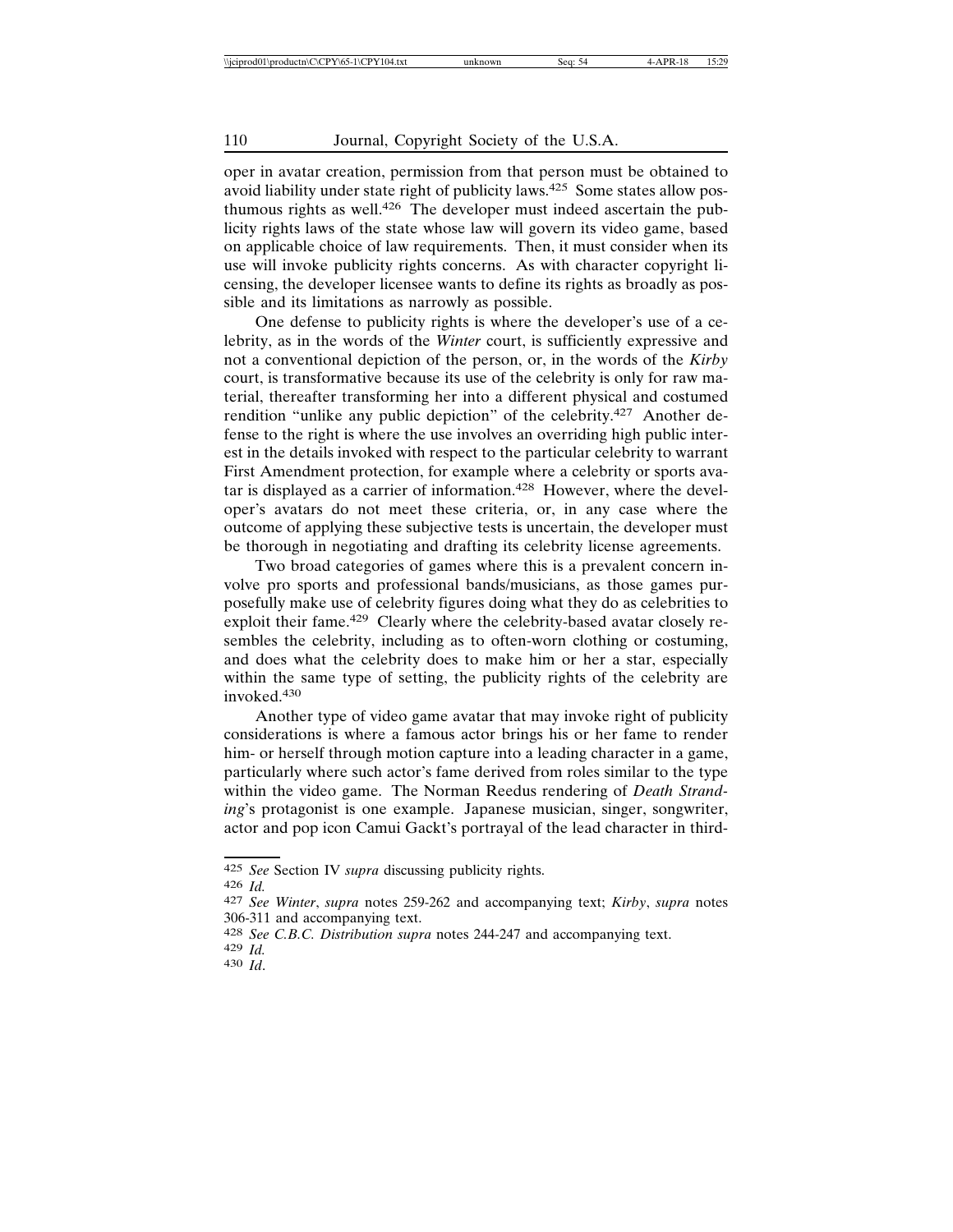person conquer game *Bujingai* is another.<sup>431</sup> In these cases, an actor's publicity rights may be at issue if the actor's fame is what attracts players to the game. Additionally, this actor could, over time, become so associated with the character as to have identity rights therein.<sup>432</sup> If the character is then exploited in ways outside of the original game, for example in a spin-off game, or in merchandise, publicity rights may also be at issue.<sup>433</sup> The final end of this spectrum is in the case of video games based wholly on a celebrity. For example, there is the *Bruce Lee* action conquer series where the player "controls the well-known martial artist and movie actor, Bruce Lee, who plays the role of Hai Feng, a martial arts student," seeking revenge for his master's murder.434 Just short of the based-on games are a number of other games where the main character is loosely tied to Bruce Lee and evokes his persona in the associated character's fighting skills and depiction.435 Additional celebrity-modeled games are those involving retired famous basketball players: Shaquille O'Neal in the *Shaq-Fu* series, and Michael Jordan in *Michael Jordan: Chaos in the Windy City*. 436

*The Sims* is known for its many celebrity cameo appearances, with several developer-created non-playable character celebrity avatars.<sup>437</sup> Some of these include Hilary Duff, Drew Carey, John Lennon, Katy Perry,

<sup>431</sup> *See Death Stranding* discussion, Section IV.C. *supra* discussing *Death Stranding*; *Bujingai*, WIKIPEDIA, https://en.wikipedia.org/w/index.php?title=Bujingai&old id=737840563; GACKT, https://en.wikipedia.org/wiki/Gackt (last visited Jan. 6, 2018).

<sup>432</sup> *See* Kurtz, *supra* note 148, at 470 ("[A]ctors who are inextricably connected with their roles include William Shatner as Captain James T. Kirk of the Starship Enterprise". (citing Thomas McCarthy, *The Human Persona as Commercial Property: The Right of Publicity*, 19 COLUM.-VLA J.L. & ARTS 129, 145-46 (1995)).

<sup>433</sup> *See supra* notes 267-275 and accompanying text (discussing *Lugosi*); *supra* notes 284-288 and accompanying text (discussing *McFarland*).

<sup>434</sup> *Bruce Lee: Return of the Legend*, WIKIPEDIA, https://en.wikipedia.org/wiki/ Bruce\_Lee:\_Return\_of\_the\_Legend (last edited Dec. 24, 2017).

<sup>435</sup> *See* Top 10 Video Game Characters Based on Bruce Lee (last edited July 16, 2017, 23:02 PM), *Top Video Games Based on Bruce Lee*, YOUTUBE, https://www .youtube.com/watch?v=Bc167MGiTJo (last visited Nov. 2, 2017) (characters include Kim Dragon in *World Heroes* series, Furious Ming in *Jade Empire*,; Dragon Chan in *Super Punchout*, Lee Sin in *League of Legends*, Hon Fu (especially using nunchucks) in *Fatal Fury*, Hitmonlee in *Pokemon*, Maxi in the *Soul Calibre* series, Fei Lang in *Streetfighter*, Lu Kang in *Mortal Kombat*, and Marshall Law in the *Tekken Series*).

<sup>436</sup> *List of Celebrity Appearances in Video Games*, WIKIPEDIA, https://en.wikipe dia.org/w/index.php?title=List\_of\_celebrity\_appearances\_in\_video\_games&oldid= 745349496 (last edited Sept. 21, 2017, 4:01 AM).

<sup>437</sup> Jonathan Leack, *The Best of Real-Life Celebrities in The Sims*, GAMEREVOLU-TION (Aug. 10, 2015), http://www.gamerevolution.com/features/562-the-best-of-real life-celebrities-in-the-sims#/slide/1.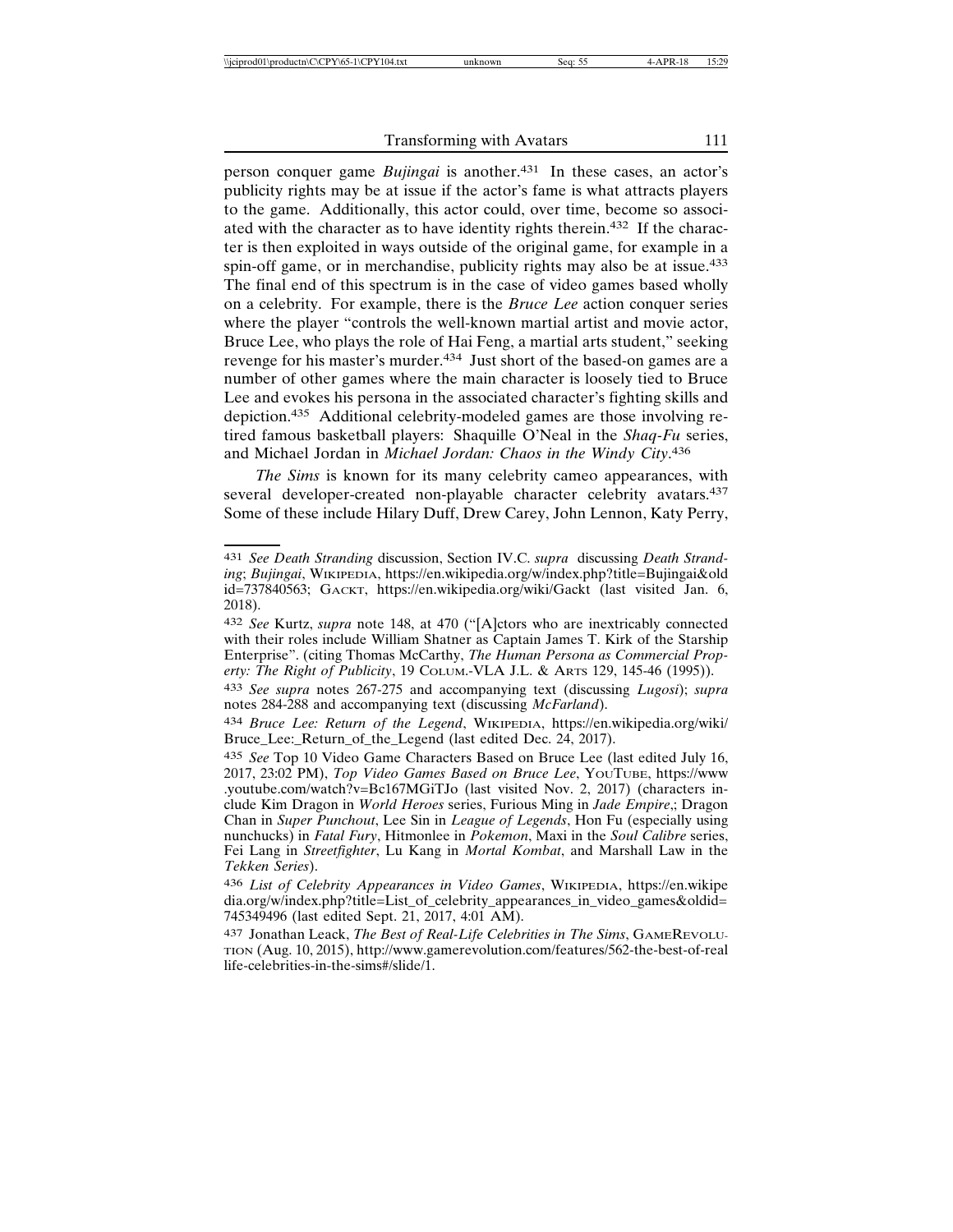The Black Eyed Peas, and Christina Aguilera.<sup>438</sup> These characters appear in various versions of the game or their expansions, or in downloadable content.439 Both the interactive and non-interactive celebrity avatars seem to be depicted in ways which track roles or character traits that made them famous, however unlimited possibilities exist.440 The celebrities thus possess rights of publicity with respect to these likeness depictions, and the developer must carefully spell out the types and scope of uses.

Additional celebrity use can be found in various random cameo appearances of celebrities. Phil Collins appears as himself in *Grand Theft Auto: Vice City Stories*, needing rescue from fatal gang violence on his way to perform "In the Air Tonight," and including play of that song within the game and on the game's soundtrack.<sup>441</sup> Additionally, famous comedians Katt Williams and Ricky Gervais perform comedy club scenes in *Grand Theft Auto IV*. 442 In *Postal 2*, Gary Coleman plays himself, encountered in game play in a shopping mall sequence.<sup>443</sup>

To secure appropriate publicity rights, the developer should first carefully identify all aspects of the celebrity's identity it desires to use or permit its publisher and its players to use.444 Where uses such as a distinct celebrity-identified "nickname, signature, physical pose, characterizations, singing style, vocal characteristics, body parts, frequently used phrases, car, performance style, mannerisms [or] gestures,"445 are necessary, the developer must define and include those specific uses in the license. Moreover, the developer must define what things it can do with each of these identifying characteristics, with as much explanation as to the contemplated uses as possible, and, if obtainable, a catch-all clause for other

<sup>438</sup> *Id*. (Slide 6), http://www.gamerevolution.com/features/11562-the-best-of-real life-celebrities-in-the-sims#/slide/6 (Hillary Duff); *id*. (Slide 4), http://www.gamerev olution.com/features/11562-the-best-of-reallife-celebrities-in-the-sims#/slide/4 (Drew Carey); *id*. (Slide 7), http://www.gamerevolution.com/features/11562-thebest-of-reallife-celebrities-in-the-sims#/slide/7 (John Lennon); *id.* (Slide 12), http:// www.gamerevolution.com/features/11562-the-best-of-reallife-celebrities-in-thesims#/slide/12 (Katy Perry); *id.* (Slide 19), http://www.gamerevolution.com/features/11562-the-best-of-reallife-celebrities-in-the-sims#/slide/19 (Black-Eyed Peas); *id*. (Slide 3), http://www.gamerevolution.com/features/11562-the-best-of-reallifecelebrities-in-the-sims#/slide/3 (Christina Aguilera) (last visited Nov. 2, 2017). 439 *See supra* note 438.

<sup>440</sup> *See supra* note 438; Leack, *supr*a note 437.

<sup>441</sup> Leack, *supra* note 437; *Phil Collins*, WIKIPEDIA, https://en.wikipedia.org/w/index.php?title=Phil\_Collins&oldid=746606200 (last edited Oct. 28, 2016).

<sup>442</sup> Leack, *supra* note 437; *Ricky Gervais*, WIKIPEDIA, https://en.wikipedia.org/w/ index.php?title=Ricky\_Gervais&oldid=747304990 (last edited Nov. 1, 2016).

<sup>443</sup> *Postal 2*, WIKIPEDIA, https://en.wikipedia.org/w/index.php?title=Postal\_2&old id=746305015 (last edited Oct. 26, 2016).

<sup>444</sup> *See* Section IV *supra* discussing publicity rights.

<sup>445</sup> Kurtz, *supra* note 148, at 453.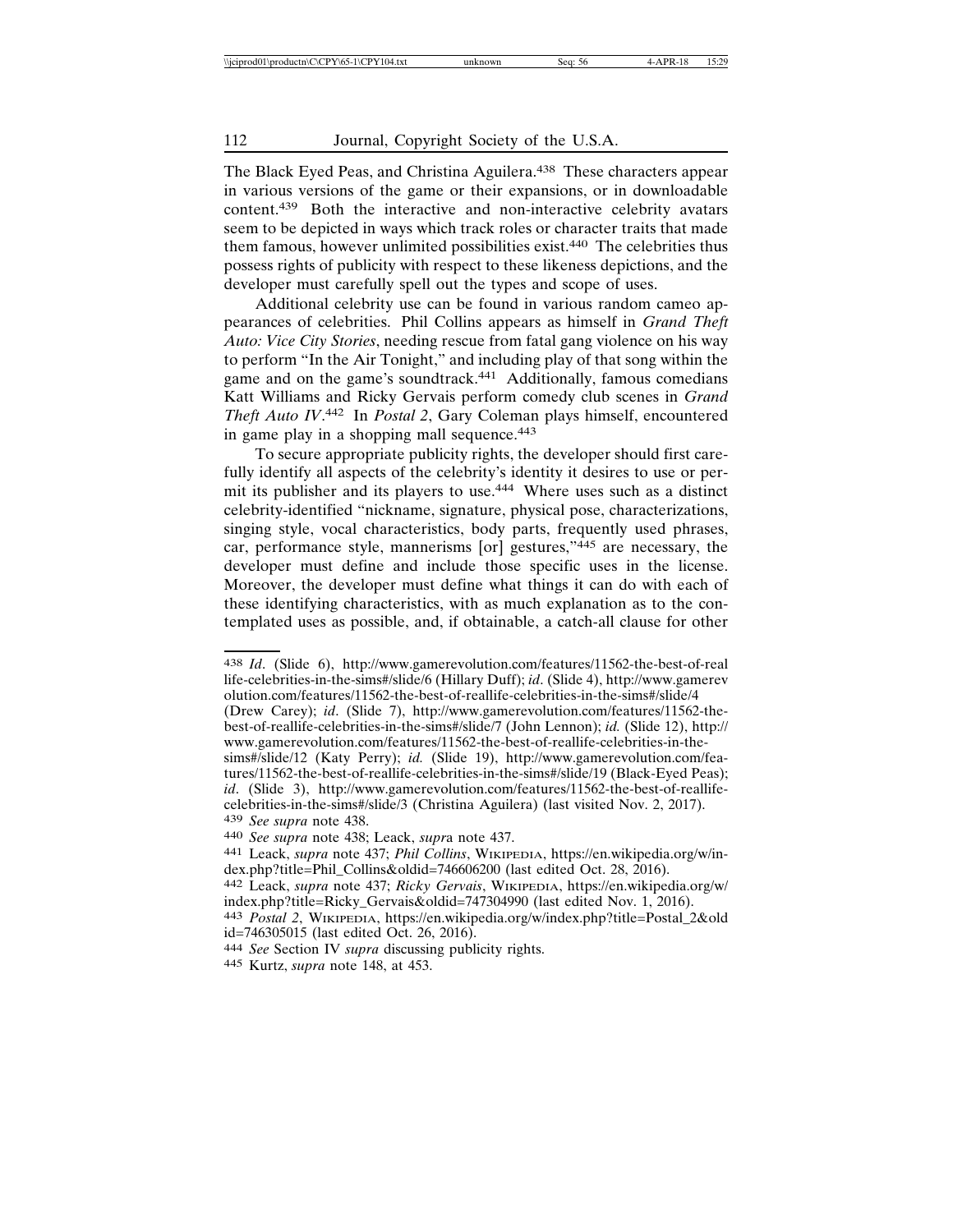uses within the general nature of the workings of the game.446 As each game is particular to its rendering, it is not possible to construct a laundry list of all rights worth considering. However, to the extent the genre and/ or the avatar type lend themselves to generalizations, some suggestions follow.

Without a celebrity's carte blanche grant of the use of his or her name, likeness and identifying attributes, developer renditions of the celebrity should be specified.447 In the case of performer games, like the *Band Hero/Guitar Hero* series, it is necessary to clarify the type of activities the avatars may perform including whether they will be limited to performances mimicking the performer, whether they can include other types of performances, especially of another's material, and whether they can include non-performing activities.448 For closed avatars, the developer's potential physical alterations and settings within which the avatar can appear must be specified.449 For open avatars, both the developer's and the player's permissible alterations must be specified.450

For *The Sims*' celebrity avatars, the open world nature of *The Sims*' play mandates that the celebrity rights agreement be specific as to the planned scenes, activities, dialogue, dress, alterations and settings for each character, based on developer-contemplated design and game offerings.451 Official *Sims* celebrity avatars are generally non-playable closed avatars; thus rights for player alteration are unnecessary.452 The use of celebrities as the main protagonists in role playing games like the *Bruce Lee* series are perhaps self-limiting, but the developer is wise to clarify the limits from the beginning. Other games' small cameo appearances of celebrities must clarify the above items as well, with caution to developers to identify and retain all possible contemplated variations.

Media, platforms and sublicensing are further important considerations. To maximize business opportunities, the developer should secure rights to reproduce and publicly display and perform the celebrity attributes on and through all relevant current and future media and technologies.453 For sufficiently original creative uses of celebrity avatars the developer should specify that its celebrity-based avatars are subject to cop-

<sup>446</sup> Marta Baffy, Note, *Right of Publicity Licensing in a New Age: No Doubt v. Activision Publishing, Inc.*, 28 CARDOZO ARTS & ENT. L.J. 359, 361-62 (2010).

<sup>447</sup> *Id*.; Kurtz, *supra* note 148, at 477-79.

<sup>448</sup> *Id*.

<sup>449</sup> Kurtz, *supra* note 148, at 477-79.

<sup>450</sup> *Id*.; Baffy, *supra* note 446.

<sup>451</sup> *See How to Play the Sims* 4, *supra* note 50.

<sup>452</sup> *See* notes *supra* 425-426 and accompanying text.

<sup>453</sup> DRAFTING LICENSE AGREEMENTS, *supra* note 399, § 12.14[C][3].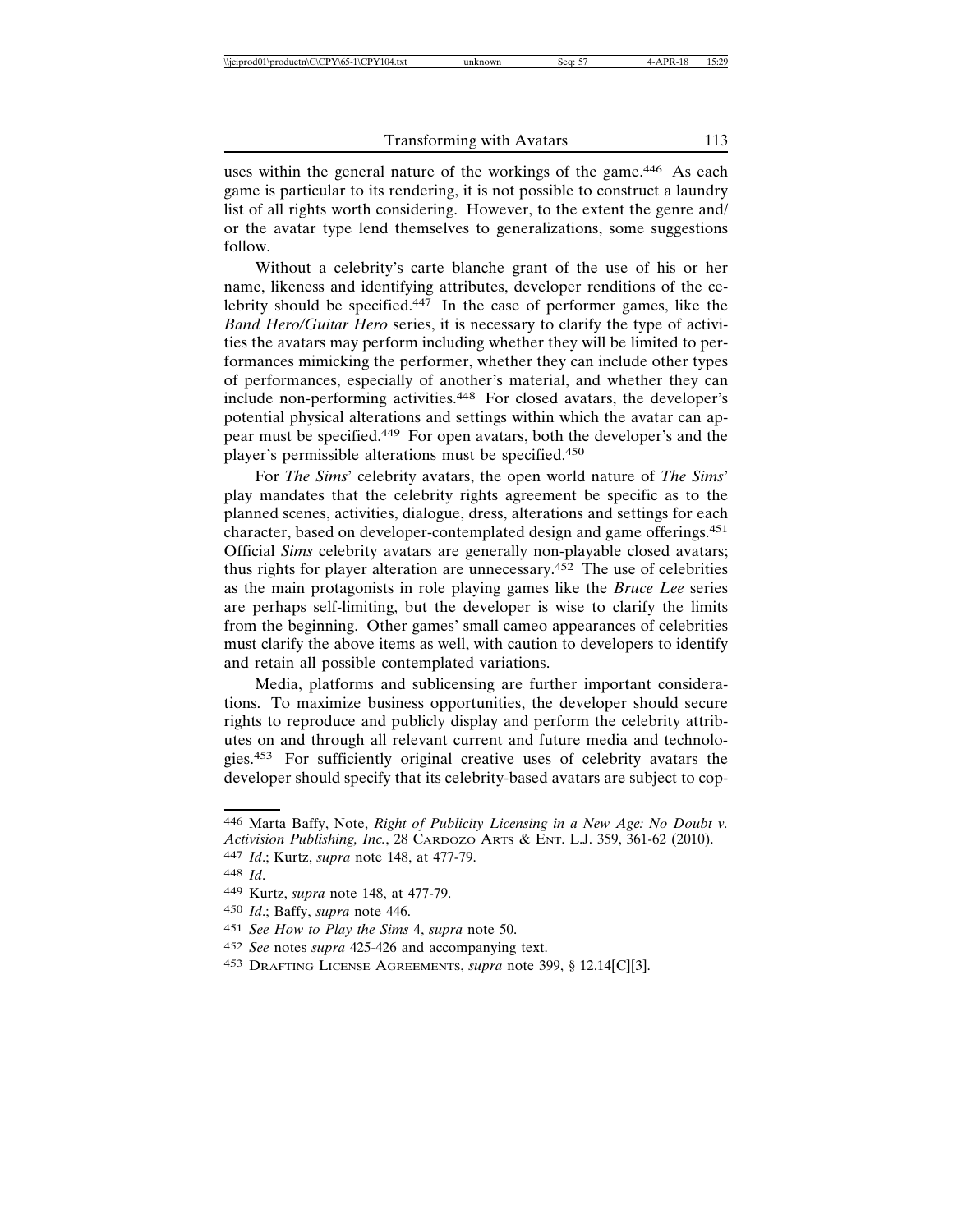yright protection and obtain sublicensing of all copyright protections therein for its publisher's and player's authorized game-related uses.454

### *3. Securing Rights from Both Copyright Owners and Celebrities*

A few games warrant copyright and right of publicity licensing by virtue of the character depicted and the actors who have become the embodiment of and are synonymous with the character.455 These include *Scarface: The World Is Yours*, *Rambo: The Video Game*, the *Terminator* video game series and *The Godfather* games, all involving famous actors playing highly delineated main characters in literature and/or film.456 Therefore, licensing of the copyright uses discussed *supra* at Section VI.A.1. must exist between the developer and the novelist, as well as between the developer and the film production company. On top of that, depending on what has been reserved by the film production companies regarding future publicity rights uses, the actors who personify those characters may have rights in their video game re-creation, as the exploitation of each actor's fame is at the heart of the use.457

A film producer will probably possess certain use rights of a celebrity actor for subsequent use of the character portrayed by the actor; however, the acquired rights may not cover all uses in which a video game developer intends to involve the actor-portrayed character.<sup>458</sup> To avoid litigation, a developer must either stay within the scope of the production house's license, or obtain additional permissions from the celebrity. Also, the defense of copyright preemption is likely to be lost for any activity exceeding

<sup>454</sup> *See supra* notes 289-95 and accompanying text (discussing Fleet v. CBS, Inc., 58 Cal. Rptr. 2d 645 (Ct. App. 1996)); *supra* notes 296-305 and accompanying text (discussing Wendt v. Host Int'l, Inc., 125 F.3d 806 (9th Cir. 1990)); *supra* notes 267- 75 and accompanying text (discussing Lugosi v. Universal Pictures., 603 P.2d 425 (Cal. 1979)).

<sup>455</sup> *See* Section IV.B *supra*.

<sup>456</sup> *Scarface: The World Is Yours*, WIKIPEDIA, https://en.wikipedia.org/w/index .php?title=Scarface:\_The\_World\_Is\_Yours&oldid=743549652 (last edited Oct. 10, 2017); *Rambo: The Video Game*, *supra* note 38; List of Terminator Video Games, WIKIPEDIA, https://en.wikipedia.org/wiki/ List\_of\_Terminator\_video\_games (last visited Jan. 6, 2018); *The Godfather II* (video game), *supra* note 38. For the S*carface*, *Rambo* and *Godfather* games, precursor novels in which the main characters were first developed exist in addition to the well-known films.

<sup>457</sup> *See supra* notes 257-260 and accompanying text (discussing *Lugosi*); McFarland, *supra* notes 275-277 and accompanying text.

<sup>458</sup> *See* notes 257-260 *supra* and accompanying text (discussing *Lugosi*, 603 P.2d 425); Wendt, *supra* note 285-286 and accompanying text (discussing *Wendt*, 125 F.3d 806); notes 263-272 *supra* and accompanying text (discussing White v. Samsung Elecs. Am., Inc., 971 F.2d 1395 (9th Cir. 1992)).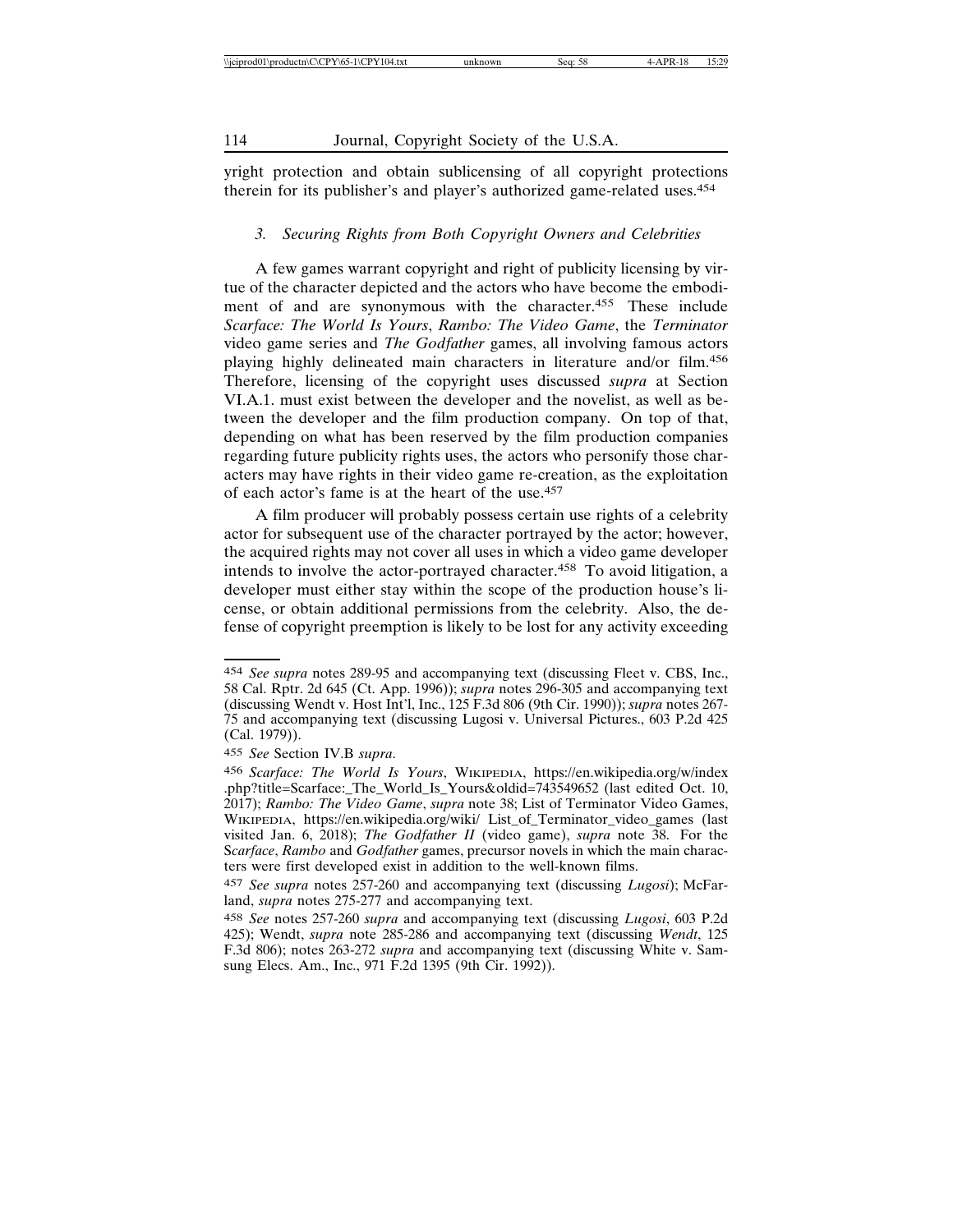the contractual limits.459 To avoid litigation over potentially prohibited uses, the developer is wise to secure right of publicity licensing directly from the actors in accordance with the discussion above at Section VI.A.2.<sup>460</sup>

## *B. Developer as Licensor*

## *1. Author and Owner Status*

Developers are of different types, from individuals to small, medium and large business enterprises; some developers exist as subsidiaries of either video game publishing companies or platforms, and many others are independent.461 Whether derived from pre-existing materials, based on celebrity likeness or independently created, developer avatar creations will often rise to the level of original works of authorship.<sup>462</sup> Before considering what the developer can and should do with its creations, a note about obtaining authorship is worthwhile.

First, it is important for the developer to consider the work for hire doctrine. Many developers' creations will be done by employees; some will be done by independent contractors. Both of these creators bring up the work for hire doctrine as discussed above at Section III.A.3.463 To briefly summarize, creative work of a developer's employee within the scope of that employment is straightforward and requires no extra documentation to give the developer authorship.464 However, the work of a developer's independent contractor must be specially ordered or commissioned for use as part of the audiovisual work and the developer and inde-

<sup>459</sup> Beard, *supra* note 341, at 1223 ("'[T]he Seventh Circuit "has suggested that if an employee has contractually limited the media in which his performance may be shown by the employer, should the employer exceed this authority, the employee's right of publicity claim is not preempted.' Pesina v. Midway Mfg. Co., 948 F. Supp. 40], 42, n.3 [(N.D. Ill. 1996)]."

<sup>460</sup> *See supra* notes 267-75 and accompanying text (discussing *Lugosi*, 603 P.2d 425).

<sup>461</sup> *Video Game Development*, WIKIPEDIA, https://en.wikipedia.org/w/index.php?ti tle=Video\_game\_development&oldid=745963464 (last edited Oct. 24, 2016); *List of Video Game Developers*, WIKIPEDIA, https://en.wikipedia.org/w/index.php?title =List\_of\_video\_game\_developers&oldid=747797171 (last edited Nov. 4, 2016); Eugene, *How to Form a Solid Indie Game Development Team*, NEW YORK FILM ACADEMY (Nov. 24, 2014), https://www.nyfa.edu/student-resources/forming-solidindie-game-development-team.

<sup>462</sup> *See* discussion at Section III.B.3 *supra*.

<sup>463</sup> 17 U.S.C. § 101 (2012) (defining work for hire); *id*. § 201(b).

<sup>464</sup> *See supra* note 463; a writing, however, can be used to give ownership rights to someone other than the developer. 17 U.S.C. § 201(b) (2012).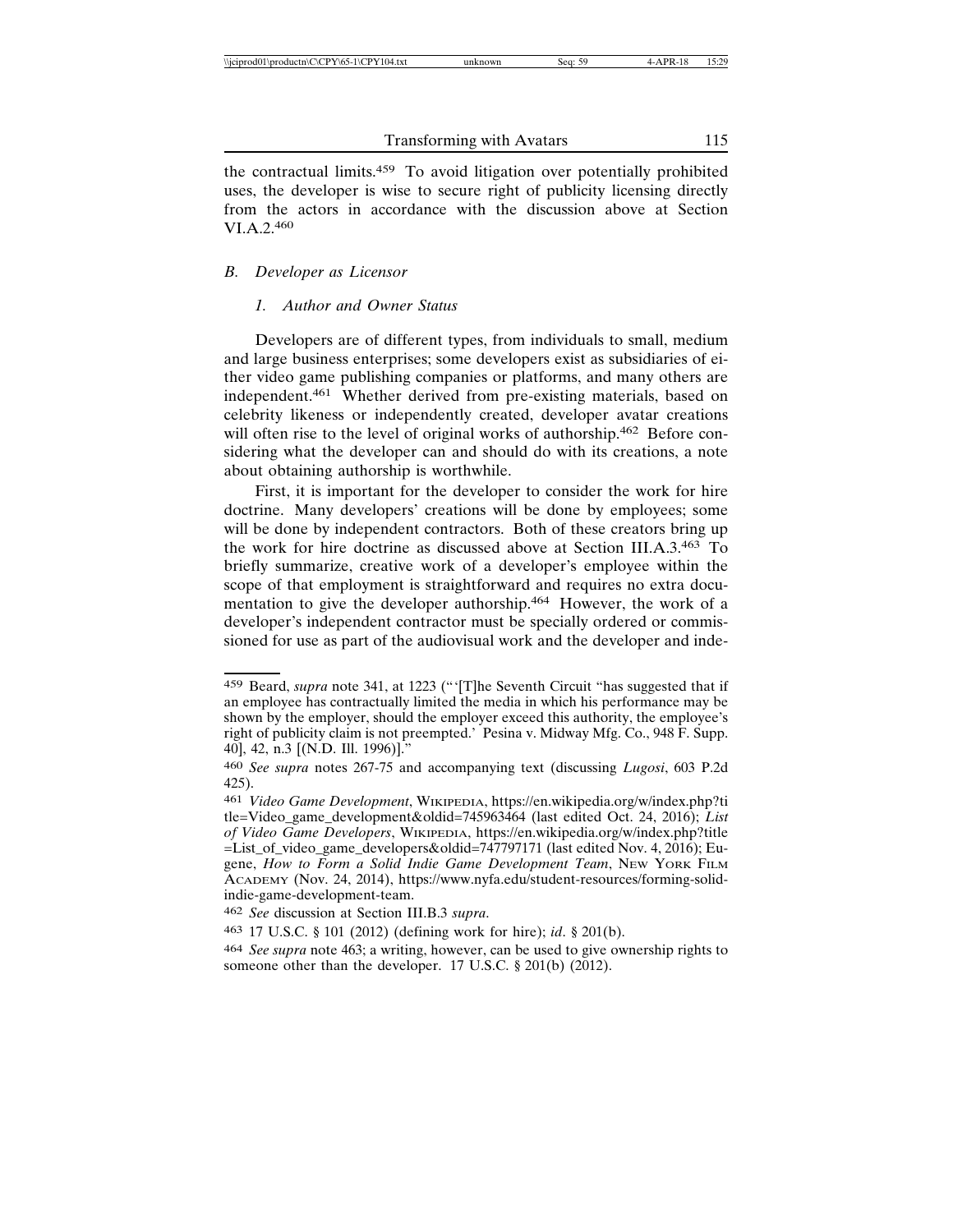\\jciprod01\productn\C\CPY\65-1\CPY104.txt unknown Seq: 60 4-APR-18 15:29

# 116 Journal, Copyright Society of the U.S.A.

pendent contractor must agree in writing that the work will be considered a work made for hire.465

Through these work-for-hire principles, the developer will become the author and acquire copyright privileges in its original avatar character creations, subject to any retained right of licensors.466 Next the developer wants to consider which of its character avatar creations may obtain separate copyright. For closed avatars which are "highly delineated," like Link in *Legend of Zelda*, and like various characters in the *Godfather* games, copyright easily attaches. On the other hand, for the very basic computerized stock character avatar — like a generic cartoon man or woman living inside the computer found in the *Little Computer People Screenshots*  copyright is not appropriate.467

For open avatars, developer authorship varies depending on the customizable avatar at issue. However, in most games developer copyright will exist due to the clear delineation of consistent physical and conceptual qualities creating a strong recognition factor of each game's pre-set avatars.468 As an example, *Skyrim* is an open world role playing game which takes place within a specified story, where the developer creates male and female pre-set characters in ten different races.469 Developer copyright in each of *Skyrim*'s twenty pre-set character avatars attaches because the attributes of each are sufficiently delineated to portray a separate, distinctly recognizable *Skyrim* character.470 *The Sims* presents a similar circumstance, with numerous avatar templates created by the developer for player modification.<sup>471</sup> Because each is also sufficiently original and specifically and consistently characteristic of a *Sims* brand character, developer copyright exists therein.472 Only where the developer provides stock characters which depend on player customization to become highly delineated does the developer not possess copyright.473 Because games tend to create a branded look, within a branded story, their branded avatars sat-

<sup>465</sup> *See supra* note 463. To fully protect the developer, the written document between the developer and the independent contractor should specify all the uses and sublicenses the developer is entitled to make of the independent contractor's work.

<sup>466</sup> *Id*. § 103.

<sup>467</sup> *Little Computer People*, C64 WIKI, https://www.c64-wiki.com/index.php/Little\_Computer\_People (last modified Nov. 28, 2014); *Little Computer People Screenshots*, MOBY GAMES, http://www.mobygames.com/game/little-computerpeople/screenshots (last visited Jan. 6, 2018).

<sup>468</sup> *See supra* Section III.B.3 and III.C*.*

<sup>469</sup> *See Character Creation (Skyrim)*, *supra* note 48.

<sup>470</sup> *Id.*; 17 U.S.C. § 102 (2012).

<sup>471</sup> *See How to Play the Sims 4*, *supra* note 50.

<sup>472</sup> *Id.*; 17 U.S.C. § 102 (2012).

<sup>473</sup> *See supra* note 468.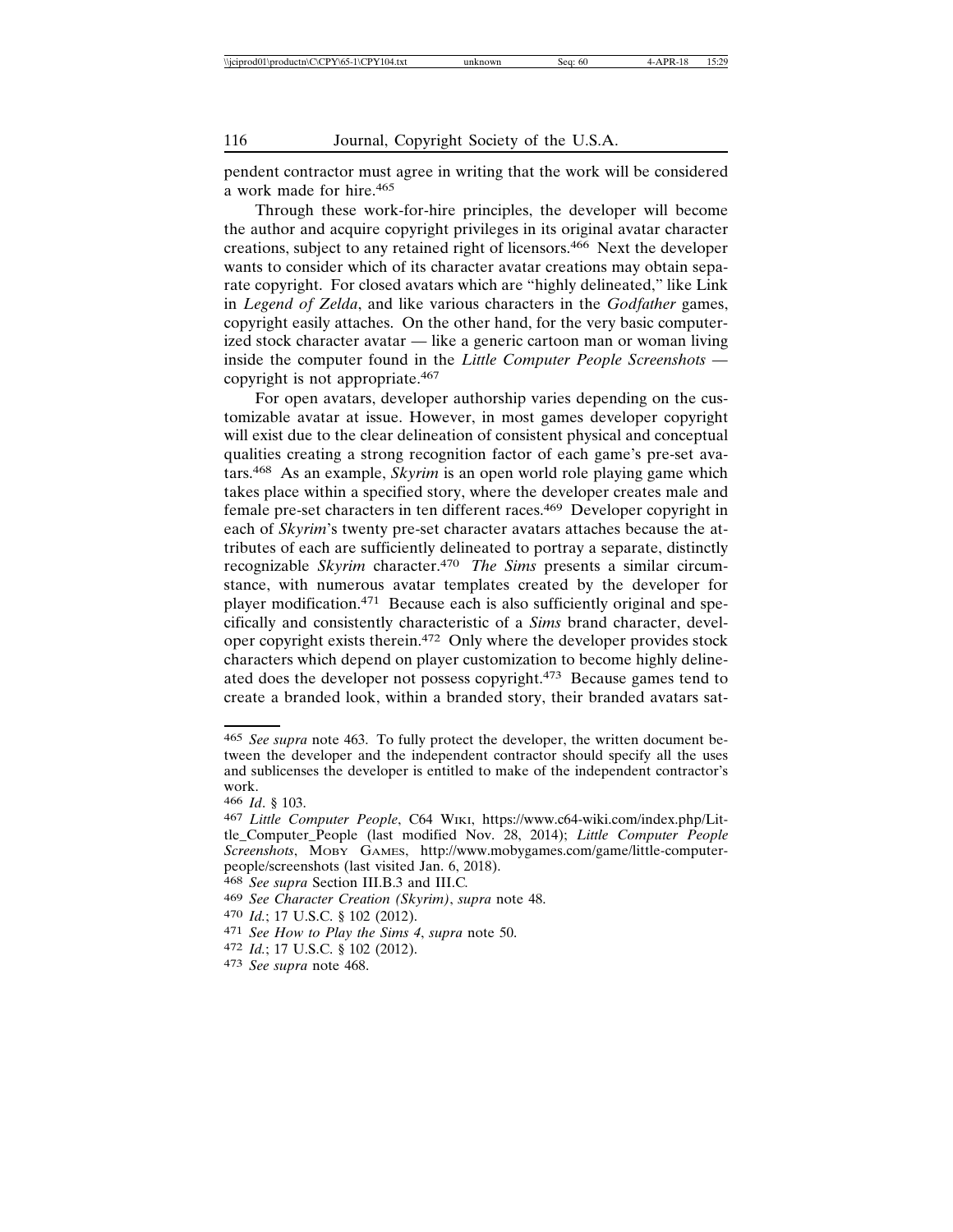| \\iciprod01\productn\C\CPY\65-1\CPY104.txt | unknown | Seg: 61 | $4-APR-18$ | 15:29 |
|--------------------------------------------|---------|---------|------------|-------|
|--------------------------------------------|---------|---------|------------|-------|

isfy the recent three-part sufficient delineation test established in *Towle*. 474

The current version of *Halo* is an example of a hybrid game because it permits partial customization of its first person shooter avatar.475 Given that main character Master Chief is highly delineated prior to any player customization, the developer is likely to have copyright in this original character.476 The case is similar for hybrid open/closed avatars Lara Croft in the *Tomb Raider* series, Geralt in the *Witcher* series, and various Marvel-created super heroes in *Marvel Heroes 2016.*477 All are highly delineated developer-created characters which have existed essentially unchanged for years, player modifications notwithstanding.478

A developer is wise to not take for granted its copyright in character avatars and instead identify and classify those which possess copyright. Thereafter, the developer must do its best to preserve necessary rights for sound business exploitation of this copyright. As copyright ownership can be altered by contract, the developer may choose to grant itself copyright in even its stock character work to the extent a player makes it highly delineated. This will be done through the EULA, discussed further below at Section VI.B.3.

### *2. Developer Licensing to Publisher Licensees*

As previously mentioned, a developer licensor generally wants to define rights narrowly and limitations as broadly as possible. However, the developer licensor also wants to grant the publisher as many rights as necessary to succeed at bringing the developer game and related-item revenue.479 Being sure to stay within the boundaries of permissions from the licensors, the developer's license agreement with a publisher must identify and carve out character copyright protection separate from the overall work of the video game.<sup>480</sup> The developer should specify that its publisher's permitted uses of those characters are limited to activities toward marketing and distributing the game, leaving the character unaltered. This restricts the publisher's permissions for this purpose to reproduction, distribution, public display, and public performance.<sup>481</sup> As necessary, the de-

<sup>474</sup> *See supra* notes 176-185 and accompanying text.

<sup>475</sup> *See Customizing Your Spartan in Halo 5 Multiplayer*, *supra* note 60.

<sup>476</sup> *Id.*; 17 U.S.C. § 102 (2012).

<sup>477</sup> *See GTA 5 Online – Tomb Raider/Lara Croft Outfit and Customization*, *supra* note 61; *The Witcher 3 – How to Use Skills, Signs and Magic*, *supra* note 69; *Marvel Heroes 2016, About This Game*, *supra* note 68.

<sup>478</sup> *Id*. <sup>479</sup> DRAFTING LICENSE AGREEMENTS, *supra* note 399.

<sup>480</sup> *See supra* note 468.

<sup>481</sup> 17 U.S.C. § 102 (2012).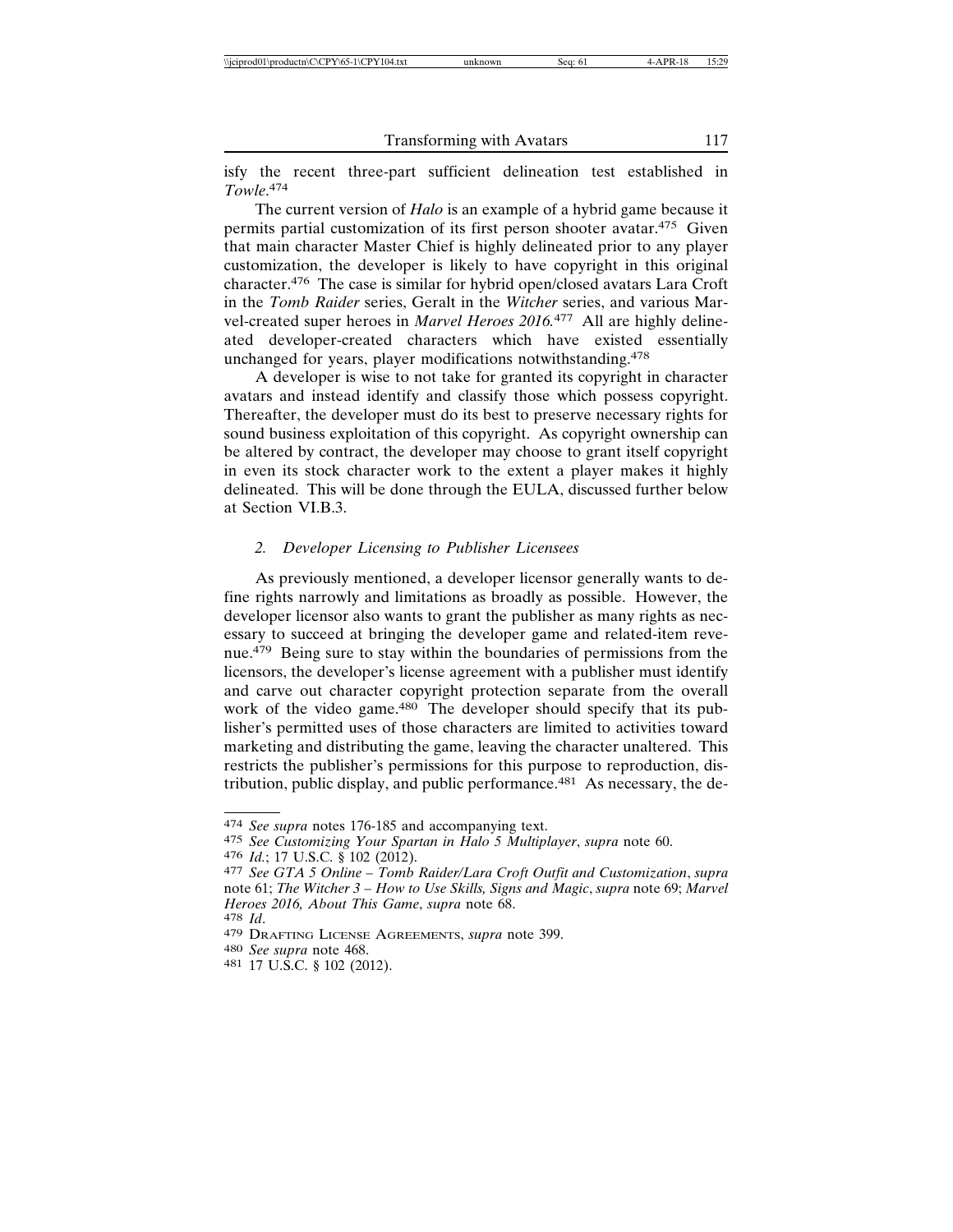veloper can add additional limitations to conform to the sublicense of rights obtained from others who hold copyright and/or right of publicity privileges.<sup>482</sup>

Careful drafting considerations are necessary to secure revenue from all publisher uses in all mediums, and retain rights to approve uses and mediums not specifically delineated.483 The developer wants to keep derivative use rights to itself so that it can expand on its avatar works in future endeavors, including sequels or spin-offs, and license those and other rights like merchandising to others.484 It must grant specific sublicense rights to permit player sublicenses, as discussed further below.

#### *3. Developer Licensing to Player Licensees*

On the surface, it seems developers may be satisfied having nothing less than full retention of intellectual property rights vis-à-vis players, with EULAs that go out of their way to retain all possible intellectual property rights in the developer, developer licensors and publisher. Clearly this makes sense for closed character avatars, as players make no "original" contribution to them. But for open and partially open avatars, developers have choices to make.

Many EULAs governing open avatars are reflective of the developer/ publisher's grab of blanket intellectual property rights, giving either no rights to players for their creations, or very specific narrow rights — like no more than in-game use — with blanket retention in the publisher-licensor parties instead.485 For example, strict developer/publisher retention of intellectual property rights exists within the EULAs in the *Tomb Raider* series, *Marvel Hero* series and *World of Warcraft* games, with partial player-created avatars.486 On the other hand, for the partially customizable avatar in the *Witcher* games, and the fully customizable avatars in *The Sims* games and *Second Life*, the EULAs allow players to retain limited copyright protections in user generated content.487 Additionally, *Second Life* permits snapshot copy (right to publicly display), and both *Second Life* and *Witcher*, permit machinima (right to publicly perform) outside of

<sup>482</sup> *See supra* Section VI.A.

<sup>483</sup> DRAFTING LICENSE AGREEMENTS, *supra* note 399, § 12.14 [C][3].

<sup>484</sup> 17 U.S.C. § 103 (2012).

<sup>485</sup> *See* Referenced Terms of Service, *supra* note 354, and accompanying text.

<sup>486</sup> *See Tomb Raider* EULA; *Marvel Heroes* TOS; *World of Warcraft* TOS, *supra* note 354.

<sup>487</sup> *See Witcher* EULA, *Sims* EULA, and *Second Life* TOS, *supra* note 354 and accompanying text.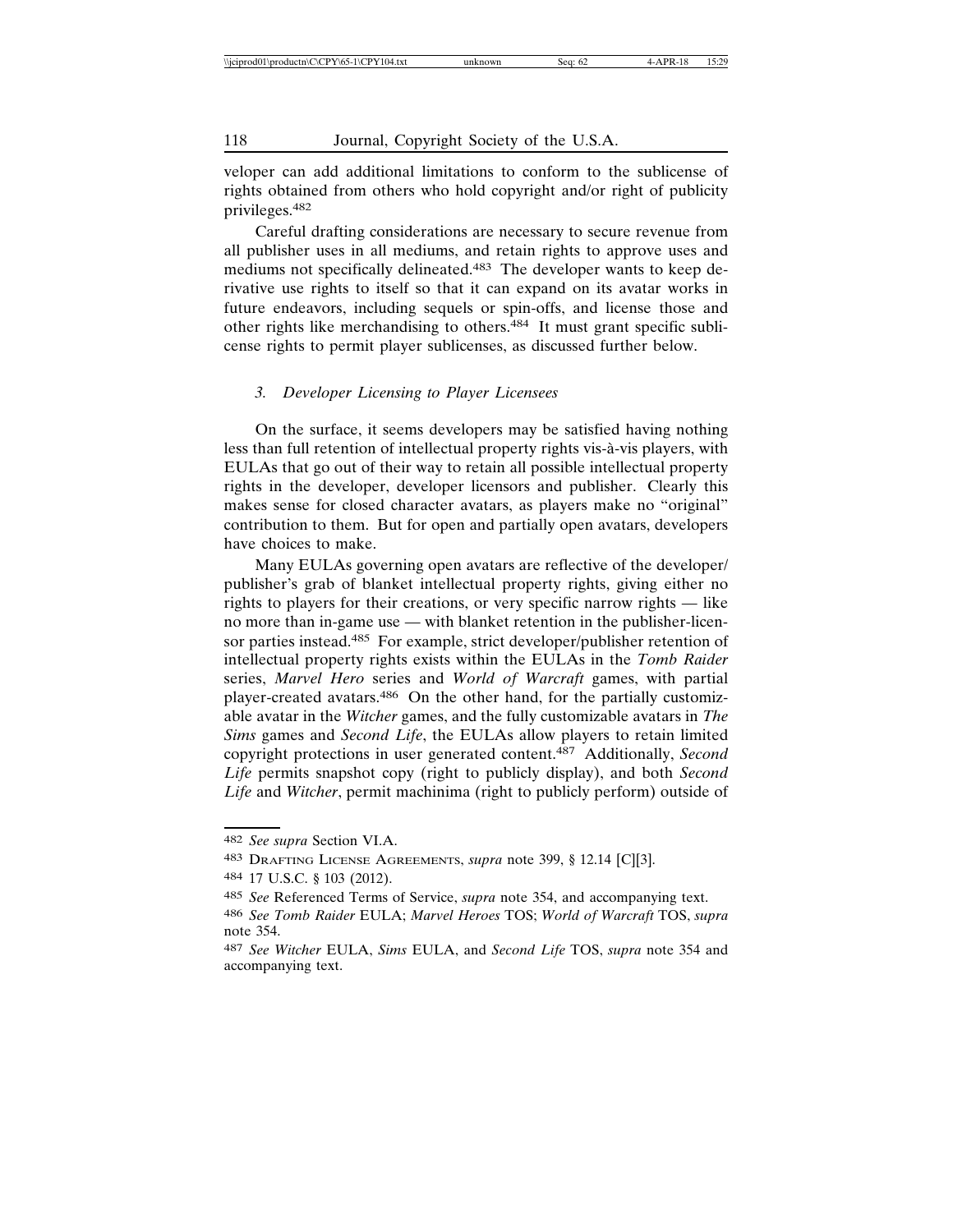| \\iciprod01\productn\C\CPY\65-1\CPY104.txt | Seg: 63<br>unknown | $4-APR-18$ | 15:29 |
|--------------------------------------------|--------------------|------------|-------|
|--------------------------------------------|--------------------|------------|-------|

the game.488 These variations may be intentionally aimed at different developer goals.

One reason for developers to provide various copyright privileges to players is to reflect the growing importance of personalizing and customizing player avatars. Through numerous modification tools and the use of many or infinitely (with sliders) wide-ranging attribute choices, many player-created avatars are likely to qualify for copyright protection. The form of player authorship is most naturally a derivative audiovisual work, giving a player rights to the sufficiently original and differentiated avatar.489 Joint authorship is an unlikely possibility given that developers probably do not intend to create a joint work.490 In addition to the avatar, a player may also claim authorship in copyrightable activities his or her avatar performs, like a highly choreographed dance where the choreography may rise to a protectable level.<sup>491</sup> As a derivative right holder, a player may seek the right to reproduce, publicly display and publicly perform with the avatar, both in-game and on other platforms. A player may, but is less likely to, seek a right of distribution.

In some cases, a player may also create an avatar resembling him- or herself so closely that a developer or publisher's use might invoke publicity rights claims by the player.492 On the other hand, a less similar avatar may still evoke a player, for example, if that player has a large following through in-game and outside-game activities.<sup>493</sup> Assuming the developer or publisher employs the avatar for game promotion or future in-game play, the player may have an interest in the protection of his or her right of publicity.<sup>494</sup>

For any of these scenarios, developers/publishers may choose EULA provisions to honor their players' intellectual property rights as a means to better promote their games. Within avatar creation lies the player emphasis on creating a personal and unique game representative as a vehicle by

494 Breanne Hoke, *My Online Me: Why Gamers Should Turn to California's Right of Publicity Laws in Protecting Their Online* Avatars 25-72, INTELLECTUAL PROP-ERTY BRIEF 6, no. 1 (2015) at 27, http://digitalcommons.wcl.american.edu/ipbrief (arguing that if an avatar is readily identifiable to the player, and used by another for commercial gain, California courts may find it appropriate to permit the player to enforce his or her publicity rights for that use).

<sup>488</sup> *See Witcher* EULA and *Second Life* TOS *supra* note 354 and accompanying text.

<sup>489</sup> *See* discussion of derivative works *supra* Section III.A.3.

<sup>490</sup> *See* discussion of joint works *supra* Section III.A.3.

<sup>491</sup> 17 U.S.C. § 102(a)(4) (2012).

<sup>492</sup> *See* Right of Publicity *supra* Section IV.

<sup>493</sup> *See supra* notes 276-83 and accompanying text (discussing White v. Samsung Elecs. Am., Inc., 971 F.2d 1395, 1397 (9th Cir. 1992)); *supra* notes 296-305 and accompanying text (discussing Wendt v. Host Int'l, Inc., 125 F.3d 806 (9th Cir. 1990)).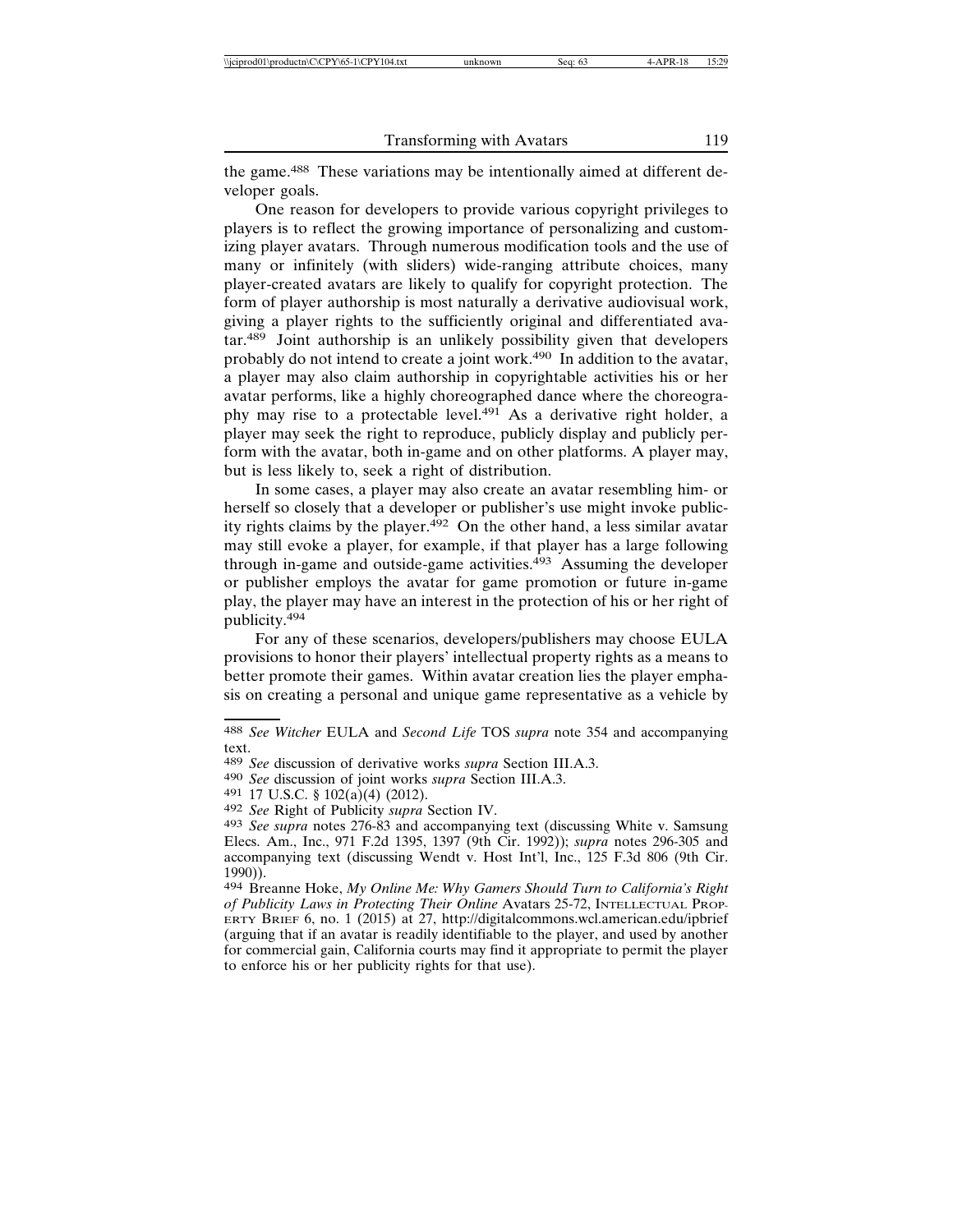which to immerse and express him- or herself in the game.<sup>495</sup> A grant of player rights to these creations honors the "deeply meaningful and shared experiences that are rooted in community values and reciprocal projects" as part of online gaming platforms.<sup>496</sup> As acknowledged on one game aficionado site, a great amount of control over avatar character customization is one of the best features of games that permit modifications.<sup>497</sup> This allows the player to place his or her imagination into the creation of an avatar which then participates in the developer's virtual world.498 Highly evolved, realistic graphics permit highly delineated player character creation, which in some form likely qualifies as an original work of authorship. In limited cases it may also qualify as a player likeness.

Thus, where avatar customization is part of a game's play, the developer must analyze whether to cast its EULA more like those of *Second Life*, *World of War Craft*, and *The Sims*, or whether to prohibit intellectual property rights to its players. In any case, when the developer has character rights, these must be specified. Thereafter, the developer can specify which of the § 106 rights are granted to the player, and how, in the various ways discussed herein. Whether developers/publishers give intellectual property ownership rights to players or not, they certainly want their EU-LAs to grant themselves the typical worldwide license to use all playergenerated creations in all types of content on all types of platforms and for any purposes. This allows the game creators and distributors to maximize the flow of evolving content within the game world they create, giving them power to market and create derivative works to stay current within the gaming community.

## *VII. CONCLUSION*

A video game developer has many concerns regarding the ownership and licensing of the intellectual property rights of its avatars. These concerns include the rights of prior copyright holders like authors and film production companies. They include the rights of publicity in musicians, athletes, and celebrities or others whose likeness is exploited. They also include its own developer creations generally through work for hire. Additional important concerns lie in what and how the developer handles intellectual property licensing vis-à-vis its publisher. Finally, a number of

<sup>495</sup> Oliver Khan, *Me, Myself, and My Avatar: The Right to the Likeness of our Digital Selves*, 5 IS/J.L & POL'Y 447, 458 (2010).

<sup>496</sup> *Id*. at 461.

<sup>497</sup> *How to Create Beautiful Characters in Skyrim*, LEVELSKIP (last updated Apr. 12, 2016), https://levelskip.com/rpgs/better-looking-characters; Melissa Loomis, *Character Creator: 5 Video Games with Extensive Character Customization*, GAME RANT (2015), https://gamerant.com/five-best-character-creator-games-144. 498 *Id*.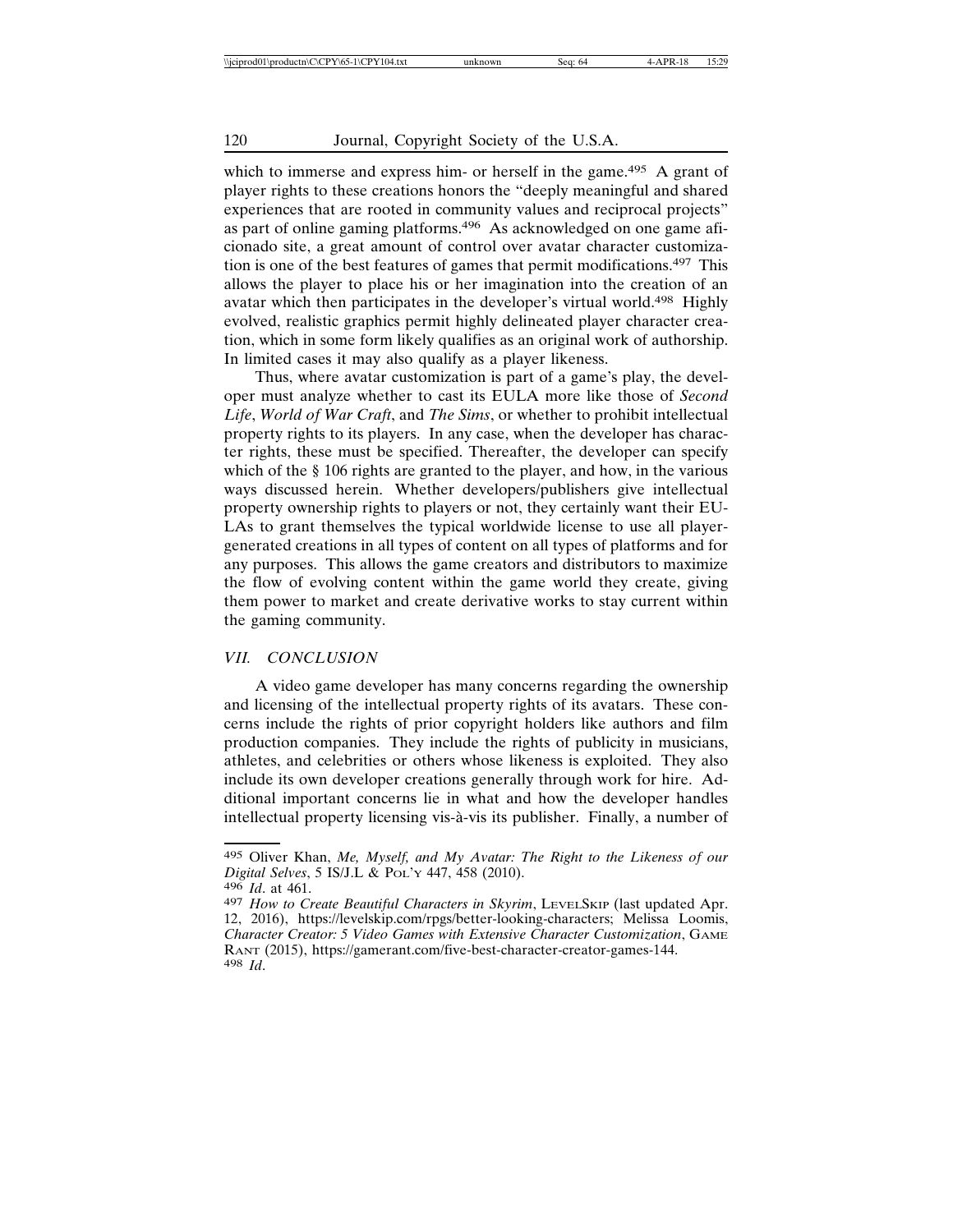| $11 -$<br>104<br>ł.txt<br>.165<br>$\sqrt{\text{l}}$<br>.\nr<br>odO<br>70001110 | WL.<br>bea.<br>n | $\sim$<br>v.<br>$\overline{1}$ |
|--------------------------------------------------------------------------------|------------------|--------------------------------|

considerations are warranted for what and how the developer licenses avatar rights to players.

Although numerous parties and rights can make these considerations complex, a framework such as the one explained herein is important. The intellectual property in character avatars is an extremely valuable asset of the video game developer. Therefore, licensing relationships must specifically delineate and cautiously protect and exploit all of these assets and their uses.